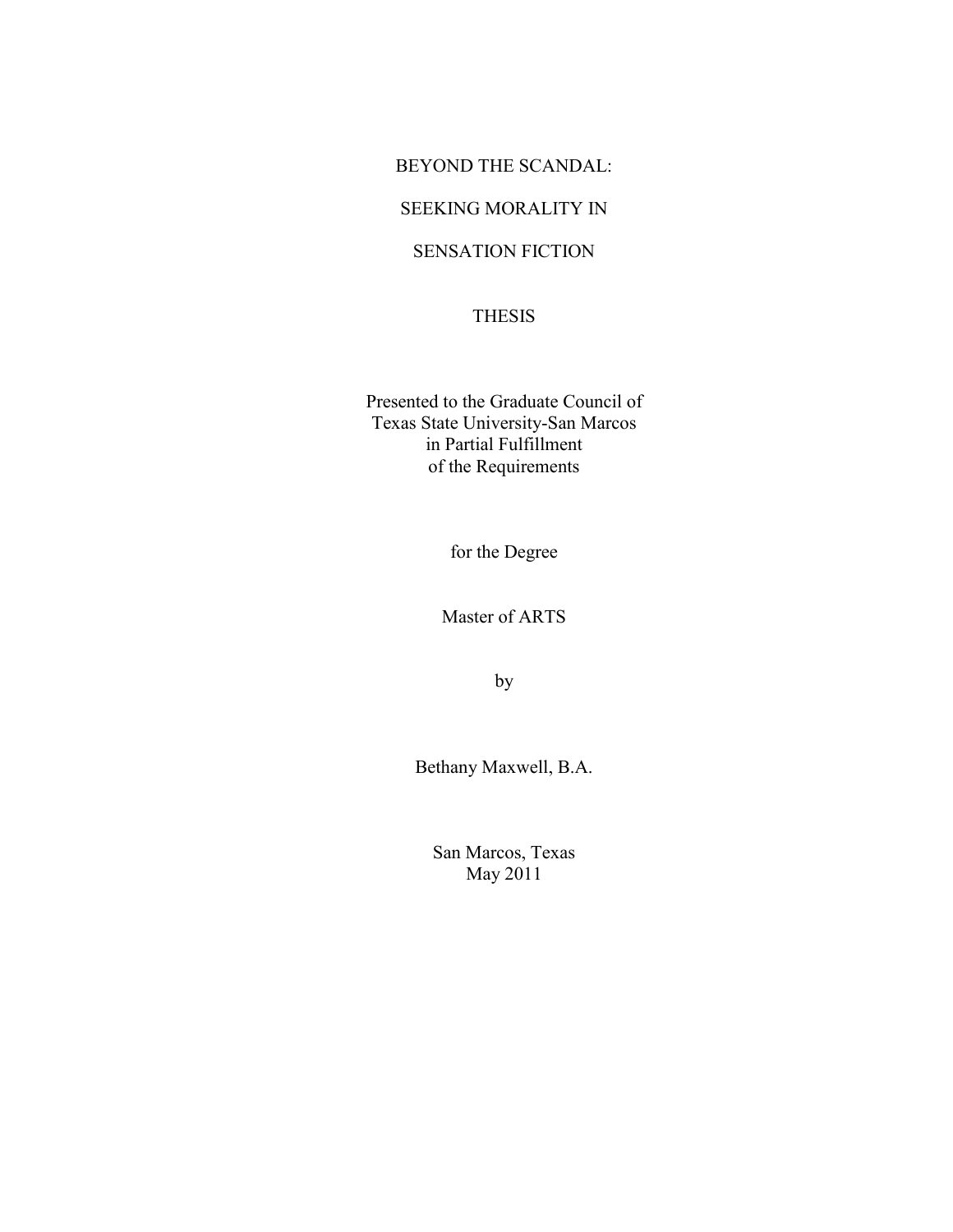## BEYOND THE SCANDAL:

## SEEKING MORALITY IN

## SENSATION FICTION

Committee Members Approved:

 $\mathcal{L}_\text{max}$  , where  $\mathcal{L}_\text{max}$  and  $\mathcal{L}_\text{max}$  and  $\mathcal{L}_\text{max}$ 

 $\mathcal{L}_\text{max}$  , where  $\mathcal{L}_\text{max}$  and  $\mathcal{L}_\text{max}$  and  $\mathcal{L}_\text{max}$ 

 $\mathcal{L}_\text{max}$ 

Kathryn Ledbetter, Chair

Priscilla Leder,

Teya Rosenberg

Approved:

J. Michael Willoughby Dead of the Graduate College

 $\mathcal{L}_\text{max}$  , where  $\mathcal{L}_\text{max}$  and  $\mathcal{L}_\text{max}$  and  $\mathcal{L}_\text{max}$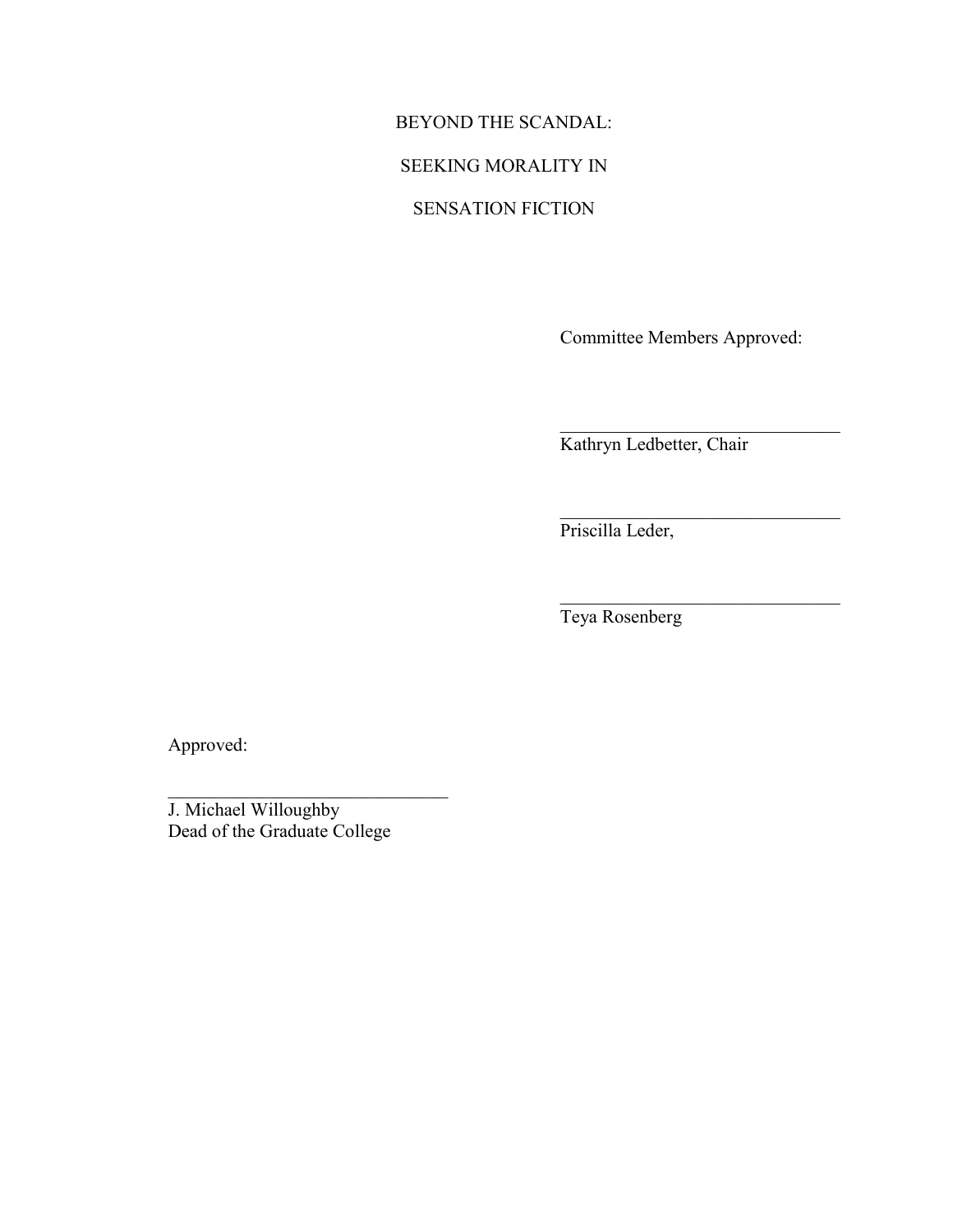### **FAIR USE AND AUTHOR'S PERMISSION STATEMENT**

### **Fair Use**

This work is protected by the Copyright Laws of the United States (Public Law 94-553, section 107). Consistent with fair use as defined in the Copyright Laws, brief quotations from this material are allowed with proper acknowledgment. Use of this material for financial gain without the author"s express written permission is not allowed.

### **Duplication Permission**

As the copyright holder of this work I, Bethany Maxwell, authorize duplication of this work, in whole or in part, for educational or scholarly purposes only.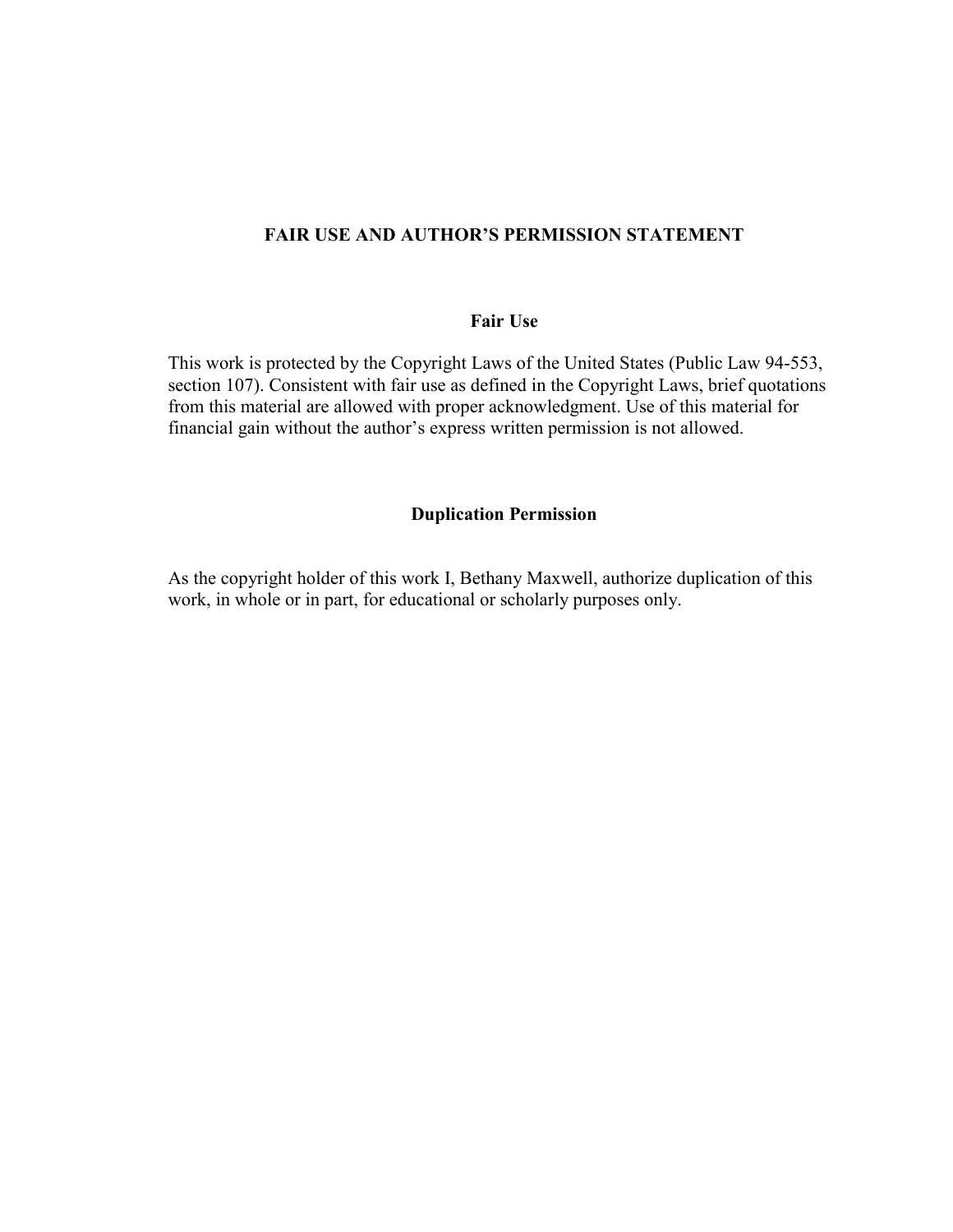## **DEDICATION**

To Winston who was by my side for each page and always reminded me to take the time to play.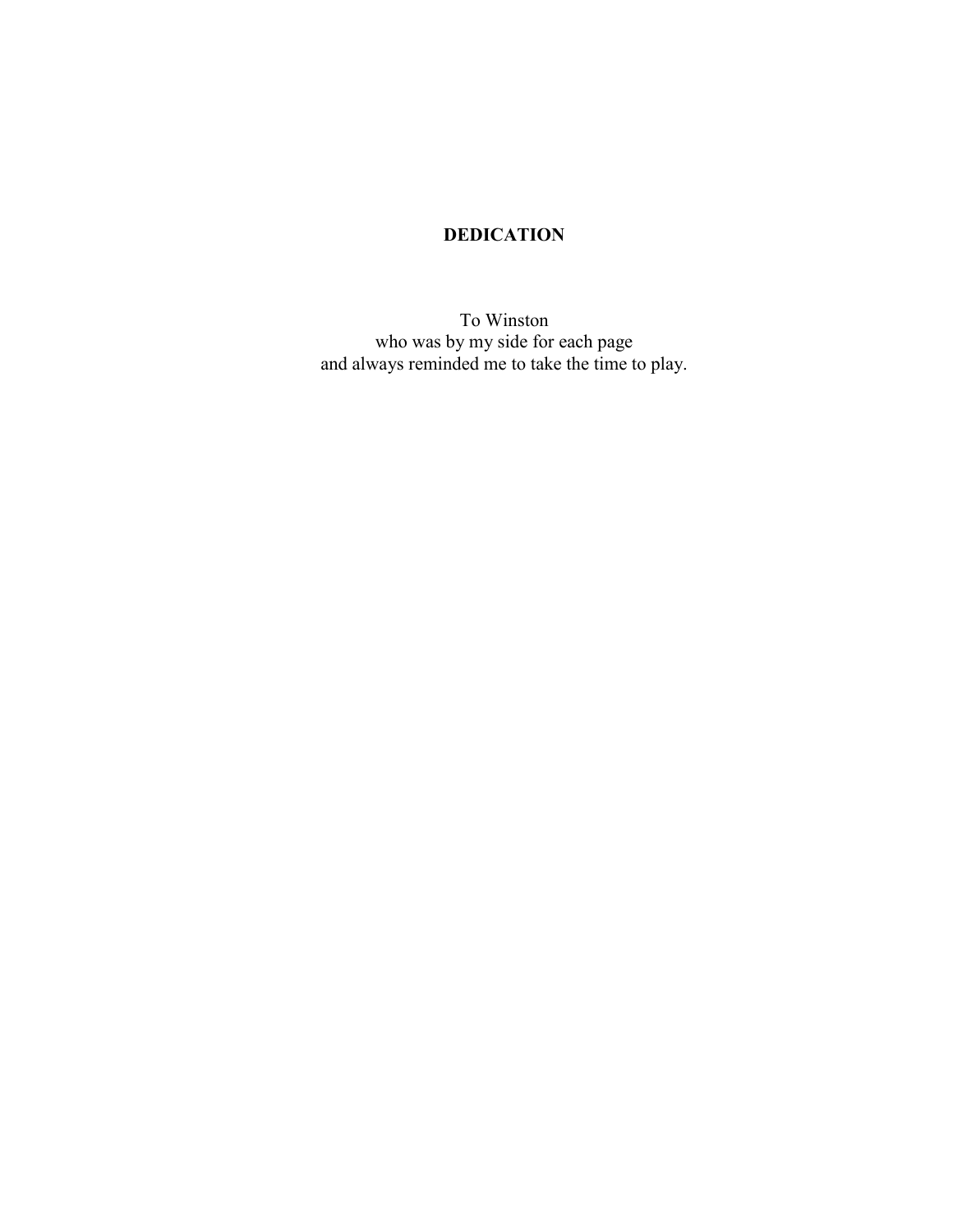### **ACKNOWLEDGEMENTS**

I would like to acknowledge the support my family has provided throughout this process. I could not have completed this work without their encouragement and belief in my success. I especially appreciate the time and dedication of my committee members, Dr. Priscilla Leder and Dr. Teya Rosenberg and my thesis chair, Dr. Kitty Ledbetter, who was continually dedicated to my thesis and my growth as a writer.

This manuscript was submitted on April 8, 2011.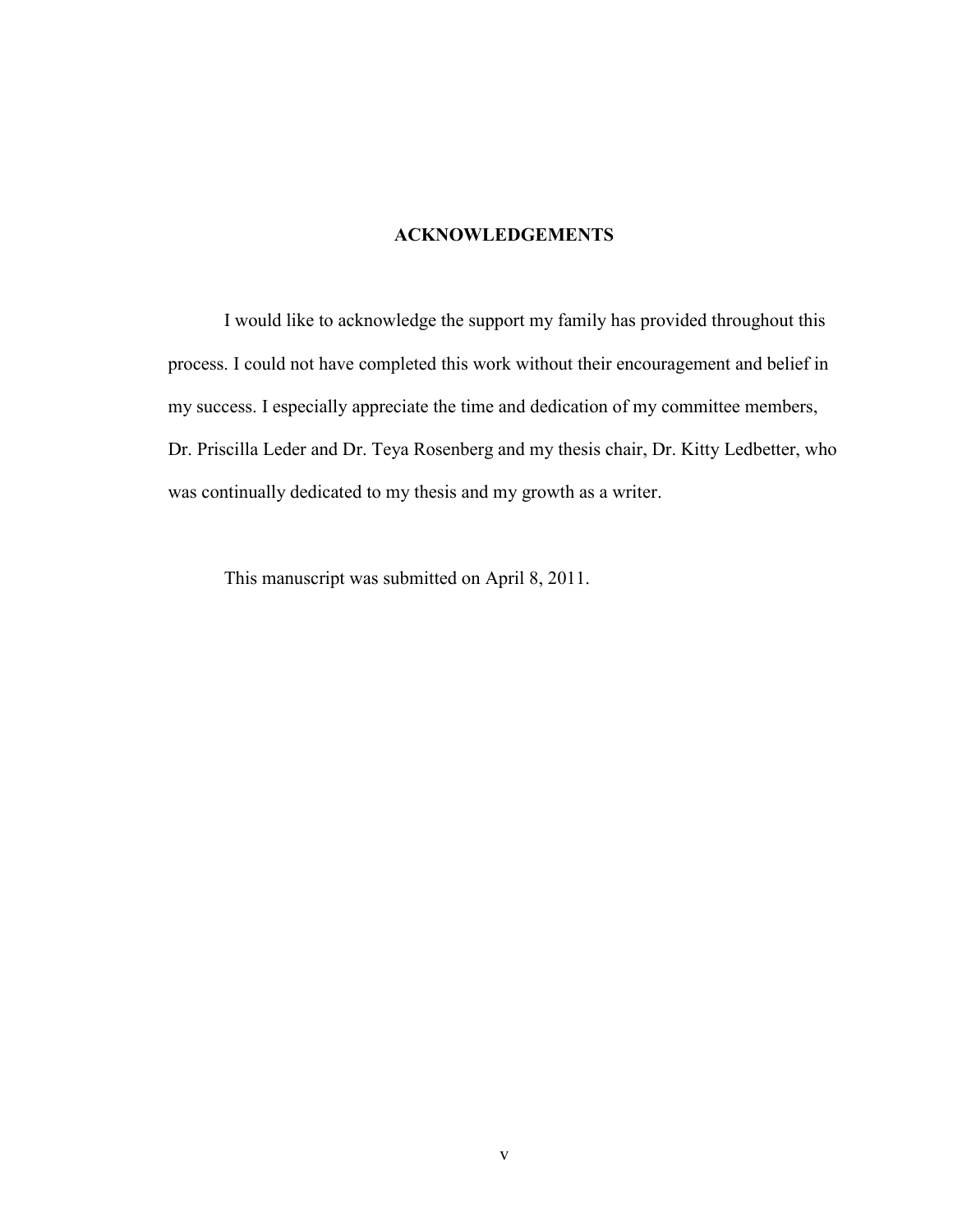## **TABLE OF CONTENTS**

|                                                                                | Page |
|--------------------------------------------------------------------------------|------|
|                                                                                |      |
|                                                                                |      |
| Chapter                                                                        |      |
| I. "Crimes cause their own detection": Social Class and Consequences in The    |      |
| II. The "Secret" is in Morality: <i>Lady Audley's Secret</i> and Women's Power |      |
|                                                                                |      |
|                                                                                |      |
|                                                                                |      |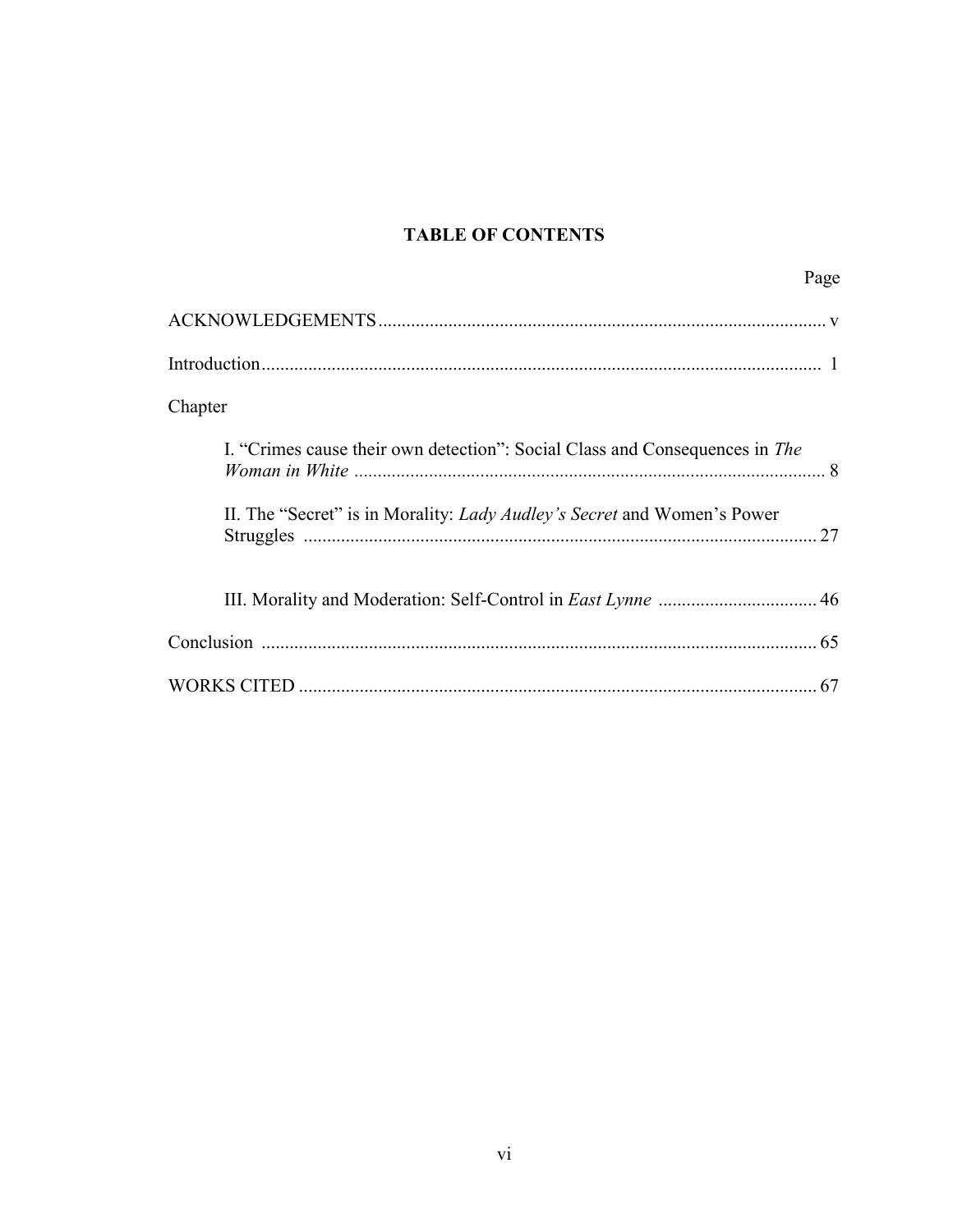#### **Introduction**

The stimulating and scandalous plots of the aptly named sensation novels drew in not only fervent readers, but also brought an abundance of critical outrage. The genre proved to be just as much of a scandal among British Victorian critics as the shocking incidents included in the immensely popular novels. To the critics, a novel, which developed as a middle-class genre, was expected to reflect traditional morals, yet the sensation novel, reigning in the 1860s and 1870s, appears to defy this convention. Reviewers were outraged at the continuous startling events in the novels and feared that the seemingly immoral plots would affect the readers" own values. Admittedly, nineteenth-century critics had some basis for their arguments. In three of the most popular and lasting sensation novels, *The Woman in White* (1859-60) by William Wilkie Collins*, Lady Audley's Secret* (1861-62) by Mary Elizabeth Braddon*,* and *East Lynne*  (1860-61) by Ellen Wood, immoral acts include murder, attempted murder, bigamy, child abandonment, adultery, theft, usurpation of rank, and just plain bad manners. Thus, the sensation novel was named and known for its characters" astonishing actions, and critics based their accusations of immorality on these scandalous acts. The unsigned 1863 *The Living Age* article "Our Female Sensation Novelists" condemns the sensation novel because it "stimulates a vulgar curiosity, weakens the established rules of right and wrong, touches, to say the least, upon things illicit, raises false and vain expectations, and draws a wholly false picture of life" (369). This quotation, just one among many

1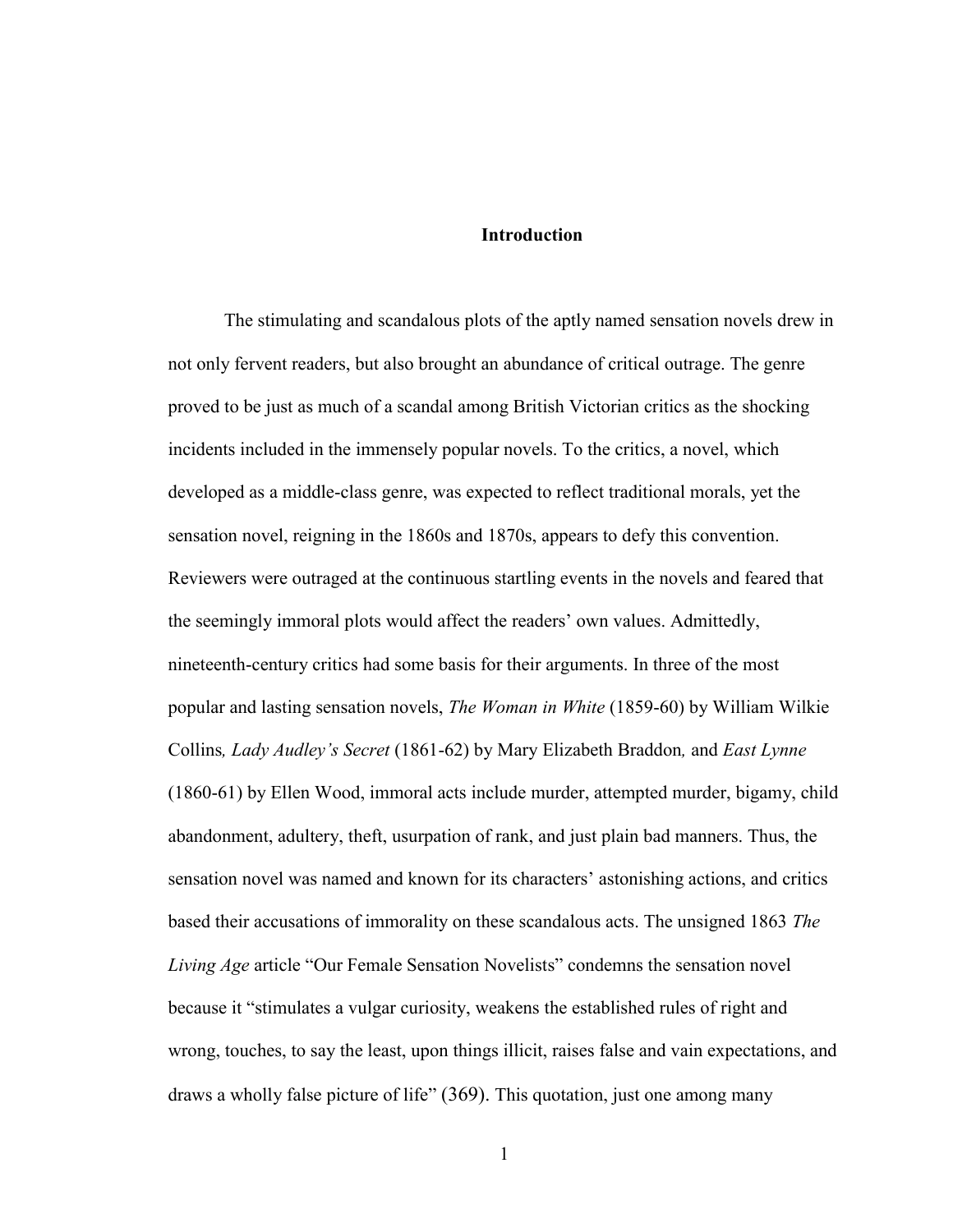admonishments on the genre, epitomizes the disgust with which literary critics viewed the novels. Ellen Miller Casey studies the criticism of the genre and discusses the critics" attacks on sensation novel immorality in her 2006 essay, ""Highly Flavoured Dishes" and "Highly Seasoned Garbage:" Sensation in the *Athenaeum*:"

> Again and again the reviewers lashed out at the novels' immorality, describing them as 'effete and deathly,' 'impure,' 'morbid,' 'poisonous . . .and degrading, and 'neither . . . natural nor . . . wholesome.' In short, sensation novels undermined morality because they were "pervaded by a vague, relaxing element, in which no brave or strong principle of virtue can exist.' $(8)$

Casey analyzes what many have claimed for years: the sensation genre is immoral.

However, this genre should not be labeled as lacking Victorian values simply because it contains depictions of immoral behavior. The aforementioned novels, leaders in the genre, display a range of traditional Victorian principles which surpass the immoral actions and lead to overwhelmingly moral stories. Various actions and developments in the works, specifically social migration, disprove nineteenth-century critics" accusations of immorality. A pattern of increased social status as a reward for good behavior is common in sensation novels, clearly suggesting that notions about the genre as immoral are misguided. The following chapters will demonstrate the ways upward social migration rewards good behavior, while the downward spiral of those in social power as punishment for immoral behavior indicates that the sensation novel actually supports a very traditional framework of Victorian morality, rather than disrupting morality.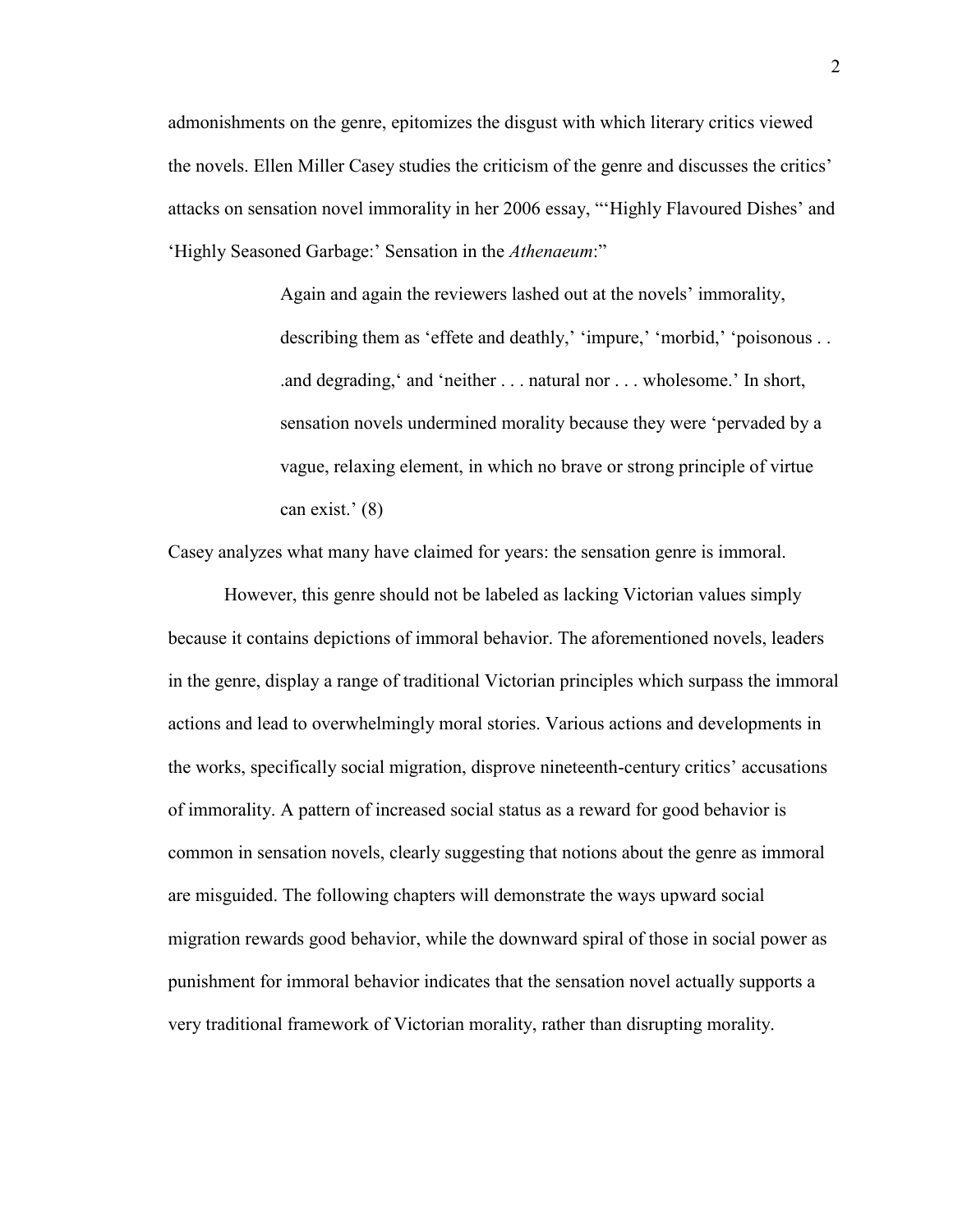Each novel includes excessive social movement and praises the rise of the moral middle class over the falling once-privileged aristocracy. This repeated theme of middleclass ascension indicates the prominence of the issue in Victorian England. Concern over social migration and transforming identities was preeminent among the worries of the day as societal position was not just a label to the Victorian, but it provided a sense of self. In the novels, a character is never introduced without his or her place in society carefully noted; characters themselves are perpetually aware of their station and the restrictions or privileges it entails. The importance of class position was especially revered at this time as the social system of British society was quickly changing. The long cherished noble ranks were now challenged by an upwardly mobile middle class. The middle class was becoming more educated, refined, and genteel; as this social division improved they sought to rise to the next echelon of society. Propelled by business profits, manufacturers, lawyers, doctors, and other professionals danced in the ballrooms of the once exclusive ranked nobility. However, this upwardly mobile middle class was not restricted to urban business and manufacturing success stories. Brought into the country by The Great Exhibition of 1851, scores of foreigners invaded the social strata also; foreigners were generally distrusted as their prior place in society was unknown. All of these individuals served to change the ranks of the upper class and blur once carefully preserved social lines.

The varied social movement displayed in the popular novels indicates that readers and, thus society, yearned for more social mobility. This indicates that the reading public did not fear the class system itself or desired a class-less Britain. Yet, the novels demonstrate a method to the social movements. Not all aristocratic characters fall. Not all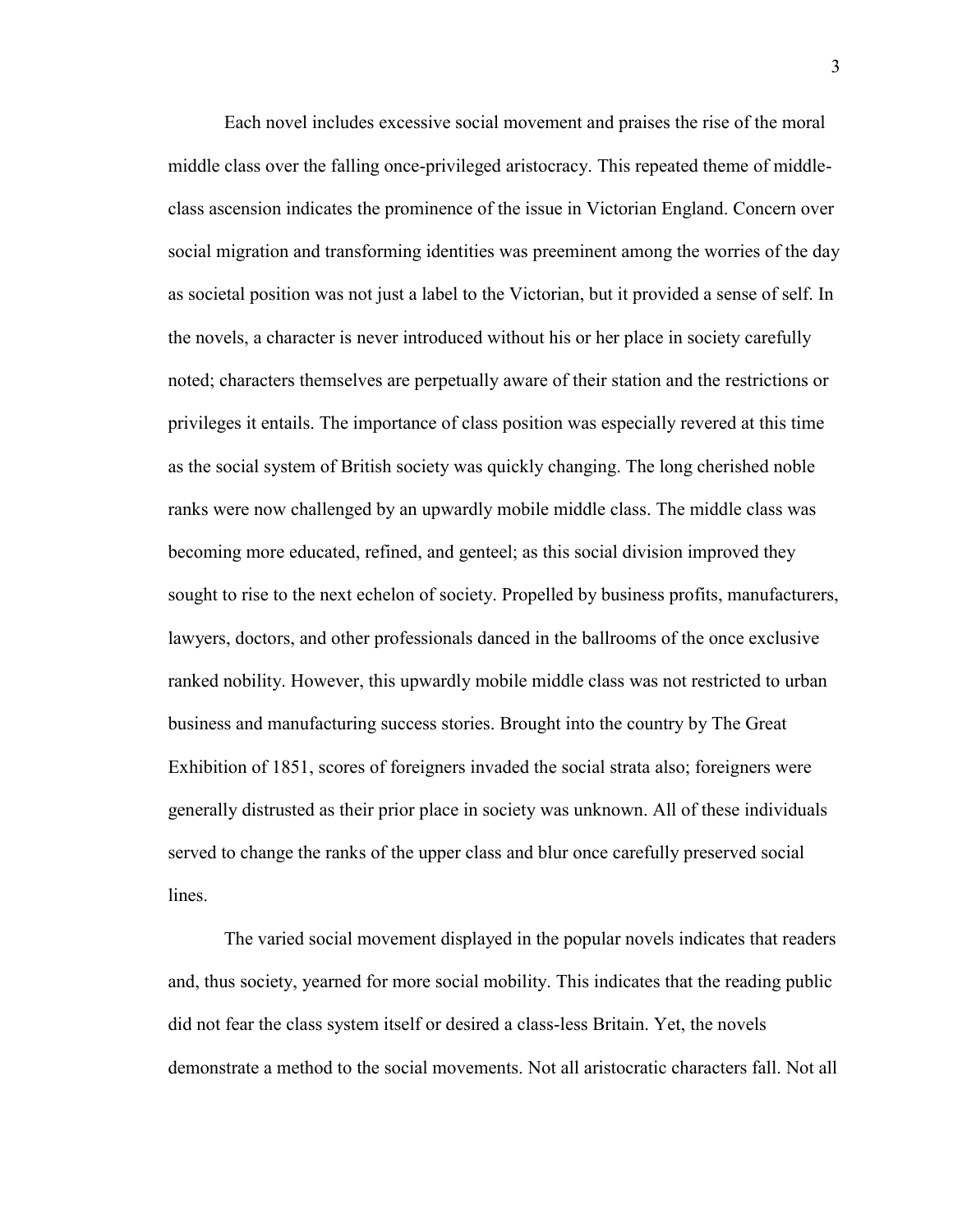middle class individuals rise to wealth. Only the worthy move up the social ladder; those who have not earned their rank fall lower in society. For example, in *The Woman in White*, the aristocracy is represented by the pure and innocent heiress Laura Fairlie, her indulgent and useless uncle Frederick Fairlie, the deceptive and ill-legitimately ranked Sir Percival, and the Count and Countess Fosco who assist Sir Percival in his deceit. These characters present a less than stellar view of the higher-social circles. Though Laura Fairlie, turned Lady Glyde, is a charming and honest woman, she is presented as a helpless victim; others use her rank and money, and Laura presents little strength of her own. In *Lady Audley's Secret*, the reader again finds an impostor within the aristocracy with Lady Audley herself and discovers a legitimate member of the aristocracy, Sir Michael Audley, is a victim of the impostor. In *East Lynne,* Lord Mount Severn disgraces himself by mismanaging his affairs and his daughter, Lady Isabel, abandons her husband and children for another man. Additionally, the aristocracy is disgraced when Sir Francis Levison is discovered to be a murderer. However, it is not just the upper class that experiences disruption. The middle class of these novels often experiences a social climb. Walter Hartright, in *The Woman in White*, perseveres in his mission and is elevated from drawing master to husband. In *East Lynne* both Barbara Hare and Archibald Carlyle move out of the middle class and into upper class society during the course of the novel. Indeed, the social migration in these sensation novels demonstrates the importance placed on the social hierarchy and its value to the populace. The novels suggest that social rank is necessary, important, and most of all, something to be earned. Those who do not earn their rank through hard work or good deeds do not deserve to remain in the aristocracy. However, those who respect the system and demonstrate moral integrity are openly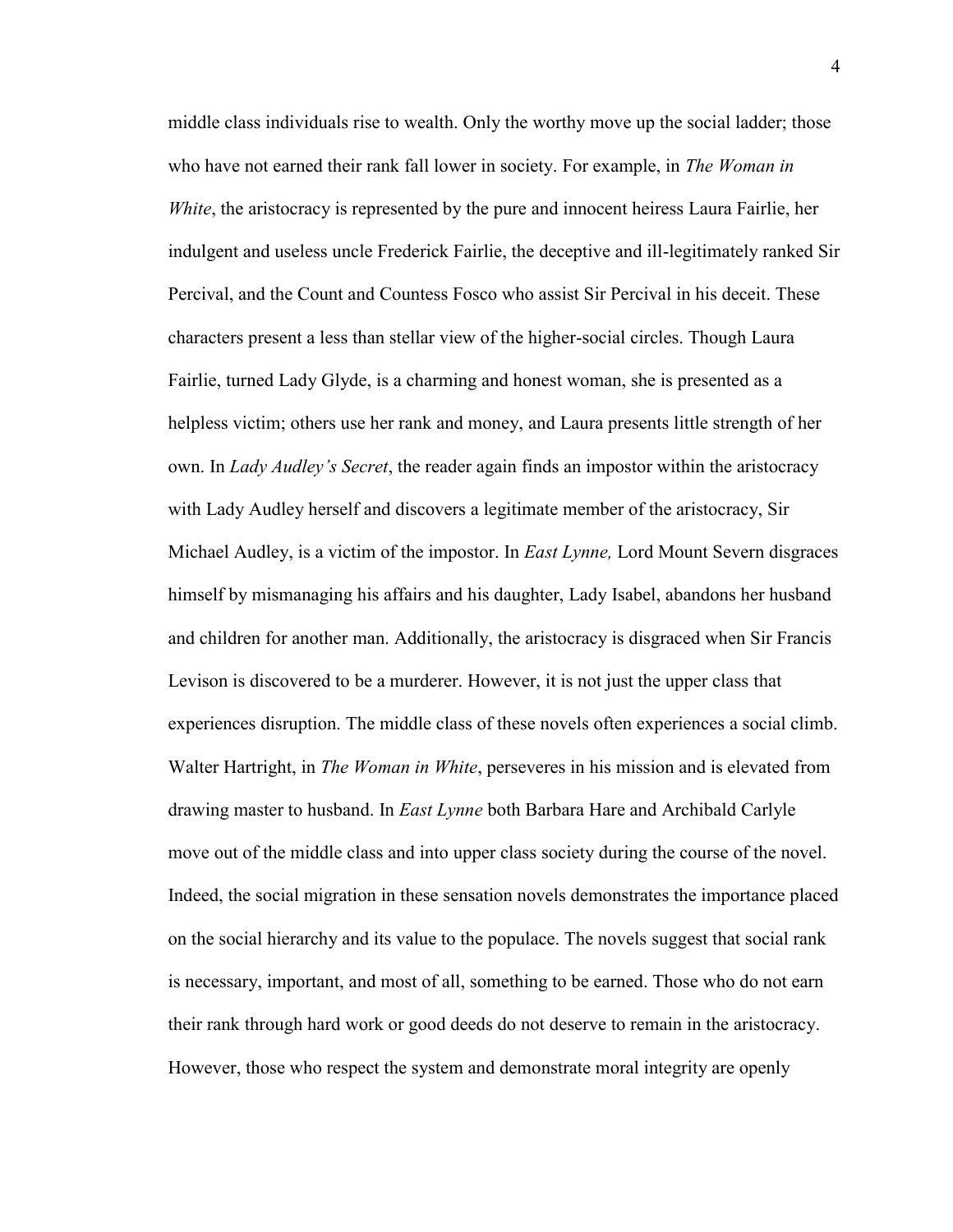welcomed up the social ladder. Therefore, these novels imply the Victorians' fear was not of social migration, but that the hierarchal system lacked justice.

Though each novel deals with social migration and favors the middle class, the emphasis on morality differs. *The Woman in White*, often considered to have sparked the sensation genre, allows only a middle-class male character to rise from his original social position. Moral females in the novel temporarily fall from their place and must have assistance from a man to regain their original status. In contrast, females are significantly more powerful in *Lady Audley's Secret*, which focuses on the social movements of female characters. The women in the novel use various methods to gain social position and dominance over their male counterparts. Yet, similar to Collins"s novel, only the moral women are successful in their endeavors. *East Lynne* again allows moral individuals exclusively to rise in status and includes an abundance of aristocratic falls, but emphasizes the importance of moderation as a form of morality. Therefore, the novels are similar in that they all encourage the rise of the middle class and its values, yet they differ in the methods and focuses used to achieve this aim. The common thread links the novels and indicates that these topics, social migration and morality, were often foremost on the minds of Victorians. The relevancy of the topics allowed Victorian readers to relate to the stories and become personally involved with the tale.

In addition to the contemporary topics, the structure and distribution of these three sensation novels intensified the readers" potent and personal reactions to events. Linda K. Hughes and Michael Lund state in *The Victorian Serial* that: "[t]he interruptions inherent in serials naturally encouraged writers to work in the primary mode of the Victorian age, realism" (11). Indeed, in order to make their plots even more shocking, the authors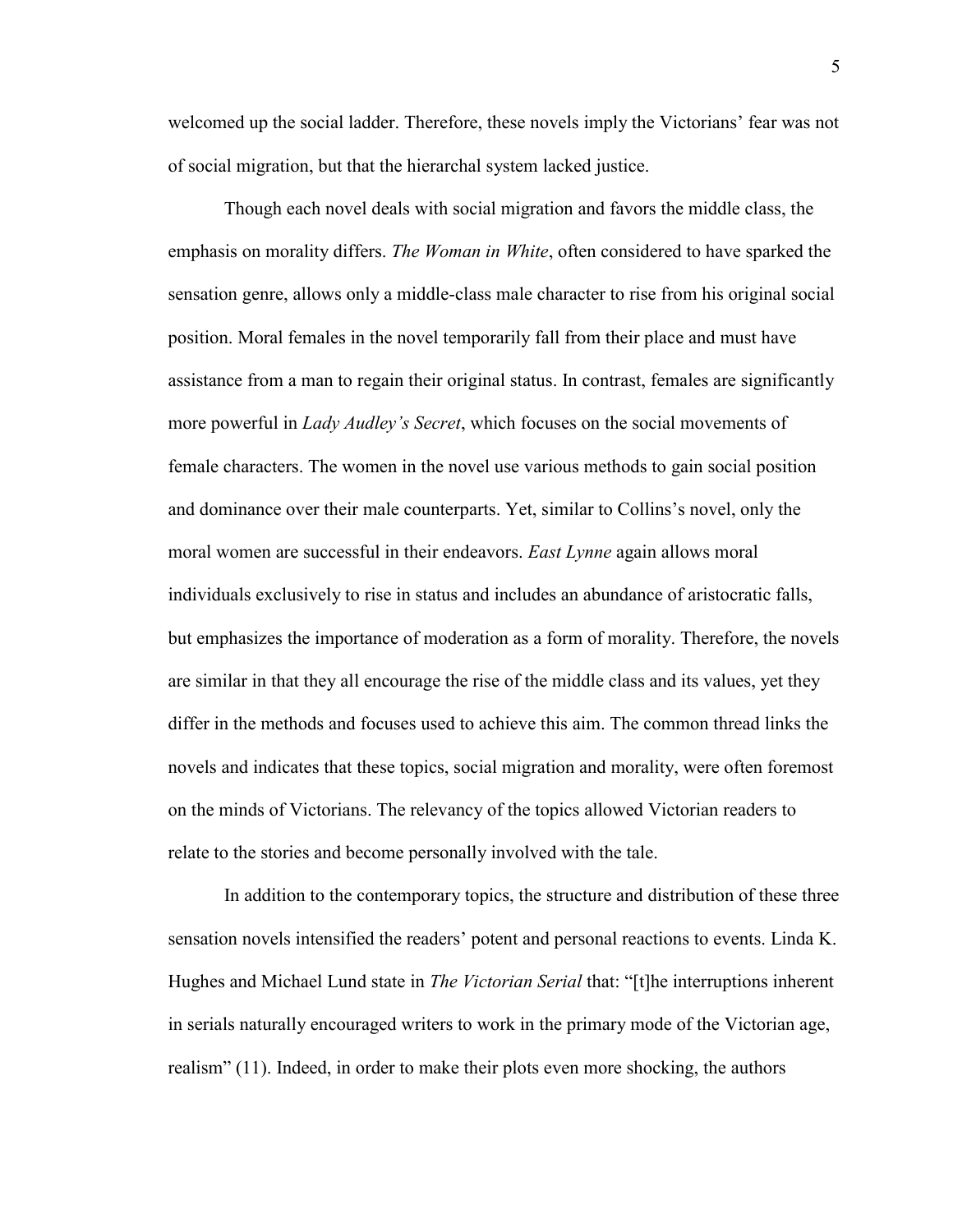attempted to write as realistically as possible. Contemporary English philosopher Henry Longueville Mansel wrote what is now recognized as one of the most scathing condemnations of sensation fiction: "[t]he sensation novel, be it mere trash or something worse is usually a tale of our own times" (qtd. in King and Plunkett 57). Mansel"s comment from his 1863 *Quarterly Review* essay "Sensation Novels," though not a valid description of the quality of the genre, correctly highlights that the novels were typically set in their own time and attempted to incorporate several references to current society. These novels were published alongside actual news of the day; editors often arranged periodicals to place nonfiction news articles alongside a related fictional piece. The novels" realistic style and placement adjacent to nonfiction led to a sense of believability. All three pieces are set in England and mention specific areas of the country. Contemporary events and conveniences are alluded to throughout the novels in order to enhance the realism. Collins mentions the Great Exhibition; Braddon"s Robert Audley makes great use of trains and telegraphs during his investigations; Wood scatters political elections, divorce laws, and fashion trends throughout *East Lynne*. Realistic elements reminded contemporary readers of their own lives. By placing extraordinary events in everyday British life, the sensation novelists increased their chances of drawing the reader into the fictions. Mansel acknowledges and attacks the genre"s realism by stating:

> Proximity is, indeed, one great element of sensation. It is necessary to be near a mine to be blown up by its explosion; and a tale which aims at electrifying the nerves of the reader is never thoroughly effective unless the scene be laid in our own days and among the people we are in the habit of meeting. (qtd. in King and Plunkett 57)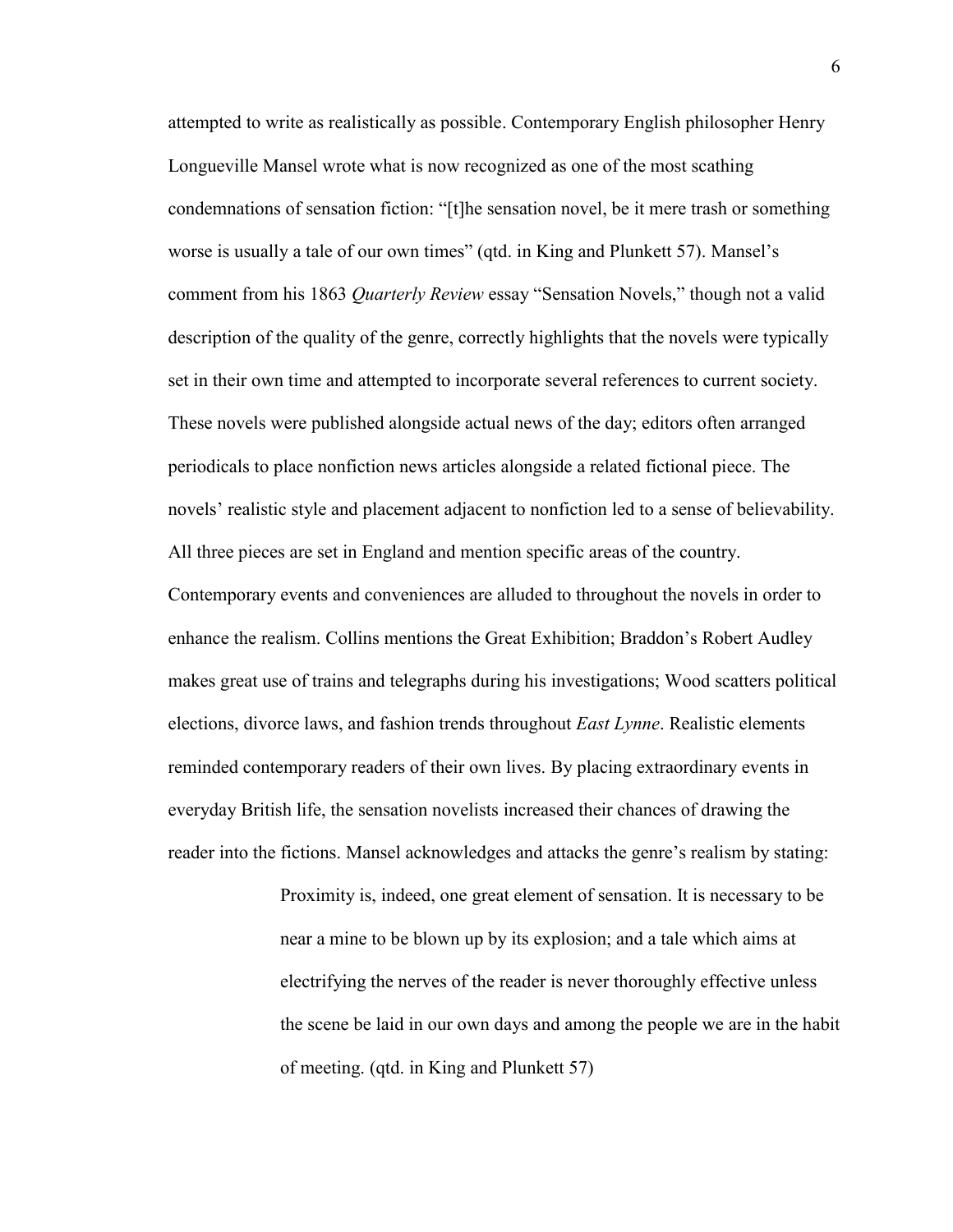Perhaps critics berated the genre because of this "proximity;" the sensational shocks were often set in Victorian parlors and may have been too close for comfort. Reviewers worried that the close ties between the readers and the novels, the relevant topics and the modern references, would cause the readers to embody some of the immoral elements and destroy the carefully preserved Victorian values.

The immense irony of the situation is that the critics and sensation novels were actually espousing the same Victorian moral values. Yes, the novels contain immoral characters and disturbing events, yet these individuals are punished and the righteous middle-class is allowed to gain power as a direct result of their values. The critics failed to see past the adulterous and murderous plots to discover both the moral structure in the genre and the strength and dexterity of these novelists in their ability to weave the corrupt and the virtuous together in these thrilling tales. Though there are assuredly some sensation novels that may not highlight morality as strongly or may include more atrocious actions than the ones discussed in these novels, *The Woman in White, Lady Audley's Secret,* and *East Lynne* were at the established head of the genre and can thus be treated as representative of the genre. These novels assuredly illustrate that even some of the most sensational of the sensation novels may endorse traditional Victorian morality.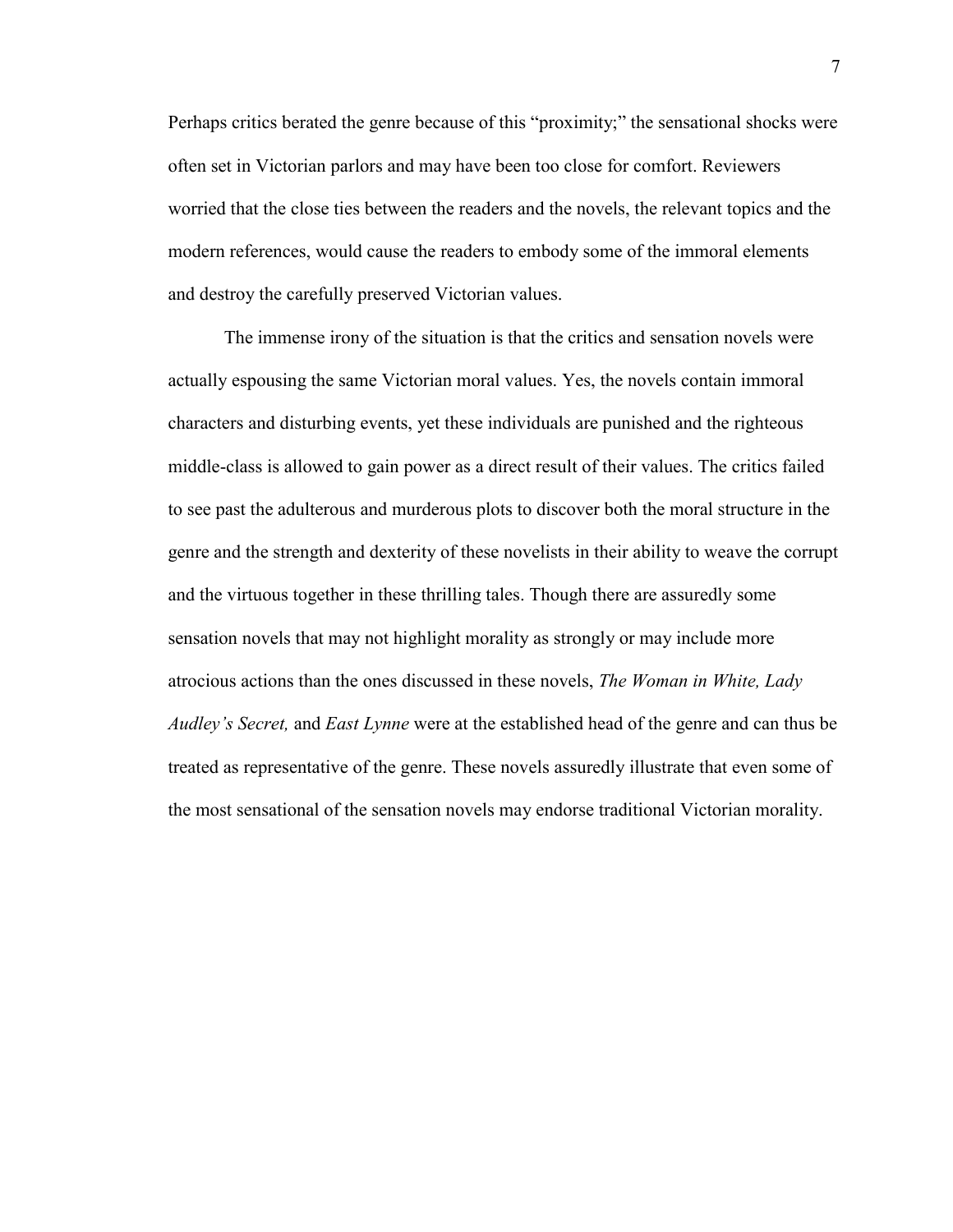### **Chapter I**

# **"Crimes cause their own detection": Social Class and Consequences in** *The Woman in White*

The elaborate and suspenseful plot of *The Woman in White* (1859-1860) by William Wilkie Collins focuses on one element: social class. The lack, the loss, the search, the theft, and the ascension of status pervade the novel and lead many of the characters to commit scandalous and immoral acts. Or at least, immoral by Victorian middle-class standards. Originally serialized in the periodical *All the Year Round* and edited by Charles Dickens, the novel highlights the sturdy link between morality and the middle class. The traditional understanding of "Victorian morality" relates specifically to the middle-class. Gertrude Himmelfarb states: ""Victorian values' are seen not as generically Victorian but as specifically middle-class values" (214). Sally Mitchell expands on exactly what middle-class values included: "[i]n addition to maintaining a certain kind of house, the middle class despised aristocratic idleness; the majority valued hard work, sexual morality, and individual responsibility" (21). Furthermore, self help, or the belief that "people could change their lives," and respectability were critical to the Victorian idea of morality (Mitchell 259-62). These values are advocated throughout the novel as the middle class triumphs over the aristocracy by means of persevering morality.

Despite the moral middle class portrayed in the novel, the atrocious methods enacted by some characters earned *The Woman in White* a reputation as immoral and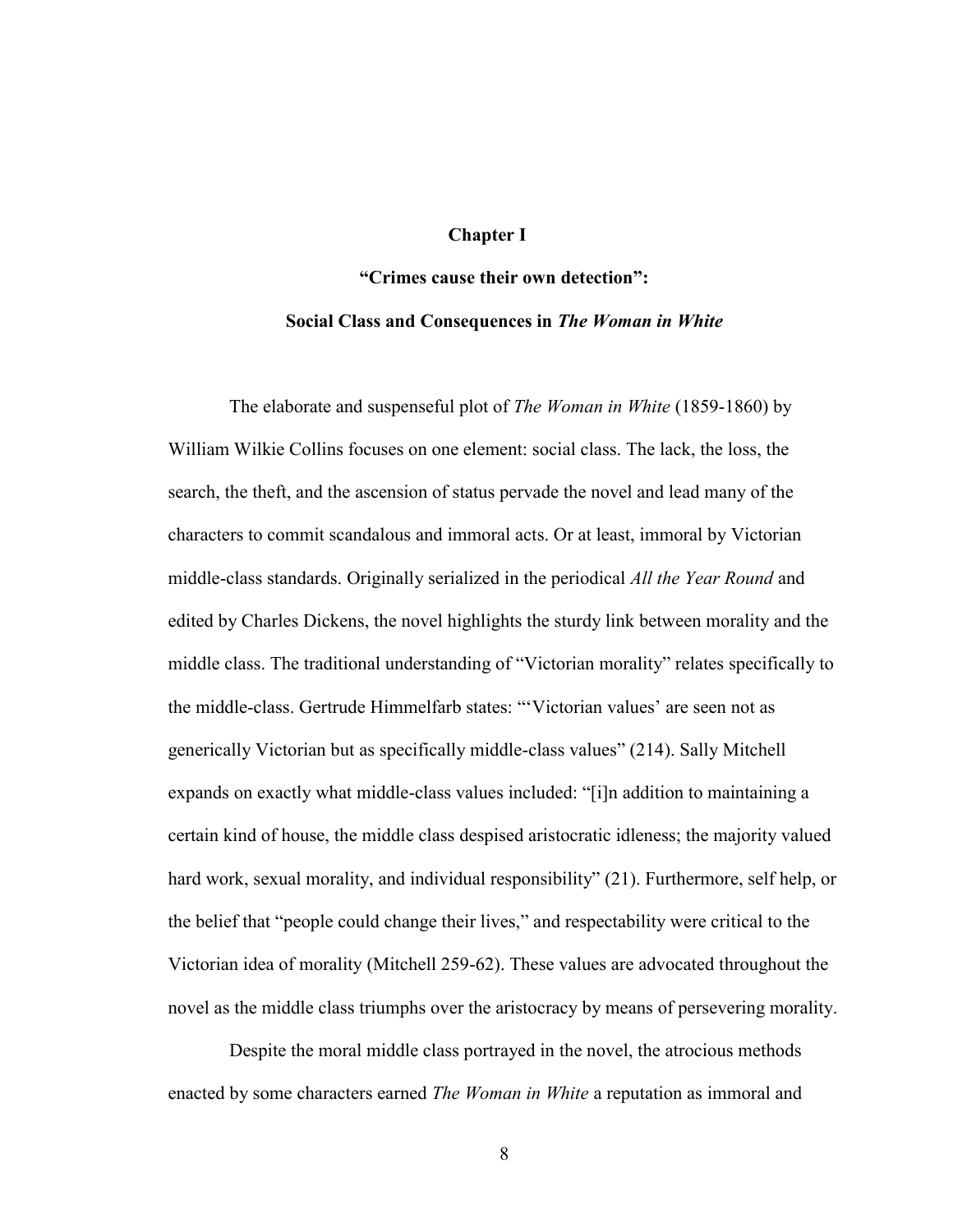meant for lower classes. Extraordinary actions include poisoning, forgery, shifting identities, placement in insane asylums, blackmailing, arson, identity theft, and various modes of deception. These acts, taking place in the middle and upper classes of society rather than the lower classes, shocked audiences and led to accusations that the work was vile and cheap. For example, a February 1861 *Dublin University Magazine* commentator indicates *The Woman in White* is a lower-class story by calling it "grotesque" and likening the plot to what one might find "portrayed on the boards of a penny theatre" (105). Additionally, an 1863 *Westminster Review* article contains an odd analogy that compares Collins and peer sensation novelist Mary Elizabeth Braddon to showmen exhibiting a "big black baboon whose habits were so filthy, and whose behavior was so disgusting, that respectable people constantly remonstrated with him for exhibiting such an animal" (157). This reference insinuates that Collins was merely peddling filth to his readers.

Though the novel did include despicable actions, the contemporary reviewers" arguments that *The Woman in White* is immoral and low class are significantly flawed. The justice code imposed on criminals, the rewards for morality, and the ascension of the middle class all indicate that the novel actually espouses a very strict Victorian middleclass moral ideology. For this discussion, morality will include acts that serve to benefit others, traditional domestic propriety, respect for earned social status, and honesty; this also includes the idea that immoral deeds cannot be hidden and will be punished. Based on this definition, the contemporary critics correctly labeled the previously mentioned evil deeds as immoral. However, the reviewers did not read past these unprincipled acts to find the just consequences imposed on evildoers. As morality and social station are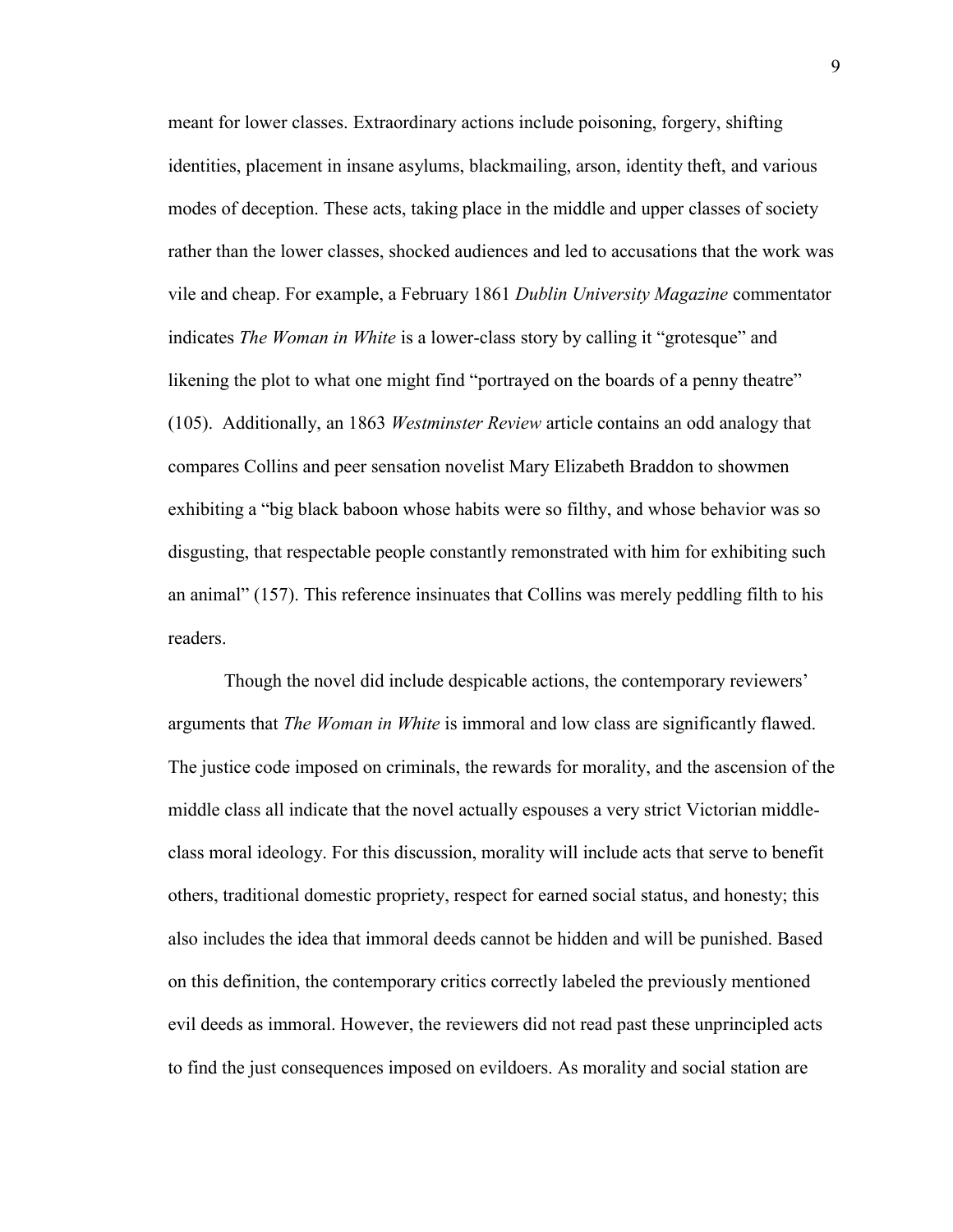intricately linked in Victorian society, the novel systematically uses class position as a means of justice. For example, though Sir Percival Glyde mocks his wife Lady Glyde, the former Laura Fairlie, for her "copy book morality," her view that moral justice will prevail is proved true throughout the novel as social position is used as a reward and punishment system for wrongdoers (Collins 228). The criminals are punished for their immoral actions and decline in social station. In contrast, through hard work and moral stability Walter Hartright, a middle-class character, is able to rise to prominent position. *The Woman in White* does include some immoral actions. Ironically the critics failed to see that the severe consequences for such deeds depicted the Victorian moral ideology that "crimes cause their own detection," thus proving that the novel enforced middleclass morality (228).

As the most controversial character in the novel, Count Fosco is praised and despised by critics and characters alike. Readers and characters tend to either admire his unique character or are disgusted by his shocking ideas and deeds. Fosco was admired for his recognition of Marian Halcombe's worth, but abhorred for his selfish indulgence. By critics, he was regarded as both "preposterously unnatural" in a 25 August 1860 *Critic*  review (85) and "a clever conception" in a *Saturday Review* article from the same day (88). The *Saturday Review* article continues on to state that even though Fosco has clever quirks, if the reader were to

> [s]ubtract from him his eccentricities, his Italianisms, and his corpulency— what is left? Simply this, that he is a very undecipherable villain. The author has put him together, just as he puts together his mysterious plots. The only difference is that Mr. Wilkie Collins gives us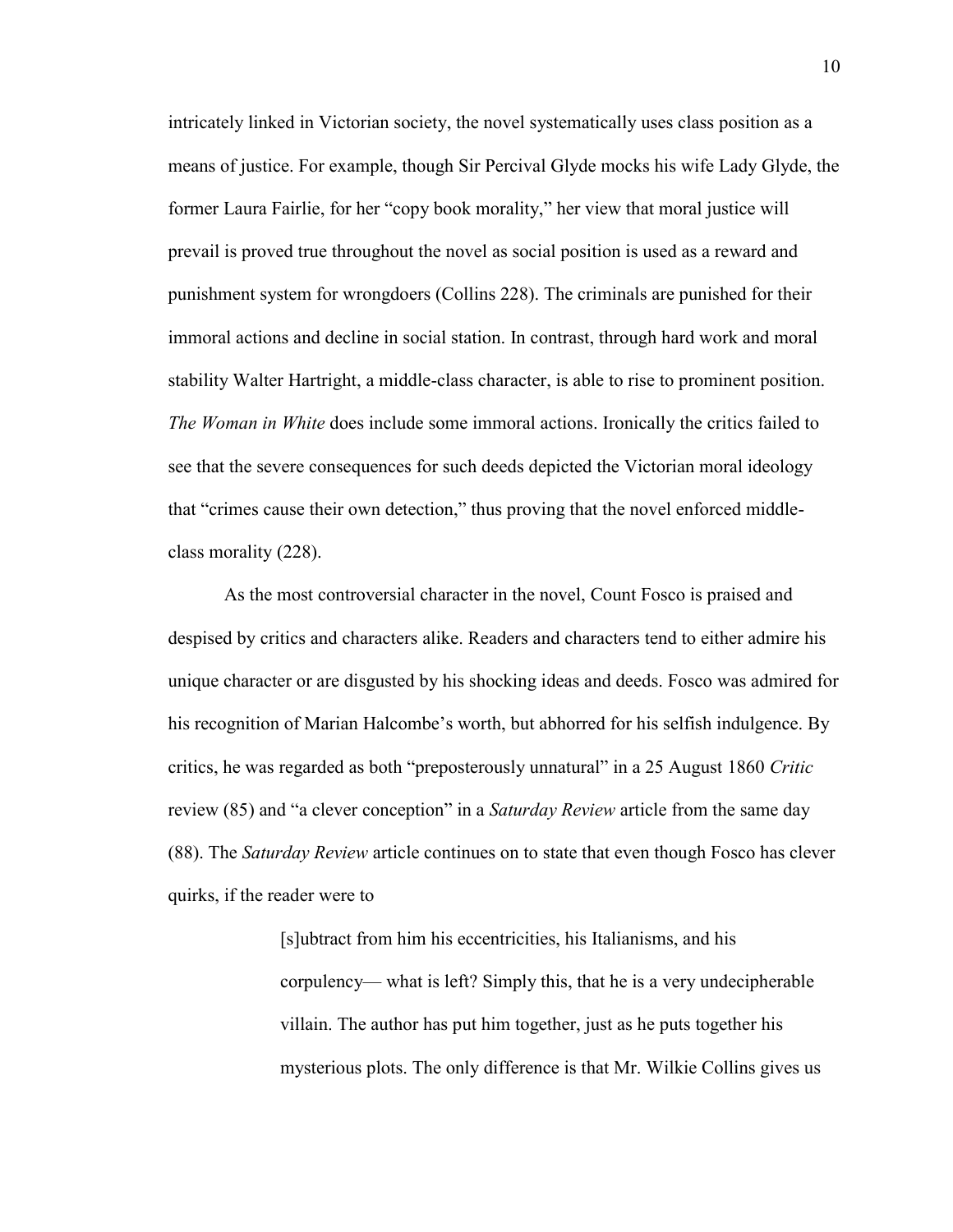the key to the plot, and cannot, or does not, give us any key to the villain. (88)

Evil, amusing, or poorly devised, Fosco"s social status is clearly defined by the solicitor Mr. Gilmore: "Count Fosco, though not a rich man, was not a penniless adventurer either. He has a small, but sufficient income of his own; he had lived many years in England; and he held an excellent position in society" (Collins 147). Additionally, Mrs. Michelson, the housekeeper at Blackwater Park praises the Count"s good breeding as "the manners of a true nobleman" and states that: "the advantages of aristocratic birth always show themselves" (353). The Count was not just upper-class, but held a rank, a factor greatly respected by Gilmore, Mrs. Michelson, and society. However, rank is not enough to win the complete trust of the physician Mr. Dawson, Laura, or her sister Marian Halcolmbe. Mr. Dawson distrusts Fosco"s medical opinion and refers to him as "that fat old foreigner" (358). The doctor thinks the Count is a "quack" and, as his title is not an English title, discounts the legitimacy of his rank by stating that: "they"re all Counts hang 'em!" (358). Therefore, Dawson represents the popular English egotism of the time that to be foreign was to be lower in society. Mrs. Michelson assumes this ideology is behind Laura"s dislike of the Count as well: "I never before met with any lady, of her rank and station, who was so lamentably narrow-minded on the subject of foreigners" (377). This quotation highlights the pervasive stereotypes of the day. Most foreign characters in the Victorian novel are villains, representing the middle-class distrust of otherness. Though this stereotype is common, Mrs. Michelson believes that a true lady should not reveal her ill-will quite as clearly as Laura does. Thus, the stereotype of a lady is also clear in that behavior expectations are held for members of the elevated classes,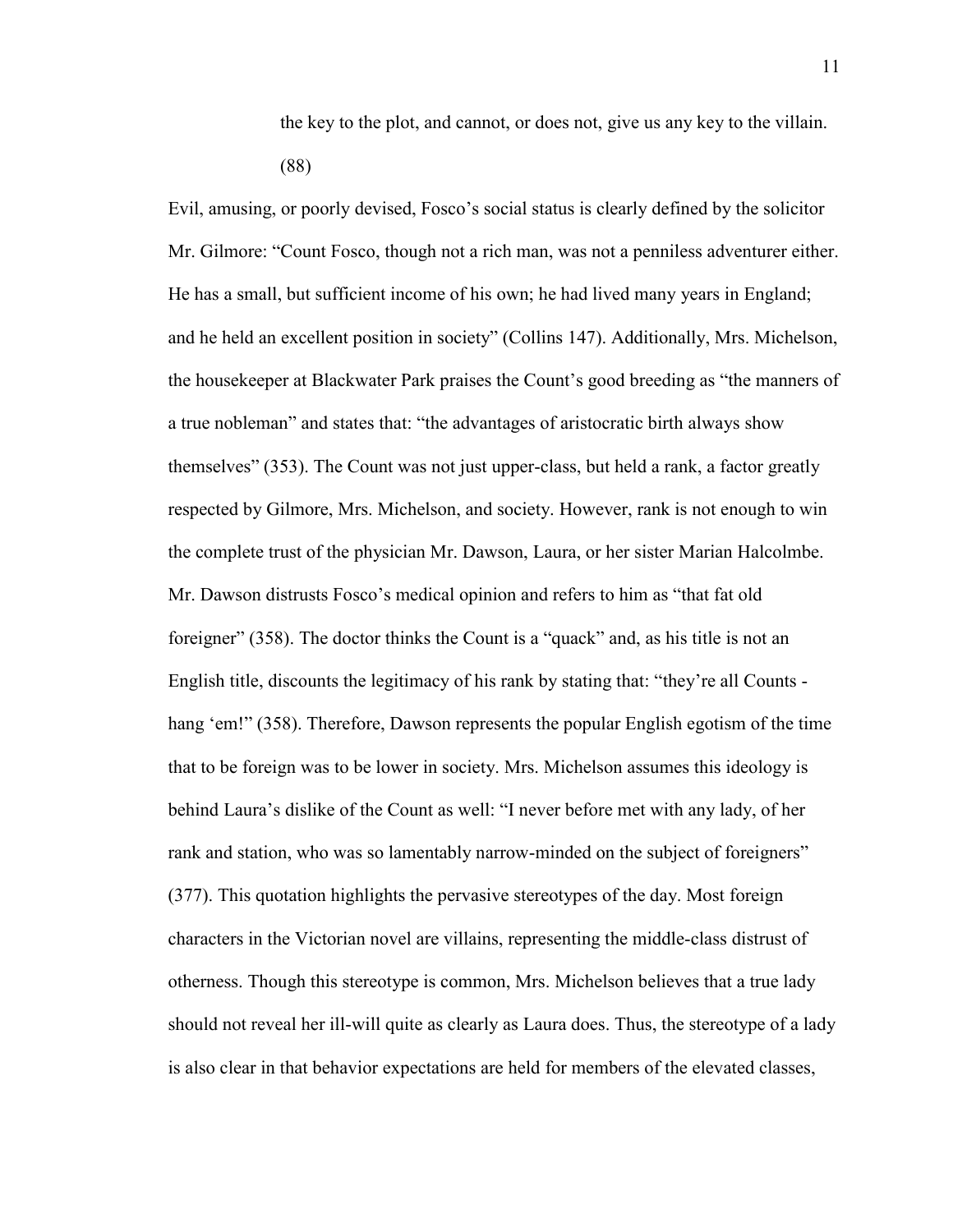such as Laura. The housekeeper is disappointed that Laura does not behave as a lady should. Neither Laura nor Marian explicitly state what quality the Count possesses to make them distrustful. Marian expresses her wariness of the man by writing in her diary: "I certainly never saw a man, in all my experience, whom I should be so sorry to have for an enemy" (219). Whether it be his foreignness, his association with Percival, or his sly behavior, Mr. Dawson, Laura, and Marian are not blinded by rank and cannot fully trust the Count.

Fosco is a multifaceted character, yet his "plans" and "projects" prove his immorality. His plotting includes switching the identity of the dying Anne Catherick, the woman in white, with that of Laura. Fosco confesses:

> That conception involved nothing less than the complete transformation of two separate identities. Lady Glyde and Anne Catherick were to change names, places, and destinies, the one with the other- the prodigious consequences contemplated by the change, being the gain of thirty thousand pounds, and the eternal preservation of Sir Percival"s secret. (591)

This scheme is possible as Anne and Laura share remarkably similar physical characteristics and, unbeknownst to them, a father. Through trickery, chemical aids, and foreign accomplices, Fosco captures the flighty Anne Catherick and has her dead body identified as Lady Glyde; then, he places Laura in an insane asylum under Anne"s name. Fosco crosses the line into immorality through seeking to serve himself and his friend by harming others, enacting a deception of social class, and excessive conniving behavior. Maria Bachman labels Fosco as among the "criminal masterminds who openly defy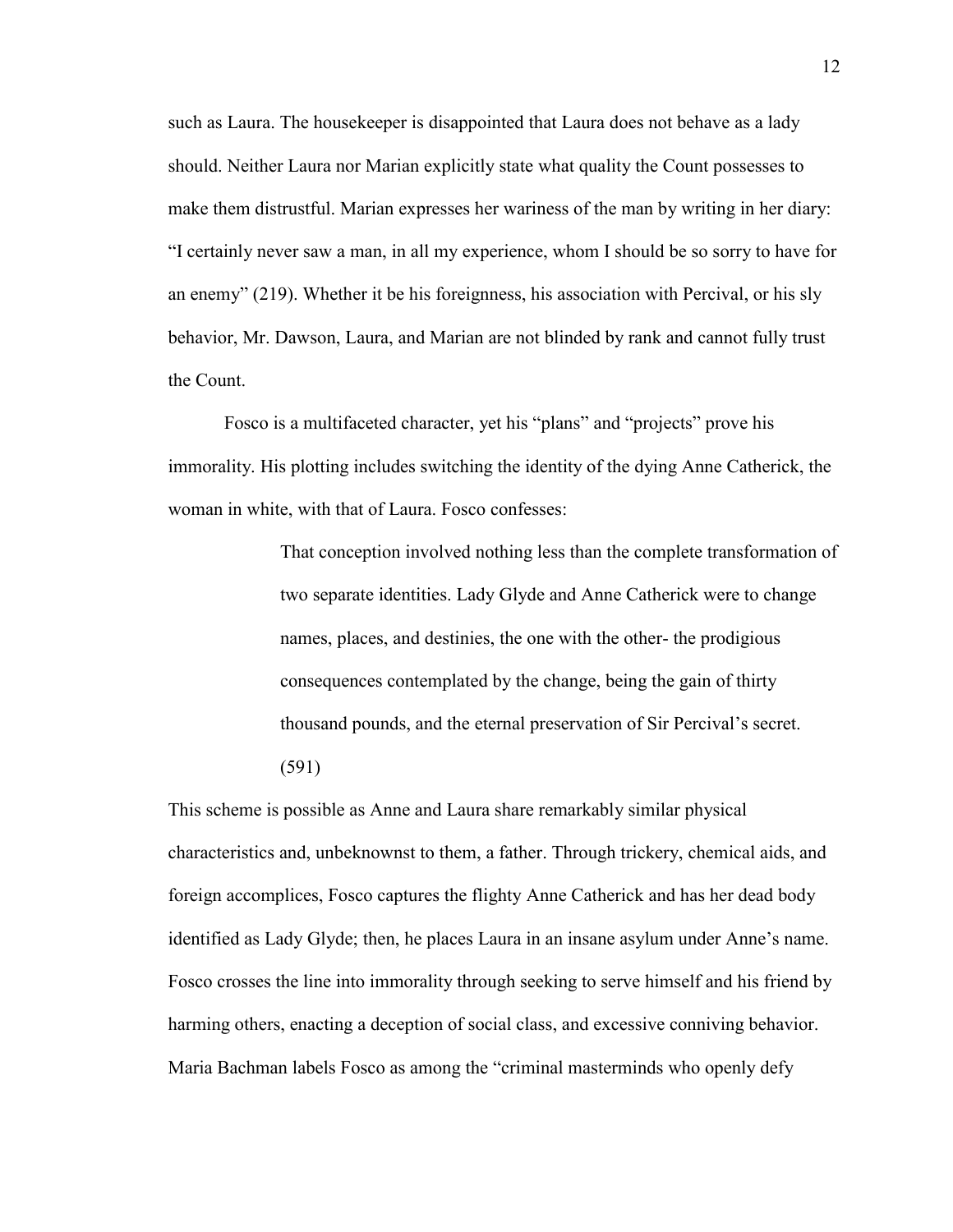conventional morality" (187). Yet, when anticipating questions of wrongdoing, Fosco "emphatically" claims that his conduct is not "worthy of any serious blame" (Collins 603). Fosco insinuates that rather than the deplorable action of taking Lady Glyde"s life, he merely "took her identity instead!" (603). In this regard, Fosco, though still immoral, does retain some moral elements; he could have acted worse.

Through the justice code imposed in the course of the novel, the Count suffers the consequences of his immoral exploits. Though Fosco feels that he followed his own noble rules of conduct by only taking Lady Glyde"s identity, he fails to match with the traditional view of morality. He acts for his own benefit, does not respect the social class system and is extremely dishonest; his methods are immoral and based on the Victorian idea of justice, he deserves punishment. After confessing to the "remarkable events," Fosco is run out of society, stripped of the clothes that represent his fine life and rank, and brutally murdered (601). The devastating financial, symbolic removal, and physical of all signs of social status is the direct result of his deplorable actions.

The Count does not operate alone; because the Countess Fosco aids in the monstrous schemes, she must receive punishment as well. The Countess assists the Count in his plotting by distracting Marian Halcombe, intercepting letters, stealing Marian"s diary, drugging the maid, Fanny, and separating the trusting Anne Catherick from her protector, Mrs. Clements. The Count acknowledges her role in the appalling events by stating that he had to "avail [himself] of the sublime devotion" of his wife (594). Madame Fosco admits that her actions are completely governed by her husband: "I wait to be instructed" (229). Marriage in England, the Count asserts, does not guarantee a wife the right to judge her husband, but to "love, honour, and obey him. That is exactly what my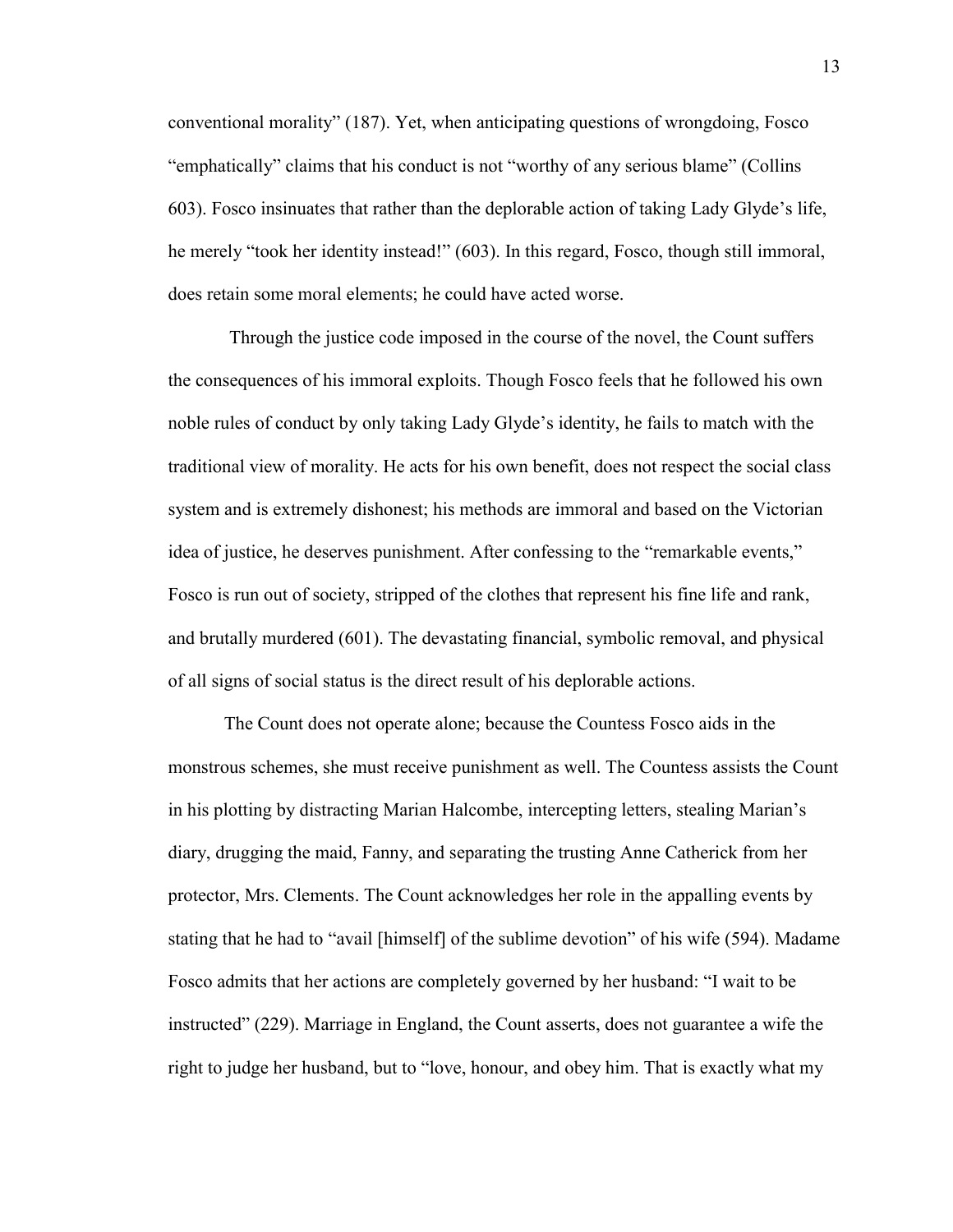wife has done" (602). Countess Fosco was aware of and assisted in criminal activity, but because she was simply following his orders she does not suffer the same fate as her husband. Though functioning as a tool to enable the scheme to proceed, the Countess is still liable to the aforementioned morality codes and is punished by experiencing a decline in social position. She is banished from England and at the end of the novel she is living "in the strictest retirement" (614). Therefore, the Countess is denied an easy and indulgent lifestyle as penance for the extraordinary lengths taken by herself and her husband.

Sir Percival Glyde has rank, but no redeeming qualities; therefore, characters in the novel remain skeptical toward him. Similar to the Count, Sir Percival maintained a high position in society and initially received a positive character reference from the status-conscious Mr. Gilmore, who describes Percival as having "an unassuming delicacy of tone, voice, and manner, which did equal credit to his good breeding and good sense" (128). The solicitor displays the faith he places on status and rank when he and Marian receive a reply from Mrs. Catherick concerning Percival's involvement in committing Anne to the asylum. In judging the truth of the events, Gilmore remembers "to allow all due force to the high reputation of the gentleman who offered it" (130). Despite his repeated assurances that rank is indicative of a moral man, Gilmore is slightly disturbed by Marian"s reservations and maintains a hesitation concerning Percival that is not present in his estimation of Count Fosco: "she had made me a little uneasy, and a little doubtful" (134). Mrs. Michelson, in contrast, leaves no question as to her perception of Percival"s character. She expresses surprise that a titled man would act so atrociously to his wife: "such a singular want of good breeding in a gentleman of his rank, impressed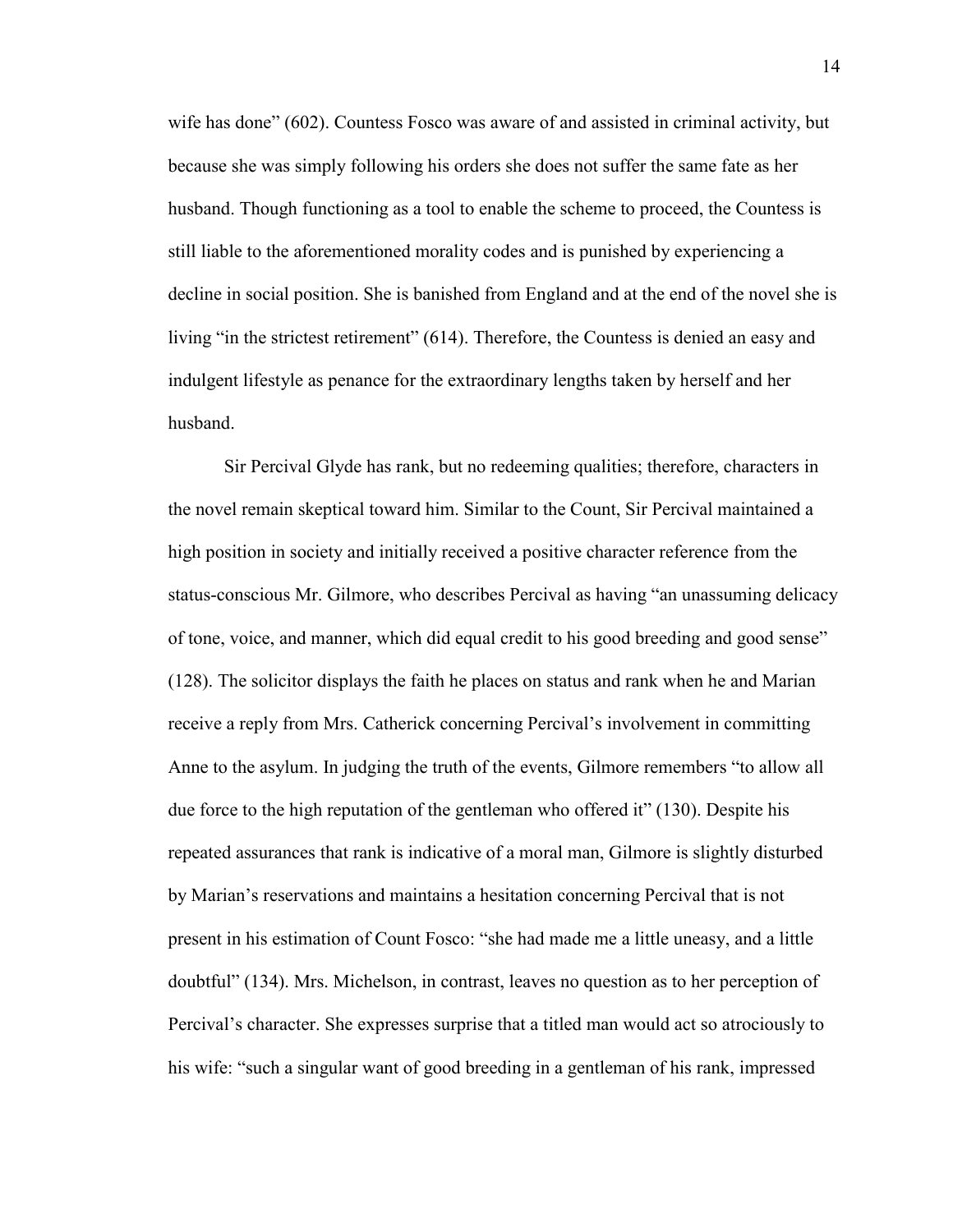me, I own, very painfully" (376). Mrs. Michelson, like many Victorians, has expectations for the aristocracy that Percival fails to meet. The baronet is not respected by his peers either: "Sir Percival had neither friends nor relatives in the neighbourhood . . . He was on the coldest terms - in some cases, the worst terms - with the families of his own rank and station who lived near him" (300). Therefore, though other characters are either praising or uncertain about the Count, they plainly dislike Glyde. The aversion is directly related to his cold demeanor and atrocious temper, which Victorians did not expect to be so blatant among the aristocrats.

Sir Percival fails to meet aristocratic behavior expectations because he is not a legitimate member of the upper class. When his father died without providing a means for Percival to inherit the estate, he "wisely provided for himself. He came to England at once and took possession of the property" (520). Dallas Liddle declares that "many sensation novels implied that both personal and class identity in contemporary Britain were fluid and unstable rather than secure, and thus potentially subject to manipulations of identity . . ." (97). Victorian social station and identity were intricately linked; by assuming a false rank, Percival in essence assumed a new persona. Patricia Ingram finds that social position was an important factor in Victorian existence: it "provided the individual with a personal identity, a role to play, a status and a set of social mores. It was based on the individual, *not* the group" (5). The power to change social standing and, therefore, identity rested solely upon the individual. Victorian middle-class readers trusted in a just status system, longed to ascend to prominence, and respected rightful social migration. Ideology required that one be born into the aristocracy or earn superior station through hard work. Therefore, an individual falsely implanting himself in the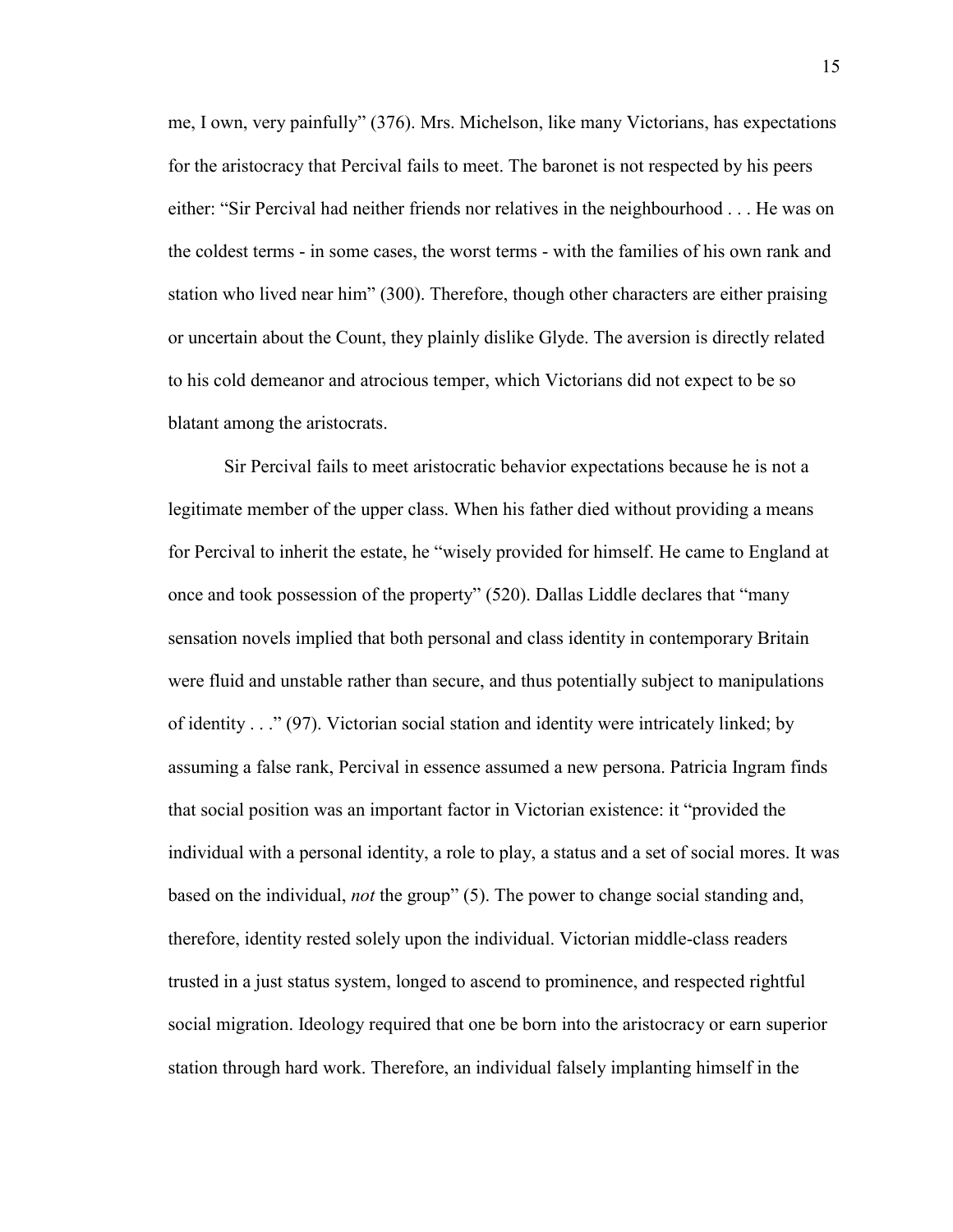gentry would be an ultimate transgression. Sir Percival"s theft of rank "struck at the heart of middle-class insecurities about crime, playing on fears that society was rife with clever criminals who elude capture, capable of imposing themselves upon unwary respectable people as "gentleman" and "ladies"" (Wynne 57). In this instance, *The Woman in White* mocks the faith that Victorians placed in the aristocracy; through the system of social rewards and punishments based on characters" deeds, the novel asserts that individuals should be judged by their actions, not by their title.

Sir Percival experiences a violent death as a direct consequence of his usurpation of rank. Unlike the Count, Percival does not accept responsibility for his crimes and perseveres in his deception. He returns to Old Whelmington to forge marriage documents in the church vestry, thus making his birth and inheritance legitimate, and implicates Mrs. Catherick in the process. She recounts Percival"s cold heartedness by stating that: "he told me, plainly, that it was his interest to let my husband and all my neighbours believe the falsehood . . . the mean imposter! The cowardly blackguard!" (Collins 523-524). Percival continually attempts to protect his secret; when he perceives Anne as a threat, he has her committed to an insane asylum and when he senses Hartright's agenda, he has the drawing master followed and attacked. The serious consequences of Percival"s secret are explained by Hartright:

> The disclosure of that secret might, in past years, have hanged him - might now transport him for life. This disclosure of that secret, even if the sufferers by his deception spared him the penalties of the law, would deprive him, at one blow, of the name, the rank, the estate, the whole social existence that he had usurped. This was the Secret, and it was mine!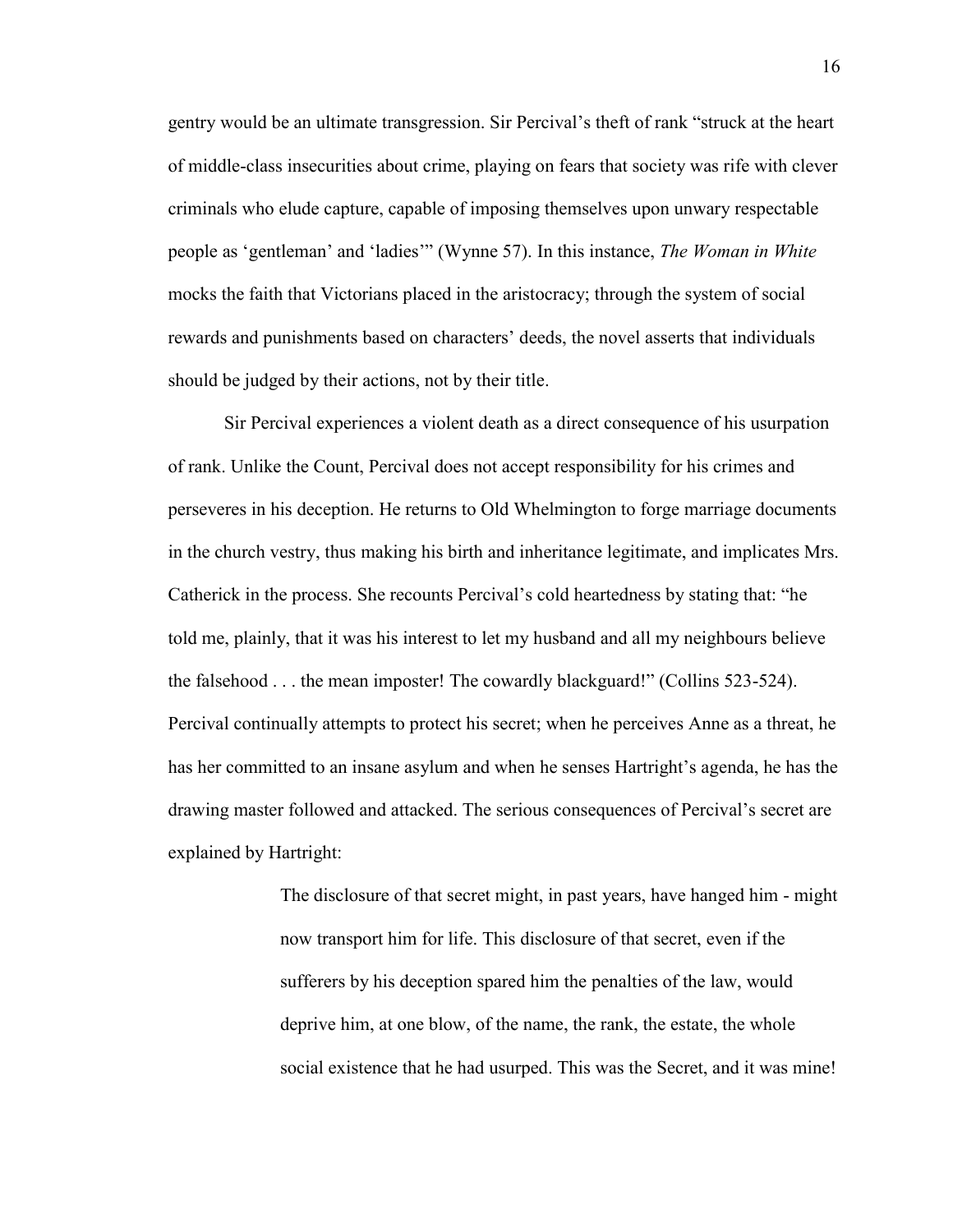A word from me; and house, lands, baronetcy, were gone from him for ever - a word from me, and he was driven out into the world, a nameless, penniless friendless outcast! (500)

Percival has no remorse for any of his actions. As Laura foreshadows that: "crimes cause their own detection," Glyde succeeds in bringing his own downfall in effort to protect his crimes (228). The baronet cannot rightfully retain his rank once the lie is known. He ultimately receives the punishment which so terrified Mrs. Catherick: death. When Percival dies at the scene of his crime, the church, it is clear that he is being punished for the social class usurpation more than the misdeeds toward Laura. Therefore, Victorian audiences likely viewed the status theft as the greater of his two sins.

Just as Madame Fosco is punished for aiding her husband, Mrs. Catherick, through a social fall, must suffer the consequences of her collusion with Sir Percival. Mrs. Catherick descends in society when her neighbors perceive her wrongdoing. Though judged for adultery, a crime she did not commit, according to Victorian social codes she still deserves punishment for collaborating in the theft of rank. Mrs. Catherick cannot retain her status in society after she is perceived as a transgressor. As one of the most class-conscious characters in the novel, this is the ultimate punishment for her. She represents the middle-class longing for social ascension and is determined to make her place in society. For years, her goal was to reclaim station, the only thing that matters to her:

> I came here a wronged woman. I came here robbed of my character and determined to claim it back. I"ve been years and years about it- and I *have*  claimed it back. I have matched the respectable people fairly and openly,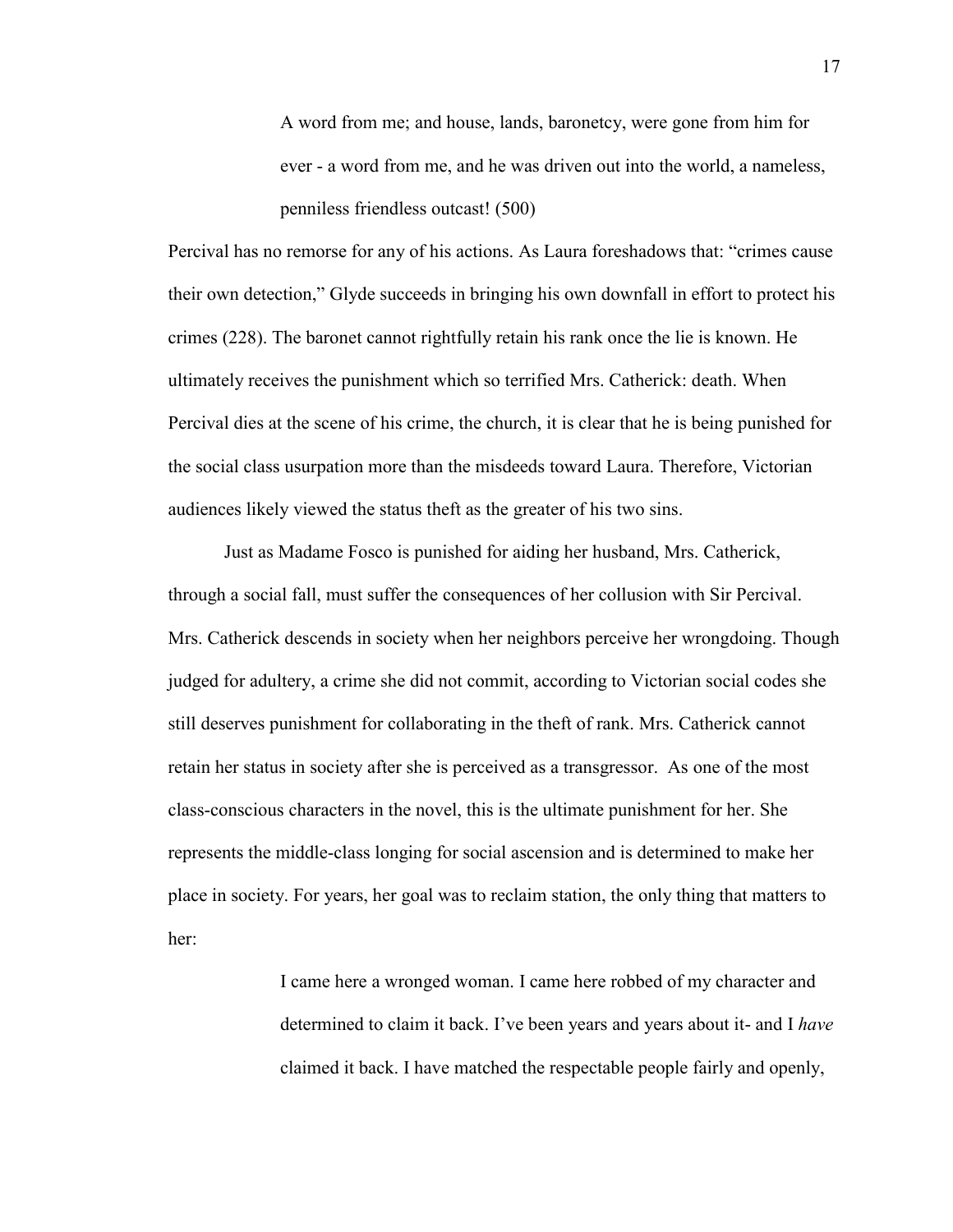on their own ground. . . . I stand high enough in this town to be out of your reach. *The clergyman bows to me*. (478)

Mrs. Catherick understands the power of rank and wealth; she understands why Sir Percival committed his forgery. She is slowly ascending the social ladder; however, due to Mrs. Catherick"s crime, she will never be able to regain her original status in the neighborhood.

Though a victim of Fosco"s plotting, Lady Glyde fails to meet Victorian moral conventions when she marries one man while loving another; as a direct consequence, Laura plummets from her high station in society. She confesses her love for another man, Walter Hartright, to Sir Percival in hopes that he will release her from their engagement; she will not sever the engagement because it was arranged by her father. The "sweettempered and charming" woman has her own perception of morality; she believes proper decorum is following obligation, not following what is right for the individual (37). When explaining to Marian her moral obligations, Laura states that: "I can never claim my release from my engagement . . . Whatever way it ends, it must end wretchedly for *me.* All I can do, Marian, is not to add the remembrance that I have broken my promise and forgotten my father's dying words . . ." (161). Though following her own sense of propriety, Laura"s sin is giving herself in marriage while loving another man, an adultery of the heart. Laura acknowledges her crime by stating that she is "the most wretched of her sex, if she must give herself in marriage when she cannot give her love" (169). Yet, though Lady Glyde realizes she is wrong in marrying Sir Percival, she proceeds because of her sense of moral obligation. Percival"s words and actions illustrate the severity of her choice. He arranges for the "infernal vagabond of a drawing master," his own label for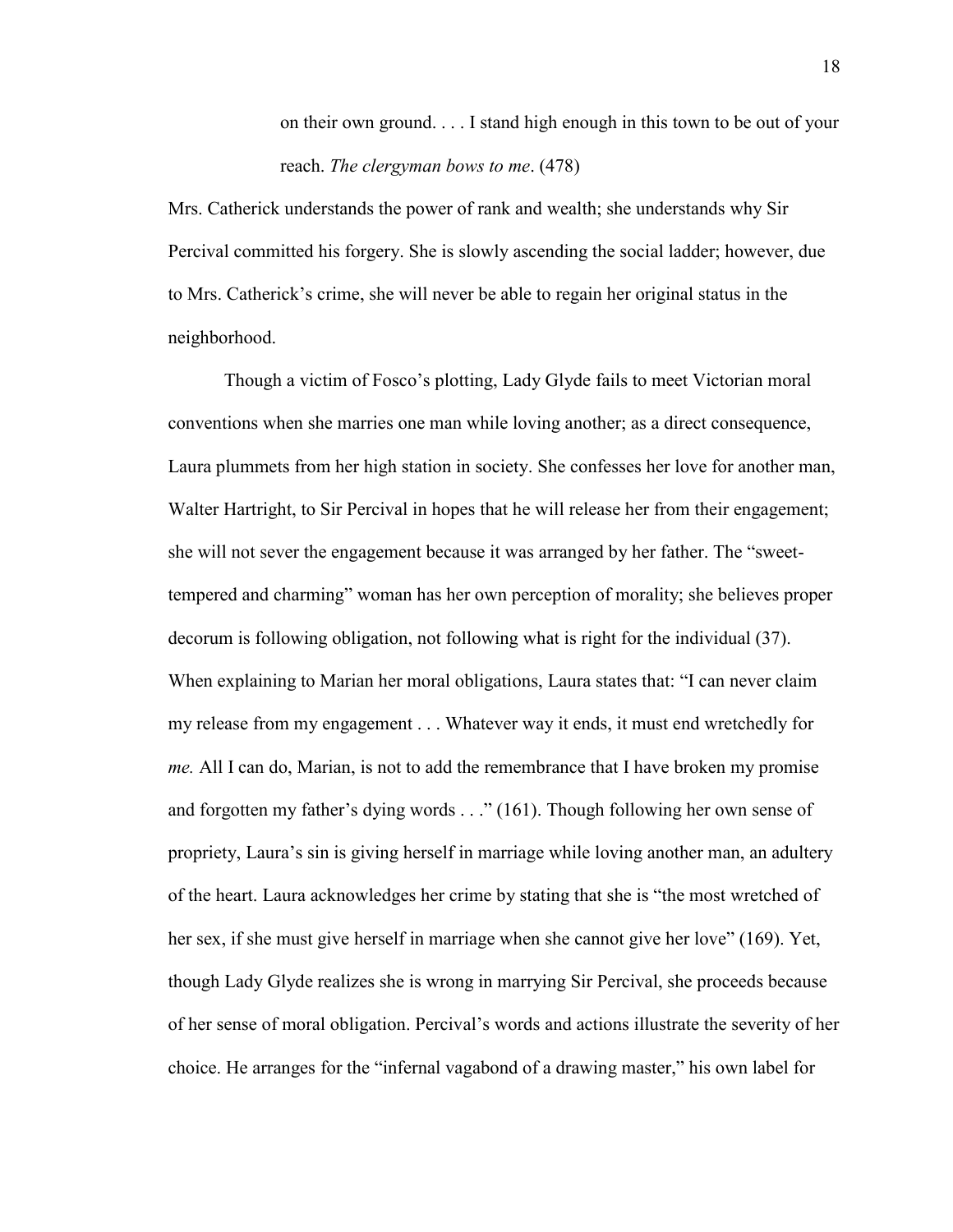Hartright, to be followed in London before his departure (325). In the pivotal conversation overheard by Marian, Percival says to the Count: ". . . I happen to be an encumbrance in the way of another man. She was in love with him, before she married me - she"s in love with him now. . . . The scoundrel"s as sweet on my wife as she is on him" (325). Even the unscrupulous Percival understands the impropriety of marrying while loving another. Fosco and Percival are only able to plot and destroy Laura once she has married the baronet. Through their scheme she loses her money, her position in society, and is placed in an insane asylum. Placement in the asylum is the lowest position Laura reaches; insanity was a level lower than poverty. All identity has been stripped away. Laura"s sin has consequences; because of her poor choice, she falls in society losing station, wealth, and name.

Marian Halcombe allows her sister to proceed with a false marriage and is punished with a social fall that mirrors Laura"s. Though her descent is similar to that of her sister, Marian does not lose rank, or title, like Laura, but only station, her position in society. Miss Halcombe, like Gilmore and Mrs. Michelson, is truly aware of social position. She first introduces herself and situation by acknowledging: "I have got nothing" (37). Her sister is the one with the fortune and earns a rank, Marian merely holds a privileged status. Despite a class-conscious attitude, when Marian asks Hartright to leave the house, she states that it is not because he is of a lower station than her sister, but because she is following the same moral obligations as Laura. She informs Hartright that:

> It is a real true relief to me that I am not obliged, in what I have now to say, to enter into the question- the hard and cruel question as I think it- of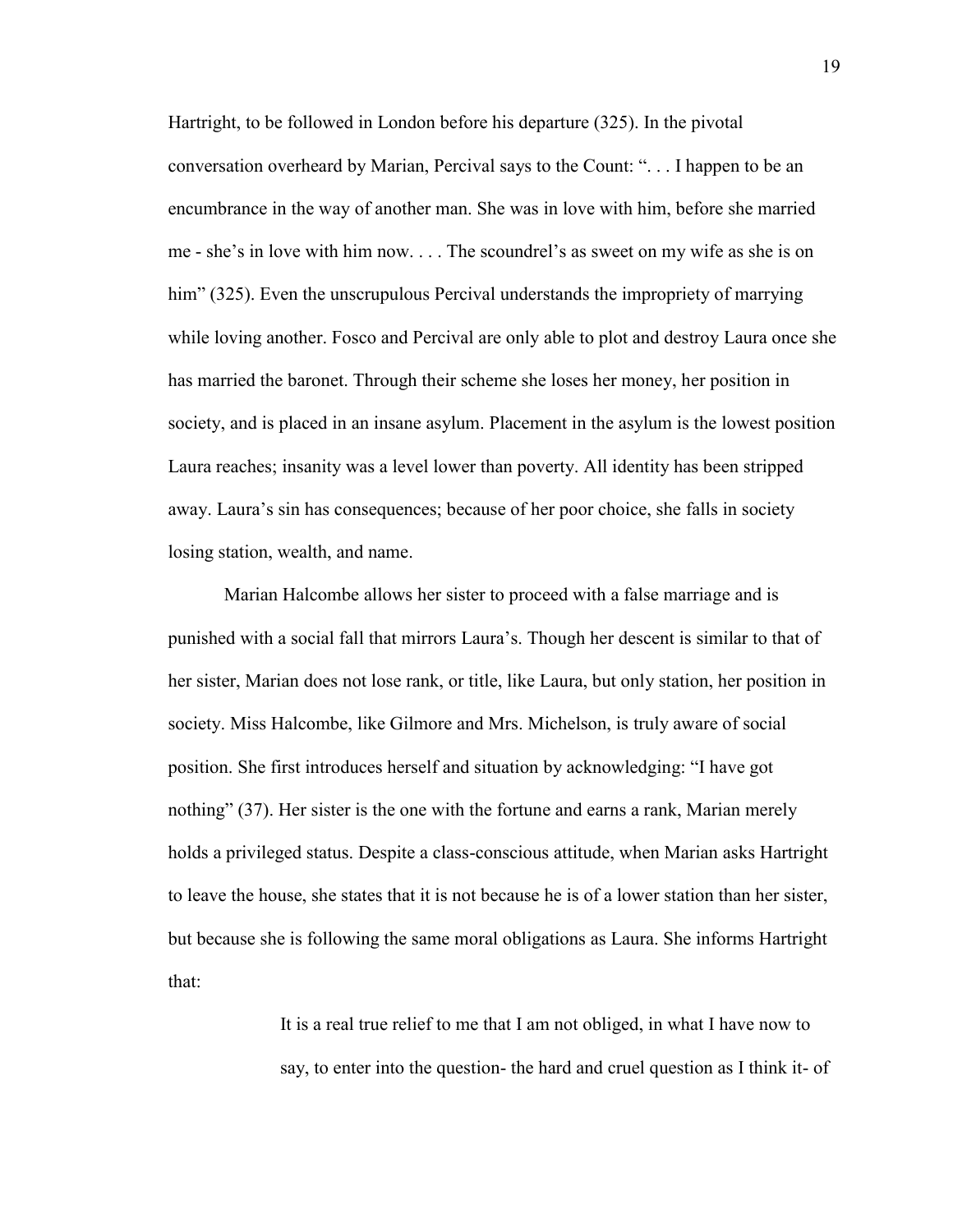social inequalities. Circumstances which will try *you* to the quick, spare *me* the ungracious necessity of paining a man who has lived in friendly intimacy under the same roof with myself by any humiliating reference to matters of rank and station. . . . [I]t would be equally my duty to say it, under precisely the same serious necessity, if you were the representative of the oldest and wealthiest family in England. You must leave us, not because you are a teacher of drawing . . . but because Laura Fairlie is engaged to be married. (71)

Though she is repeatedly stating that class does not matter, her numerous references to station demonstrate that it is a factor. If Hartright belonged to a higher social station, Marian perhaps would have been more willing to persuade Laura from her untrue marriage. The sisters share such a bond that Laura"s choice to marry Percival is a decision that affects both of their futures. Their paths align: they both lose all their money, they must live in poverty together, and they finally regain a comfortable home together. Neither sister chooses what is best, but what is expected. Marian temporarily falls in society because she failed to act properly.

Walter Hartright begins the novel as a middle-class character; his position illuminates the focus on class throughout the novel. When Hartright's Italian friend, Professor Pesca, first introduces the drawing master opportunity at Limmeridge House, the teacher is stated to be "treated there on the footing of a gentleman," which Hartright"s sister exclaims to be "such gratifying terms of equality!" (19-20). This conversation and background information concerning the family patriarch indicate that this employment position would be higher than what Hartright is accustomed to. Though his family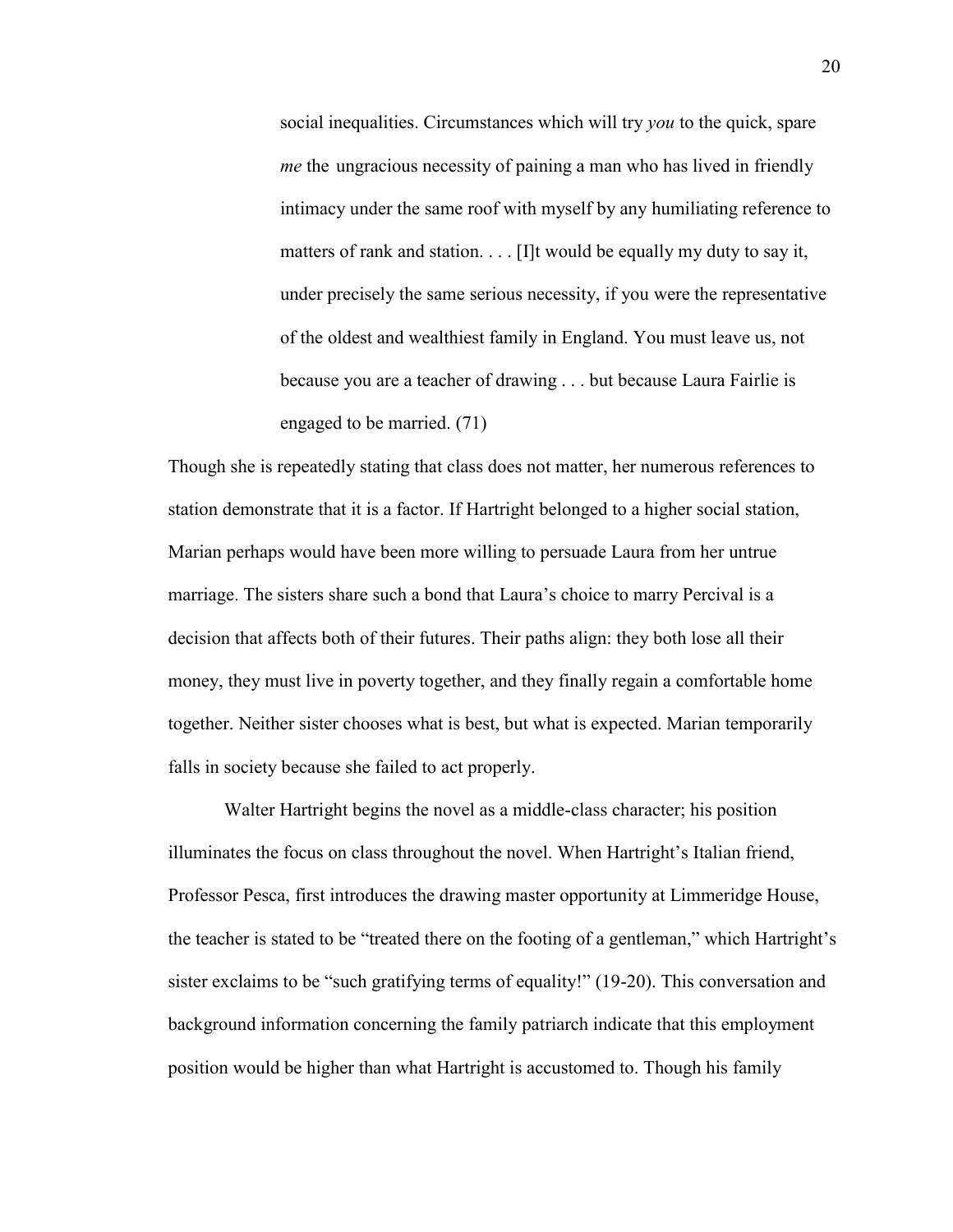maintains a comfortable existence, they are by no means wealthy. Middle-class readers would have identified with the excitement of such an opportunity. Hartright is accepted as a friend by Marian, Laura, and Mrs. Vesey, the governess, but his treatment by Frederick Fairlie is hardly a demonstration of equality. Though during their first meeting Fairlie claims that: "there is none of the horrid English barbarity of feeling about the social position of an artist," in his house, he welcomes Hartright by asserting: "so glad to possess you at Limmeridge" (43). Fairlie immediately indicates that he does not consider Hartright as a subordinate, but worse, as a possession. Gilmore also recognizes the drawing master"s lower social status when they meet in London shortly prior to Laura"s marriage. Gilmore does not recognize the other man"s right to ask about Laura and reflects that:

> However accidently intimate he might have been with the family at Limmeridge, I could not see that he had any right to expect information on the private affairs; and I determined to drop him, as easily as might be, on the subject of Miss Fairlie"s marriage. (153)

Therefore, Gilmore believes that any gentlemanly status held at Limmeridge remained behind when Hartright left the house. When writing to Marian, Walter acknowledges his own lesser station in relation to Sir Percival by stating that he, Walter, "has no right to offer an opinion on the conduct of those who are above him" (164). Hartright"s own opinion of his place in society and references by other characters demonstrate the importance of social station. Class was not just a label, but a factor that affected multiple aspects of life.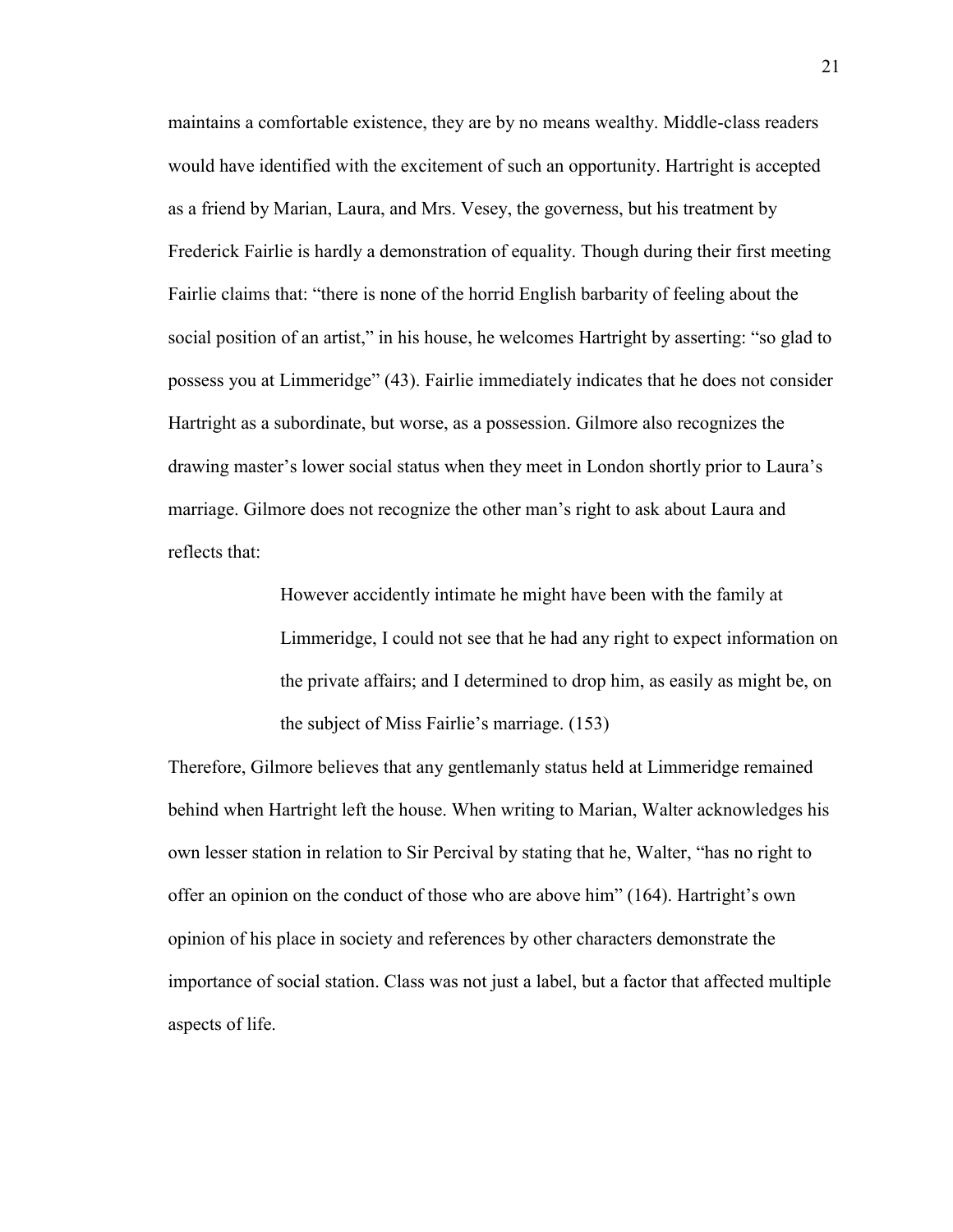Only once Laura falls in society and Walter becomes her social superior, is he able to fight for her class reinstatement and love, thus proving his moral worth. As Hartright and Laura both occupy the lower-class system, the drawing master now becomes her superior because he is male. Hartright feels that he can fight for Laura and challenge the aristocracy, Fosco and Glyde, because he is seeking morality. He is striving for Laura"s benefit, for her rightful social class, and for the truth, all of which were integral to Victorian moral standards. He is able to fight for her and marry her only because she is stripped of her identity and rank; Walter states that: "with every worldly advantage gone from her; with all prospect of recovering her rank and station more doubtful; with no clearer future before her than the future which her husband can provide - the poor drawing-master may harmlessly open his heart at last" (552). Laura redeems her earlier marriage decision by accepting Hartright as her husband; he is allowed to propose not just because they are now in the same social class, but because he has proven himself worthy through his perseverance. However, Elizabeth Langland suggests that Hartright is fighting not only for Laura"s love and station, but also for his own social position: "[Laura] exists as an embodiment of an ideal, and Walter"s determination to have her recognized again as an heiress suggests that she is a locus for his class ambitions rather than his sexual desires" (73). Indeed, it is through his fight for Laura"s position, that Hartright gains his own elevated social status. A higher social position generally entails obtaining property, which sadly Laura is considered. Instead of being possessed as he had been with Mr. Fairlie, Hartright takes on a possessor role toward Laura. When declaring to fight for her position, Hartright asserts that she now belongs to him: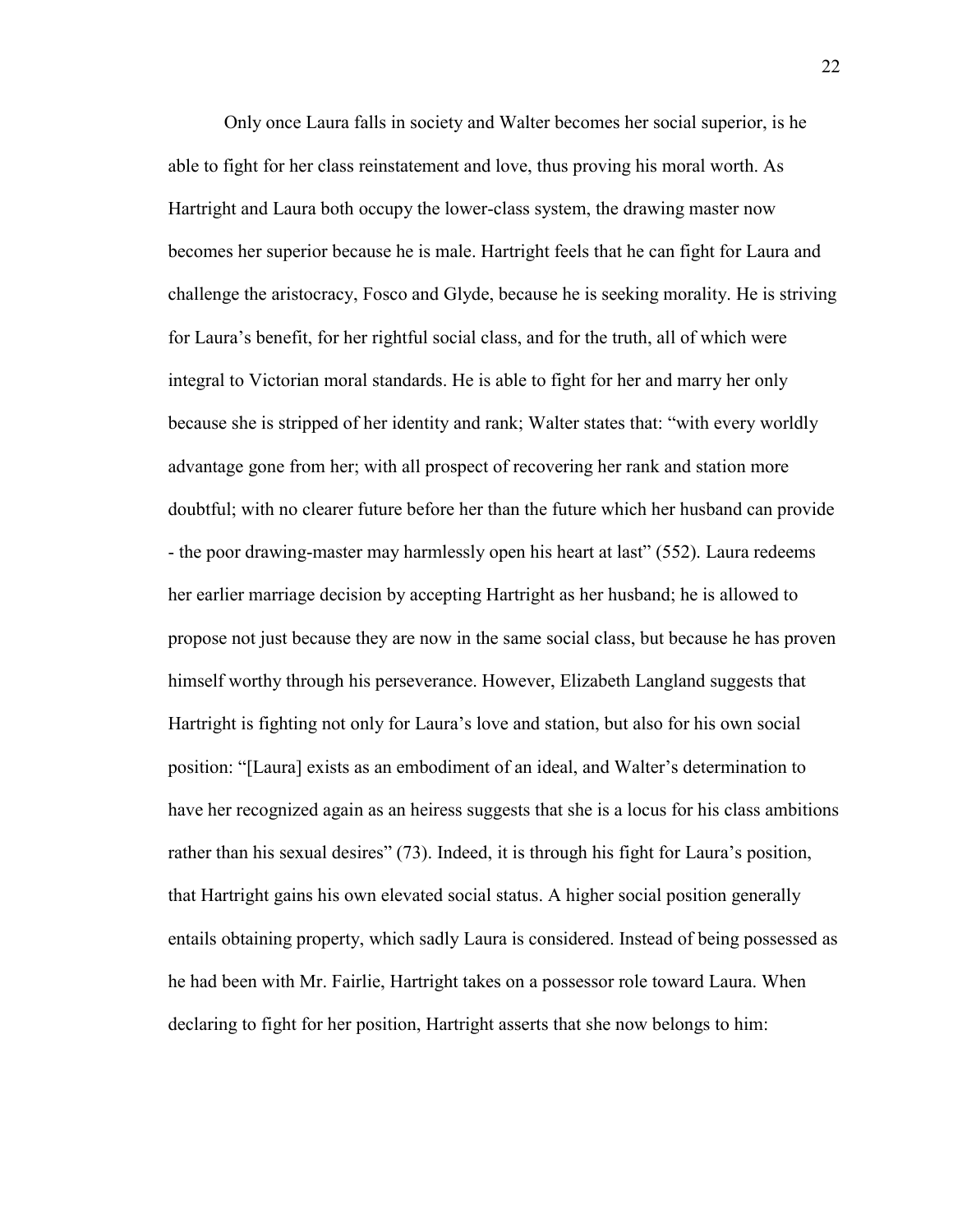In the right of her calamity, in the right of her friendlessness, she was mine at last! Mine to support, to protect, to cherish, to restore. Mine to love and honour as father and brother both. Mine to vindicate through all risks and all sacrifices - through the hopeless struggles against Rank and Power, through the long fight with armed deceit and fortified Success, through the waste of my reputation, through the loss of my friends, through the hazard of my life. (Collins 407)

In his new power role, Hartright continually struggles for Laura"s identity and proves his moral worth; his quest includes interviews, investigations, assaults against him, and large amounts of time and effort. He is constantly challenged, yet he continues to fight for what is right. Hartright epitomizes Victorian middle-class morality by fighting for what is appropriate, helping others, and understanding the rules of the social class system. His never-ending effort allows him to marry Laura and rise in social status when she regains her identity. Not only does the recognition of his wife"s true position cause Hartright to rise in society, but his son, the Heir of Limmeridge, gains wealth and land as well through the death of Mr. Fairlie. If Laura"s identity had not been recognized, the child could not have inherited the estate; therefore, the battle fought for morality also wins the Hartrights' legacy.

Laura and Marian are the only characters who redeem their original station in the novel; they are able to do so by relying on a moral man, Hartright. At the end of the novel, Laura and Marian are reinstated as the mistresses of Limmeridge House. Their return to social status after their simultaneous falls are not easy or achieved alone. The sisters fell because they followed a false sense of moral obligation. However, they begin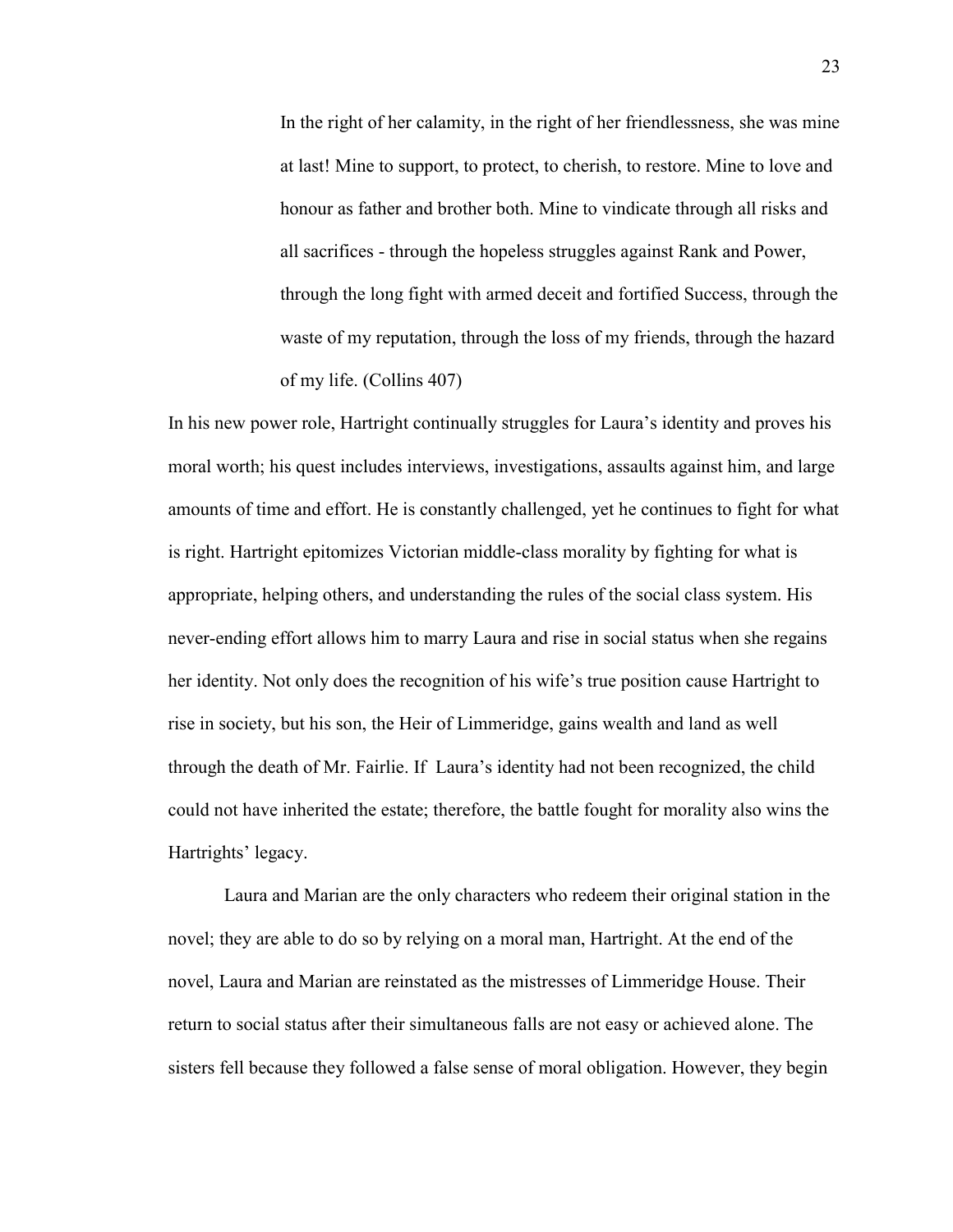to redeem themselves when Marian rescues Laura from the insane asylum. At this critical moment in the novel, Marian chooses to act for what is best for Laura; this determination aligns with Victorian moral code as Marian is now pursuing what is right for another. Marian realizes that her passive acceptance of obligation was immoral. "Virtue is not a set of regulations to which the sisters must blindly adhere, but a guide to action which emerges from within," states Peter Tohms; "to be good, they must find and exercise their own convictions; they must renounce passivity and "gnaw at the bars" of the "cage" that restrains" (67). Therefore, by pursuing what is owed to Laura, Marian regains her morality. Just as Marian was pulled down the social ladder with her sister"s fall, Laura is brought back from the depths of the society and begins to ascend the social system with her sibling. However, Marian and Laura cannot fully redeem themselves. Walter finds them after they have been turned out from Limmeridge house; their uncle refuses to accept Laura"s identity. At this point in the story, their voices are silenced. Walter speaks for the women to relate their experiences. He states:

> I shall relate both narratives, not in the words (often interrupted, often inevitably confused) of the speakers themselves, but in the words of the brief, plain, studiously simple abstract which I committed to writing for my own guidance, and for the guidance of my legal adviser. So the tangled web will be most speedily and most intelligibly unrolled. (Collins 407)

Walter not only tells the women's stories, but tells them in his own words. He describes their words as "interrupted" and "confused;" most likely he is referring to the emotional nature of their womanly language (407). He erases their voices and replaces them with blunt, masculine discourse. After Hartright takes on the case of reclaiming Laura"s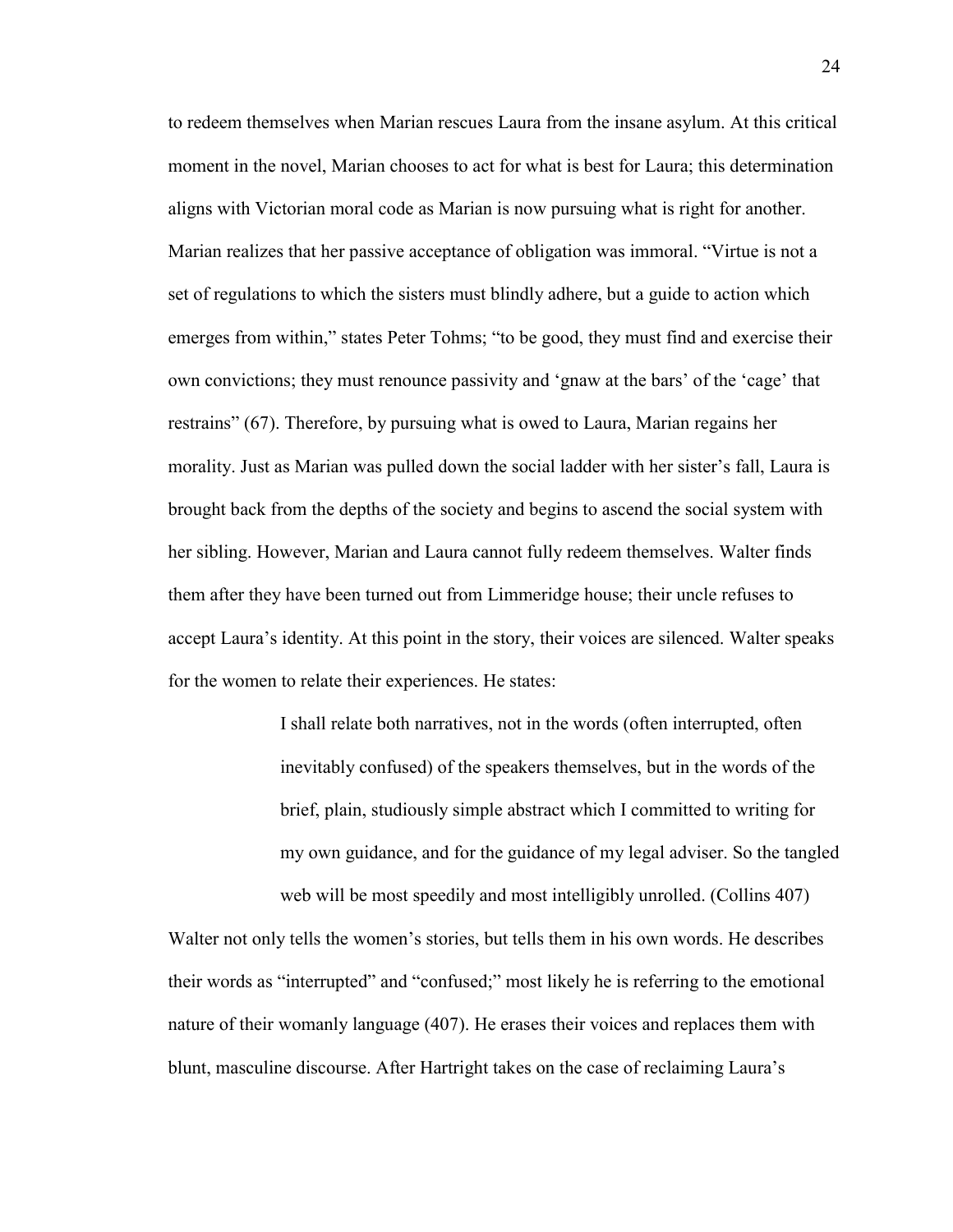identity, the women fade into the background. Marian, the woman who was strong enough to spy on criminal conversation and rescue her sister, is now a mere support system for Hartright. Laura, always a weak individual, becomes useless and childlike. The women are able to pull themselves out of the worst social situation of their lives, but not regain their original status without Hartright's help. Though the women thwart part of the scheme against them, they must have the benefit of a moral male protector to completely regain social station.

Walter's rise to the upper class proves that the novel was not written for less moral or lower classes. As status is so key to *The Woman in White*, the fact that the only character able to rise in and retain social status is a middle-class man indicates that the sensation novel did follow a moral code, yet it was one that solely applied to male society. Though good women overall, Laura and Marian must wait for Hartright's help after they are victimized and cannot regain their status on their own; they must have a man come and fight for them. Morality can take a woman only so far; this indicates that the novel was indeed a product of its own time. Additionally, it is not the scandalous acts that receive the most attention throughout the novel, but the middle-class quest for station. Hartright is able to obtain his goal through the middle-class values of hard work and morality. A novel written for lower-classes would not focus on these elements. While lower-class readers simply sought thrilling tales, middle-class readers, who respected the social system and longed to break into the aristocracy, read with the hope that their own lives could change. Hartright"s social rise represents the fantasy that being an upright citizen is enough to secure a preferred social identity.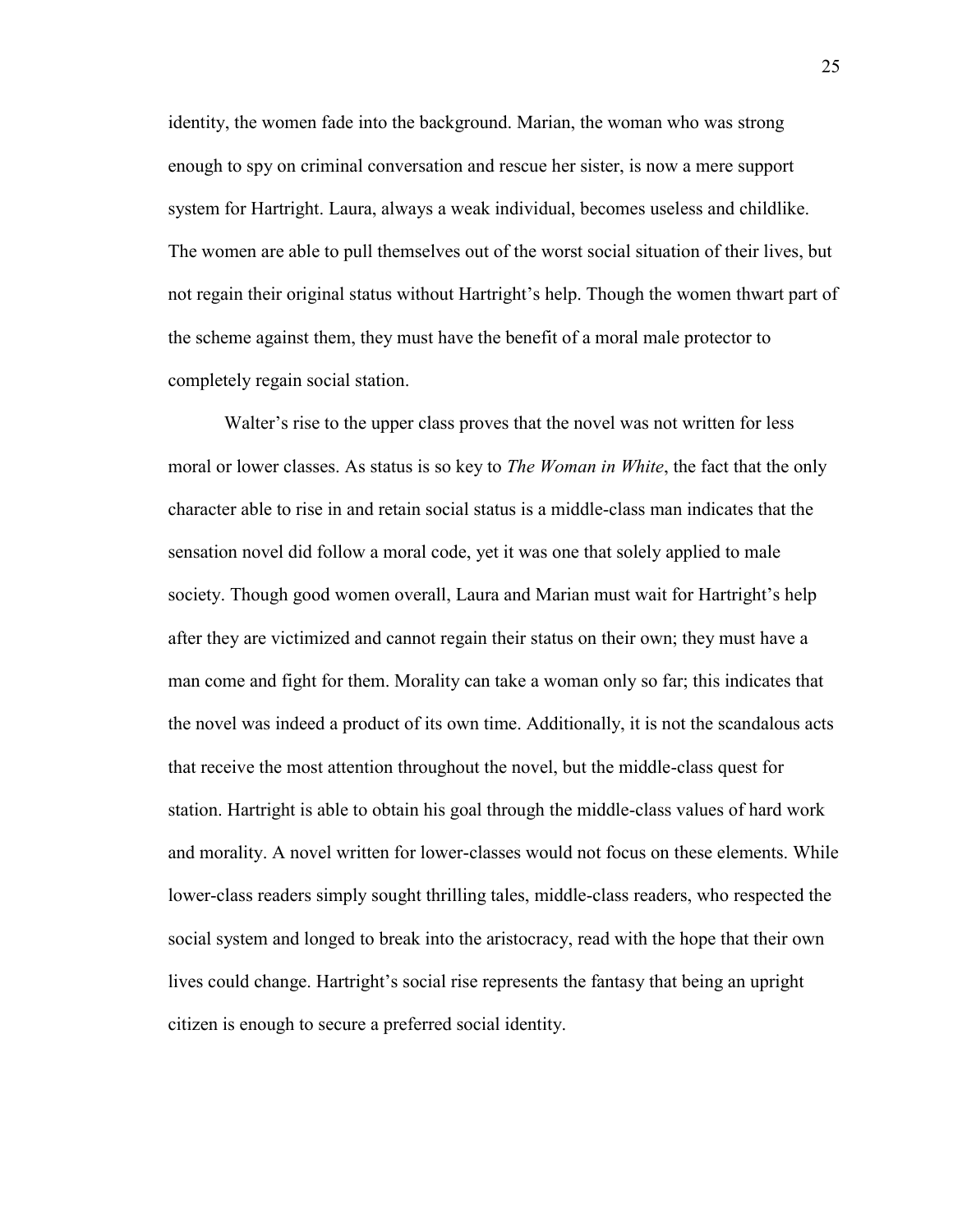Collins is often considered the father of the sensation genre; *The Woman in White*  was just one of many novels that received attacks for immorality. This genre is known for, as Graham Law states, setting "improper and mysterious events within respectable domestic environments" (24). Yet, it is these acts, which made the novel and the genre popular, that blinded critics to the true nature of the work. Though critics denounced the novel as immoral, the harsh punishments for misdeeds condemn such behavior and encourage middle-class morality. Perhaps to some this is the most shocking element of *The Woman in White*: it is moral. Collins's work prompted not just shock and surprises, but a genre that continues to spark controversy to this day.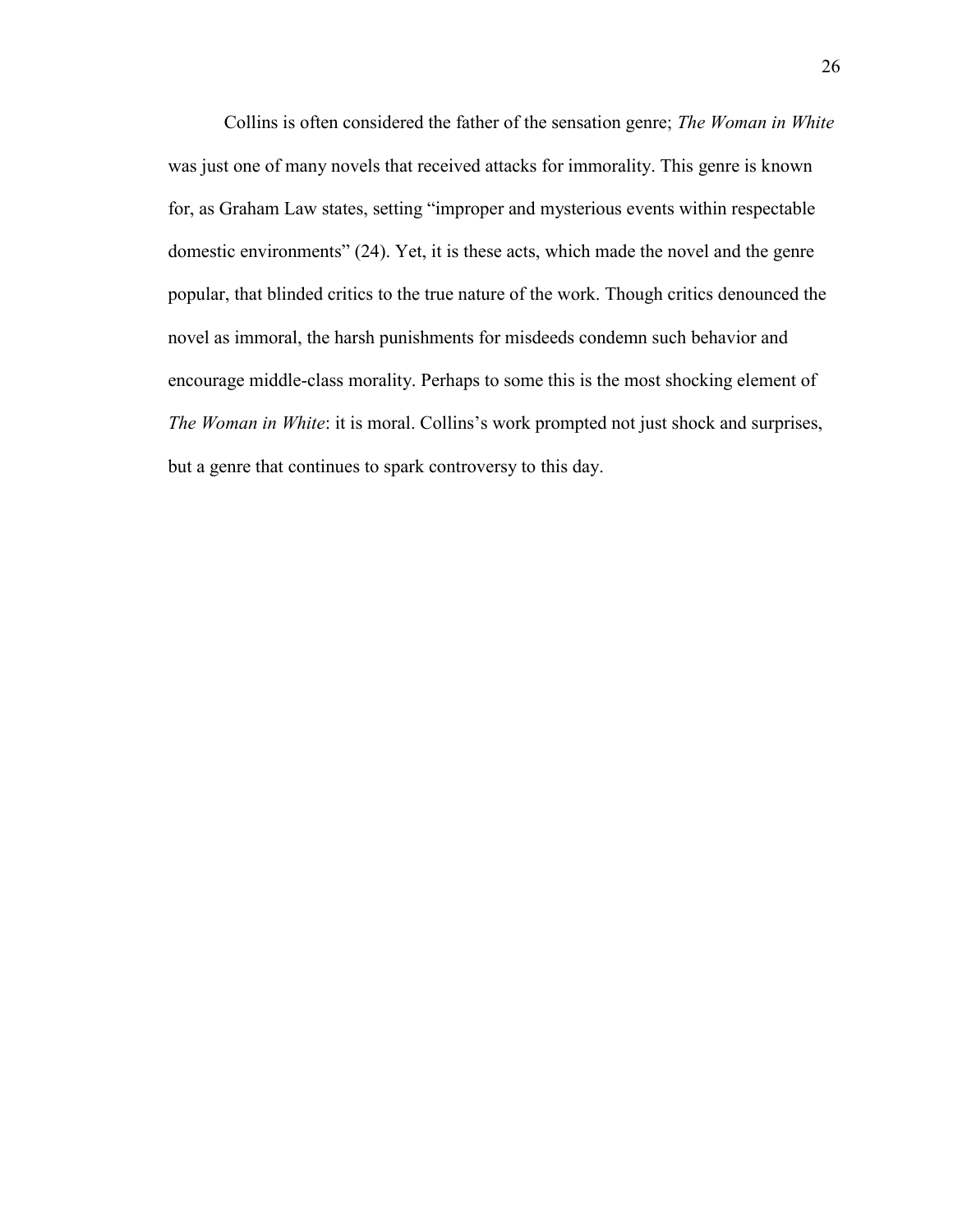### **Chapter II**

#### **The "Secret" is in Morality:**

### *Lady Audley's Secret* **and Women's Power Struggles**

"She defied him with her blue eyes, their brightness intensified by the triumph in their glance. She defied him with her quiet smile--a smile of fatal beauty, full of lurking significance and mysterious meaning . . ." (Braddon 217). And so, Mary Elizabeth Braddon"s eponymous femme fatale, Lady Audley, continually challenges her male antagonist, Robert Audley. Their veiled and mesmerizing battle is just one of the numerous power struggles between the sexes in the popular sensation novel *Lady Audley's Secret.* The novel, first only partially serialized in *Robin Goodfellow* in 1861 before the magazine ceased publication and later serialized in full from January to December 1862 in *Sixpenny Magazine*, followed quickly on the heels of Wilkie Collins"s *The Woman in White* (1859-60). Braddon acknowledged the influence Collins had on her own sensation writing by claiming that he "is assuredly my literary father" (qtd. in Wynne 19). Braddon indeed inherited Collins"s aptitude for writing about shocking crimes in labyrinthine plots which earned her, like her patriarchal figure, accusations of immorality from critics. As with Collins"s work, the outrage was misdirected, since *Lady Audley's Secret* actually encourages morality.

Each conflict in the story, secrets versus truth, rich versus poor, laziness versus diligence, the past versus the present reality, is deepened by the additional tension of

27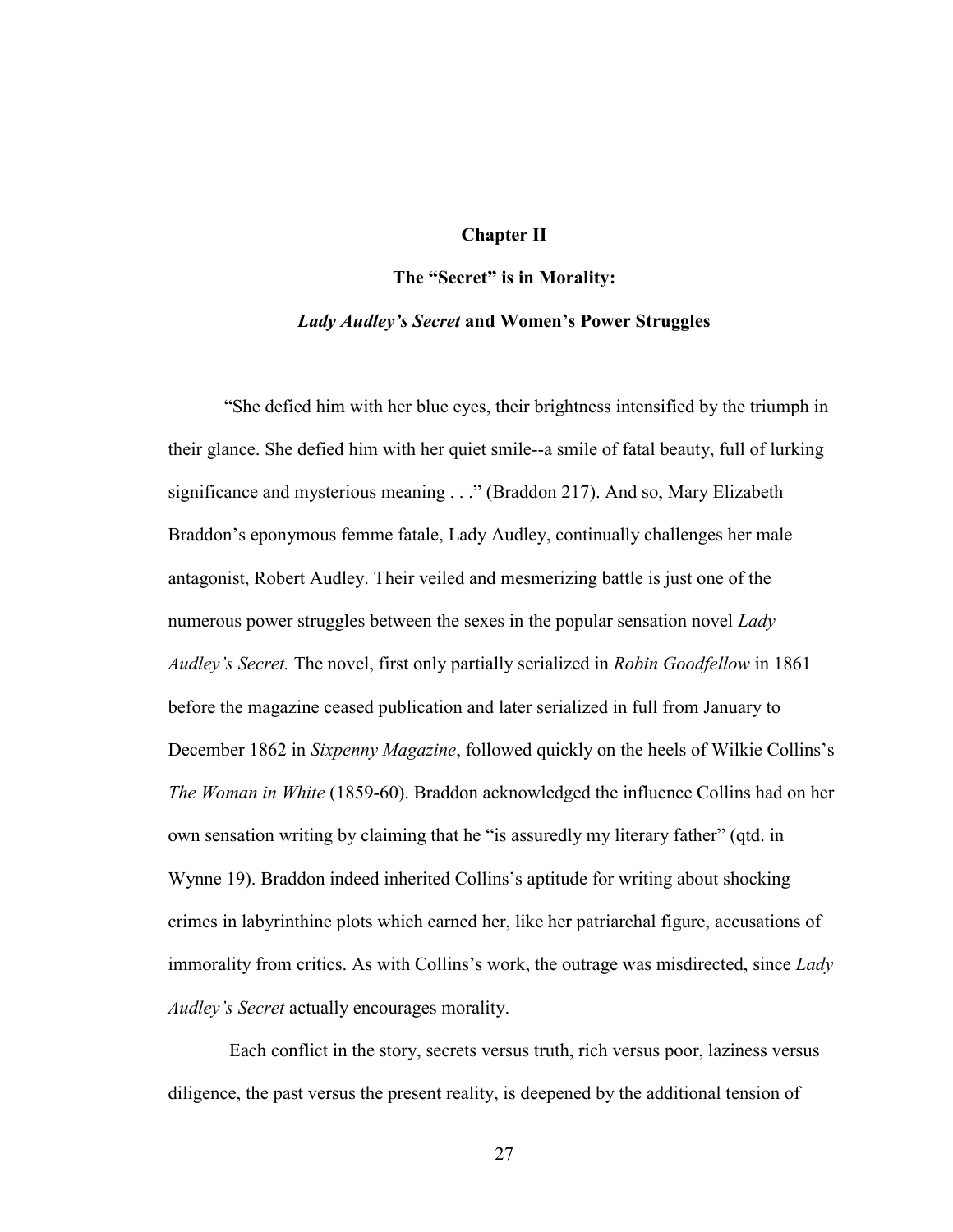male versus female. The women continually struggle for domestic power, dominance, or influence over their male counterparts. The novel proves that women can temporarily gain power through illicit means; these actions earned the novel a reputation for immorality. Yet, those characters who dishonorably obtain power are unable to retain their influence over the opposite sex and lose everything. In contrast, the women who generally follow more conventional Victorian moral standards not only gain, but sustain power over males. Thus, the novel proves its morality by claiming that only moral women can reign in the home.

Granting women such power was potentially controversial in Victorian England, yet Braddon masks this controversy through the restriction that only moral women may perpetually wield influence over men. Though Victorian society generally limited women"s power to the domestic sphere, the women"s homes and communities, this influence significantly affected everyday lives. Leonore Davidoff and Catherine Hall observe: "[w]omen have both the time, the moral capacity and the influence to exercise real power in the domestic world. It was their responsibility to re-create society from below" (311). Their dominance in the home could not only potentially serve their own desires, but also affect the treatment of servants or dependent families in the neighborhood. A proper demonstration of power in the home could influence her family"s reputation and lifestyle, allowing the woman control in one of the few places she could achieve it in Victorian society. Davidoff and Hall claim: "[i]nfluence was the secret of women"s power and that influence, as wives and mothers, meant that they did not need to seek other kinds of legitimation" (311). Therefore, a woman"s goal was to gain domestic power, the ultimate validation in her world. As evidenced by the lack of rights, female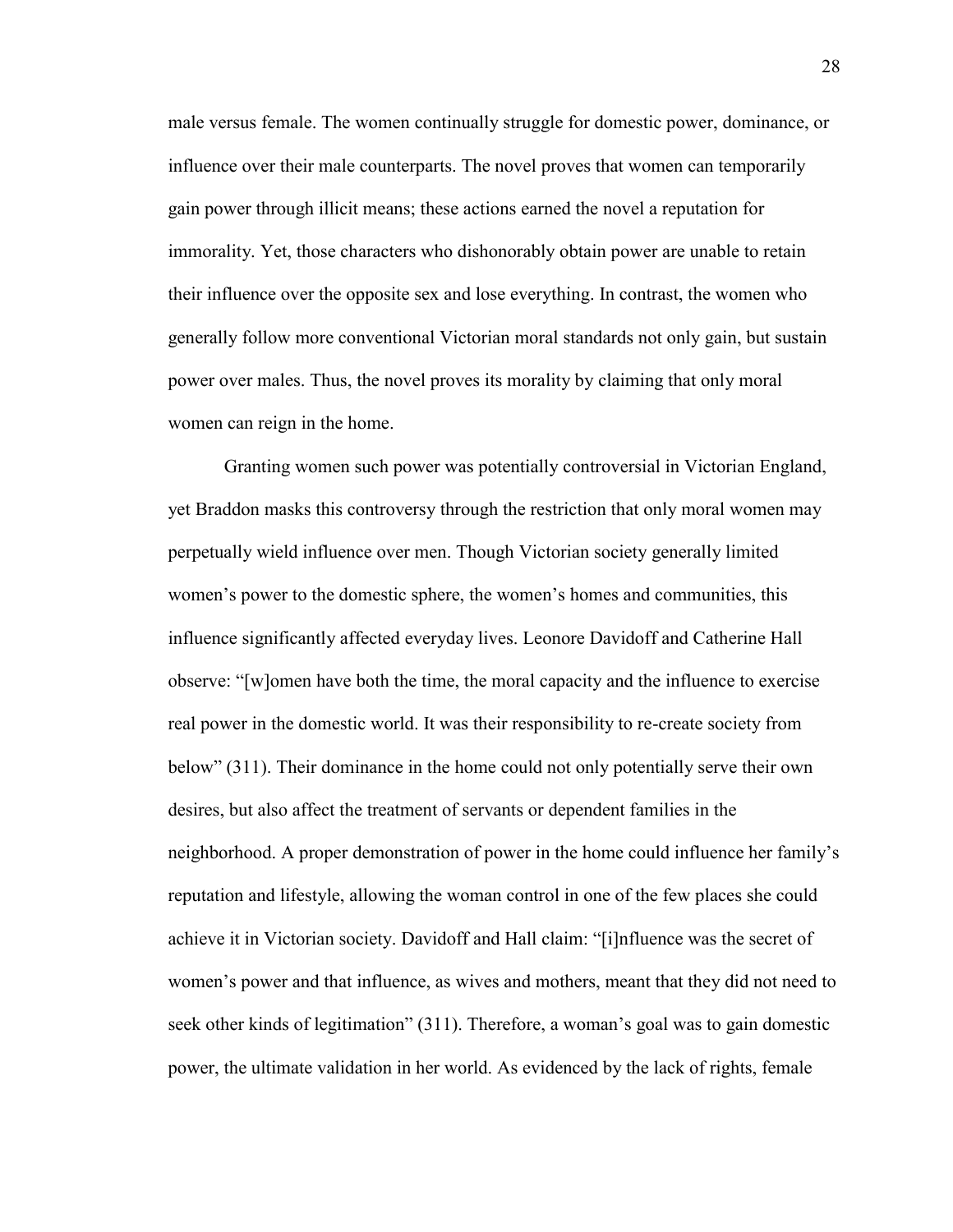influence over men was tolerated, but not openly accepted or encouraged. By allowing feminine dominance, the novel is discreetly balancing gender roles in society. Nicole Fisk affirms: "Braddon presents extraordinarily modern ideas about female equality in *Lady Audley's Secret*, but she masks those ideas well in a seemingly conservative nineteenthcentury novel" (26). Braddon uses the morality enforced in the novel to mask the controversial topic. Immoral females are not allowed to continually wield influence over males, an idea much too shocking even for sensation novels. Power is retained only by moral women. Lillian Nayder agrees that *Lady Audley's Secret* actually follows Victorian ideas of morality. She asserts that the novel has a "conservative bent" and that Braddon displays "her willingness to support the patriarchal norms and traditions" (36). Therefore, though encouraging the modern idea that women can maintain power over men, the novel simultaneously advocates the Victorian idea that morality is preferable for success in society.

Lady Audley, formerly known as Helen Maldon, Helen Talboys, and Lucy Graham, learns early in life that she can gain influence over men through her childlike beauty and mannerisms. Lady Audley first discovered the power of her beauty in her father"s home when she was still known as Helen Maldon. In recounting her history she states:

> As I grew older I was told that I was pretty--beautiful--lovely--bewitching. I heard all these things at first indifferently; but by-and-by I listened to them greedily, and began to think that in spite of the secret of my life I might be more successful in the world's great lottery than my companions. (Braddon 350)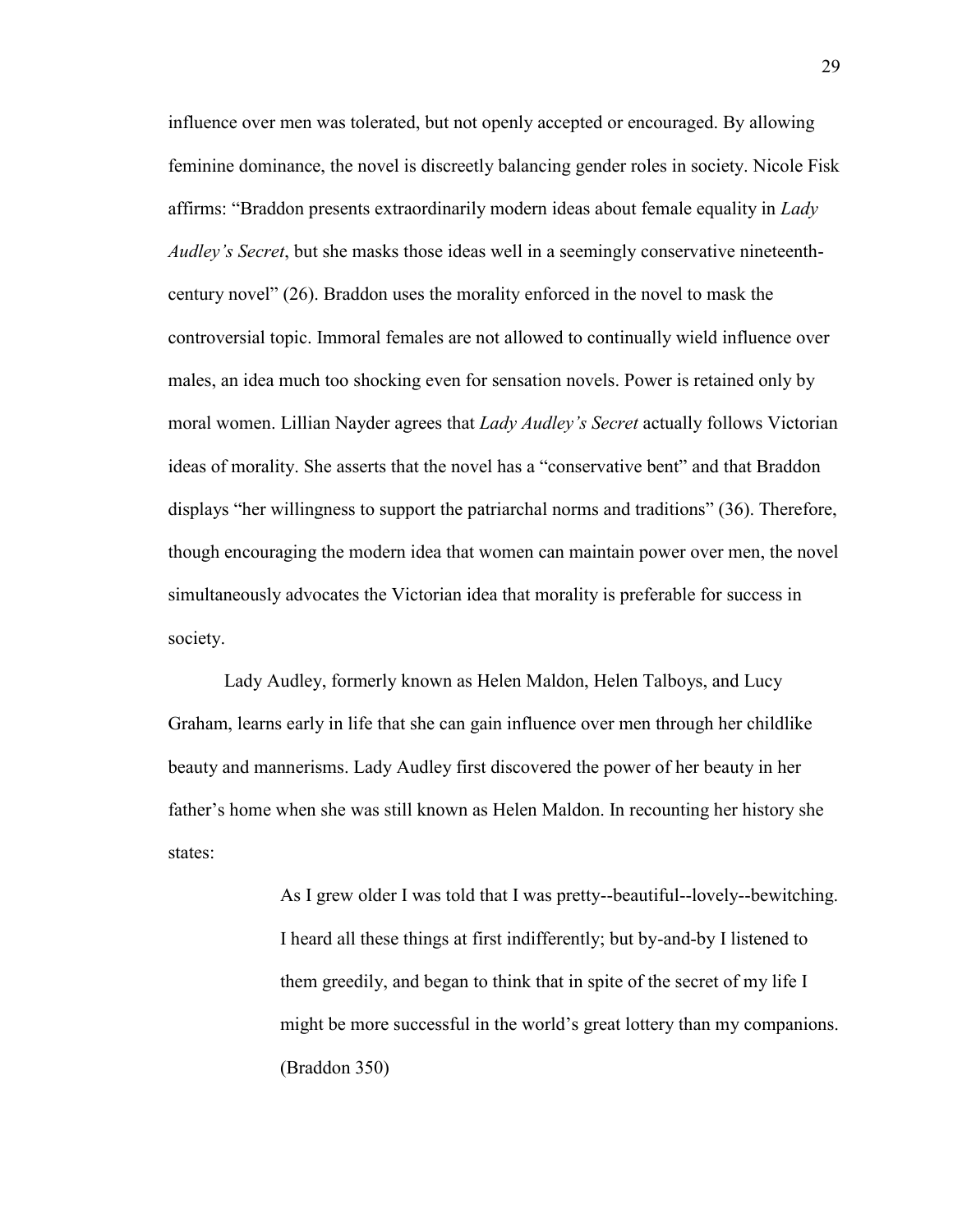Yet, Lady Audley is clever and realizes that it is not just physical appearance that will raise her status and gain her power. She understands that to obtain her goals she must act the part of a lady. She is deeply conscious of mannerisms, customs, and what society expects of her. Himmelfarb explains that this ideology was common to Victorian society: "[t]he Victorians thought it no small virtue to maintain the appearance, the manners, of good conduct even while violating some moral principle, for in their demeanor they affirmed the legitimacy of the principle itself" (211). Therefore, by giving the appearance of small morals, as Himmelfarb explains, to include "able manners, toilet habits, conventions of dress, appearance, conversation, greeting and all the other "decencies" of behavior," Lady Audley conceals the depth of her immoral character (210). Though she is trying to hide her crimes, she continues to make visits in the community, go to balls and dinners, and play the piano for her husband; she understands that in Victorian society, appearances are vital to success. Through her beauty and gentle ways she draws men into her captivating power:

> For you see Miss Lucy Graham was blessed with that magic power of fascination by which a woman can charm with a word or intoxicate with a smile. Every one loved, admired, and praised her. . . Her employer; his visitors; her pupils; the servants; everybody, high and low, united in declaring that Lucy Graham was the sweetest girl that ever lived. (Braddon 6)

Additionally, George Talboys, her first husband, claims that it was "love at first sight" and her second husband, Sir Michael, "could no more resist the tender fascination of those soft and melting blue eyes" (18 and 6). Therefore, this many-named woman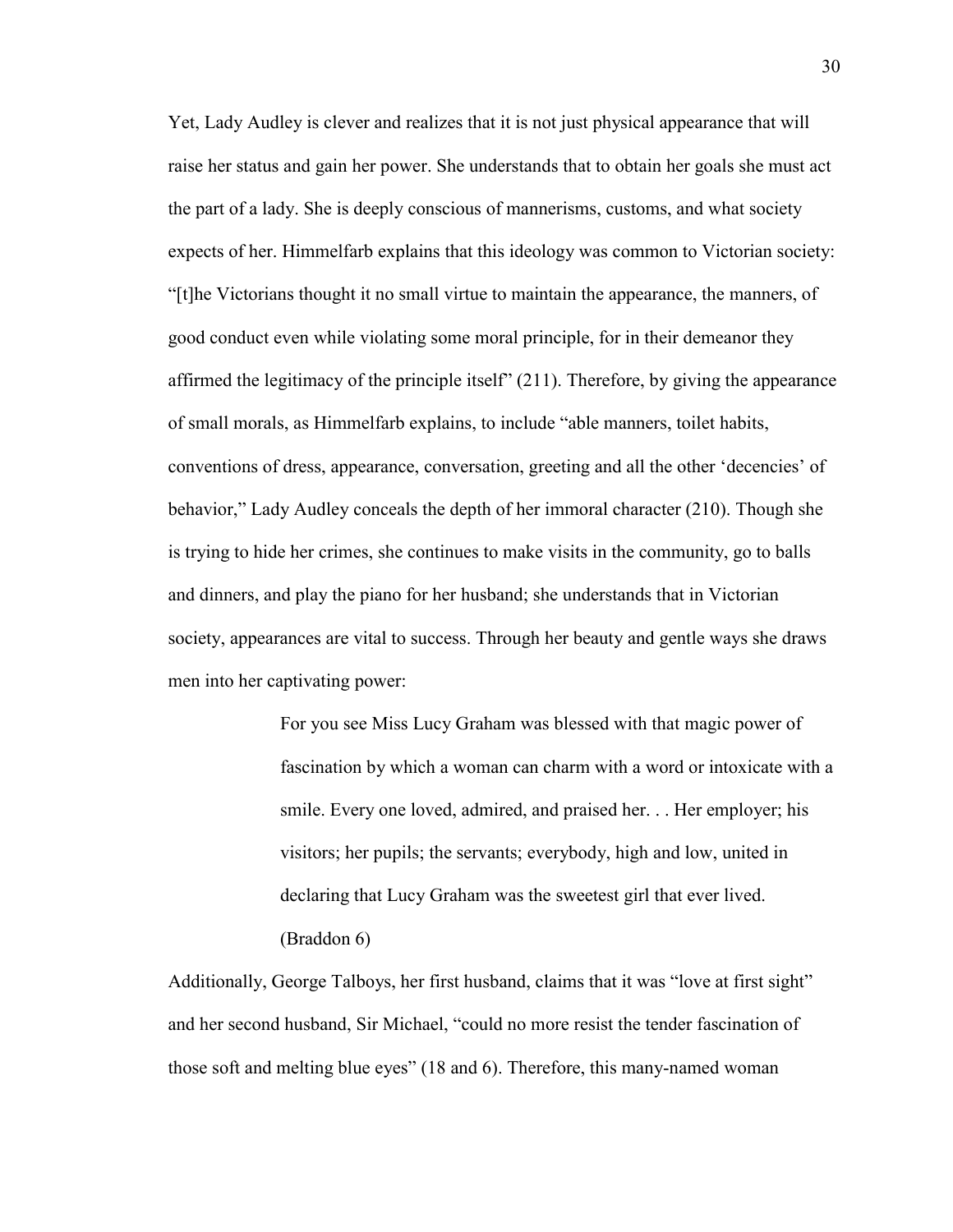understands that the best way to gain power is through her beauty and attitude; she uses these weapons successfully to enchant those around her and hide her true nature.

Lady Audley twice uses her charms to marry well and gain power and position. The reader is first introduced to Lady Audley as Sir Michael Audley"s "pretty young wife" (4). The introduction immediately establishes the two most important aspects of her character: that her looks are of utmost importance and that she is defined by her relationship to men. Lady Audley admits that both of her marriages were for gain and that she does "not love any one in the world" (11). Though she does not love, and perhaps does not understand love, she quickly learns the importance of an advantageous match. When first discovering her beauty Helen Maldon thinks her "ultimate fate in life depended upon my marriage" (350). This belief was quite applicable in Victorian society. Mitchell confirms that:

> given the state of matrimonial law, the decision to marry defined a woman"s entire future. Marriage established her rank, role, duties, social status, place of residence, economic circumstances, and way of life. It determined her comfort, her physical safety, her children"s health, and ultimately--perhaps--even her spiritual well-being. (267)

The only way for a woman to hold any power was through marriage; consequently, Lady Audley knew that she must use all her charms not only to obtain a husband, but also to dominate him. She marries George Talboys to escape the poverty she knew under her father"s care, but soon their money is gone. Because of her vanity, Helen Talboys can not stand the poverty she is sinking back into and she then "upbraided George Talboys for his cruelty in having allied a helpless girl to poverty and misery" (Braddon 352). The effect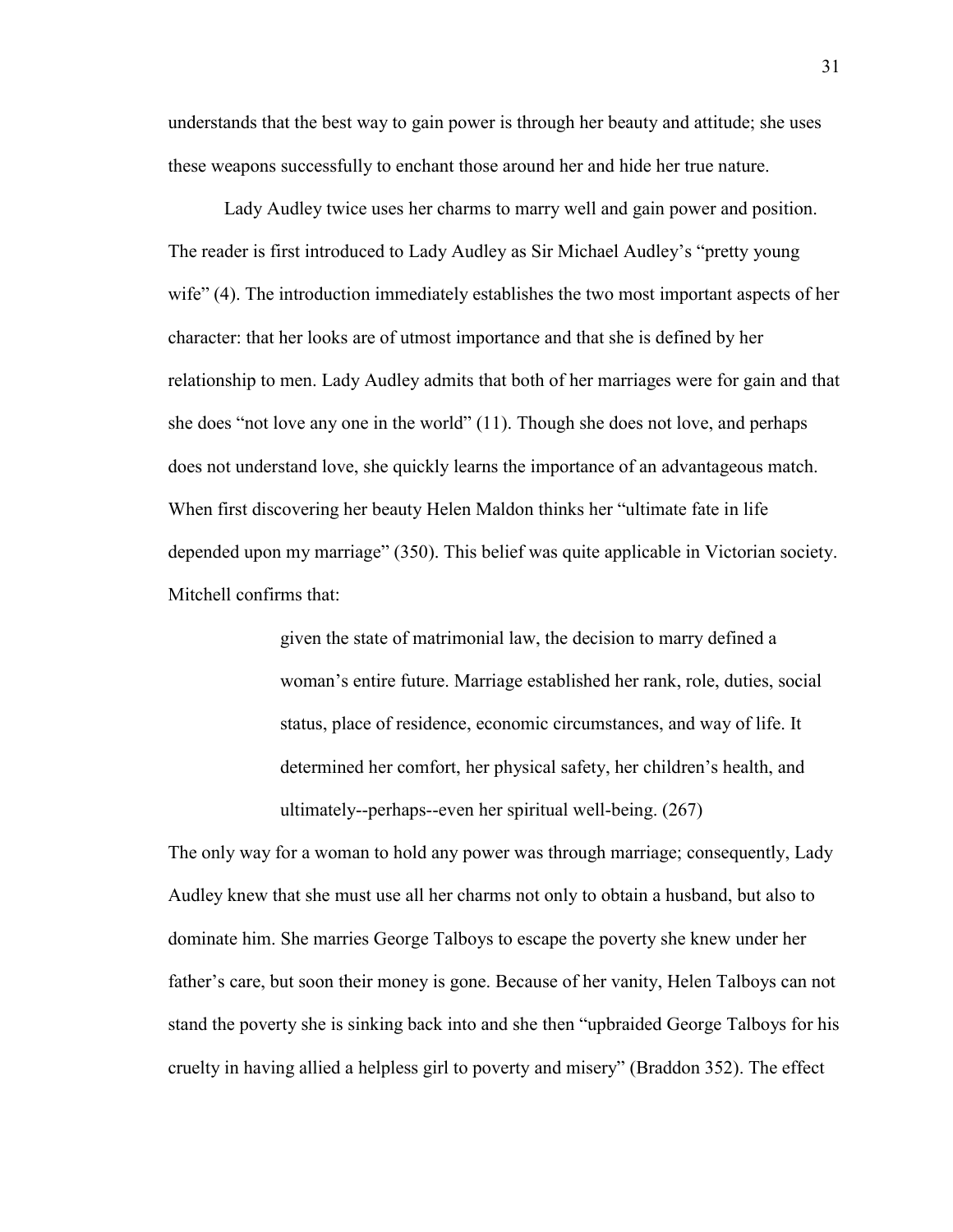of these words on George is immediate; he leaves his home country in order to seek a better life for his cherished bride. Her power over him is so complete that he endures hardships to satisfy her needs. However, Helen is not willing to wait for the husband who left her and again sets out to meet her goals. After changing her name to Lucy Graham and becoming a poor governess, she meets and marries the baronet, Sir Michael Audley. Despite the name change and his desertion, Lucy and George are still married, but she disregards this fact as wealth and power are again at her feet. Though in that first introduction Lady Audley is merely introduced as Sir Michael"s wife, implying that he possesses her, this impression is soon disrupted, as the narrator reveals the true nature of the marriage: "so complete was the dominion which Lady Audley had, in her own childish, unthinking way, obtained over her devoted husband, that it was very rarely that the baronet's eyes were long removed from his wife's pretty face" (55). Again, her looks are emphasized, but now it is clear that it is those childlike looks that provide the lady with complete power over her husband. Lady Audley is well aware of her power and when preparing to deceive her devoted spouse she asserts: "I can twist him which way I like. I can put black before him, and if I say it is white, he will believe me" (282). She understands that her beauty allows her power, and she craves the dominance over men. Elizabeth Steere agrees: "Lady Audley . . . is unwilling to relinquish her new-found authority to men, and although she acts as a childlike dependent of her husband, she continues to wield her own private power" (306). Once she has determined how to obtain power over men, Lady Audley refuses to yield and commits atrocious acts to maintain her influence.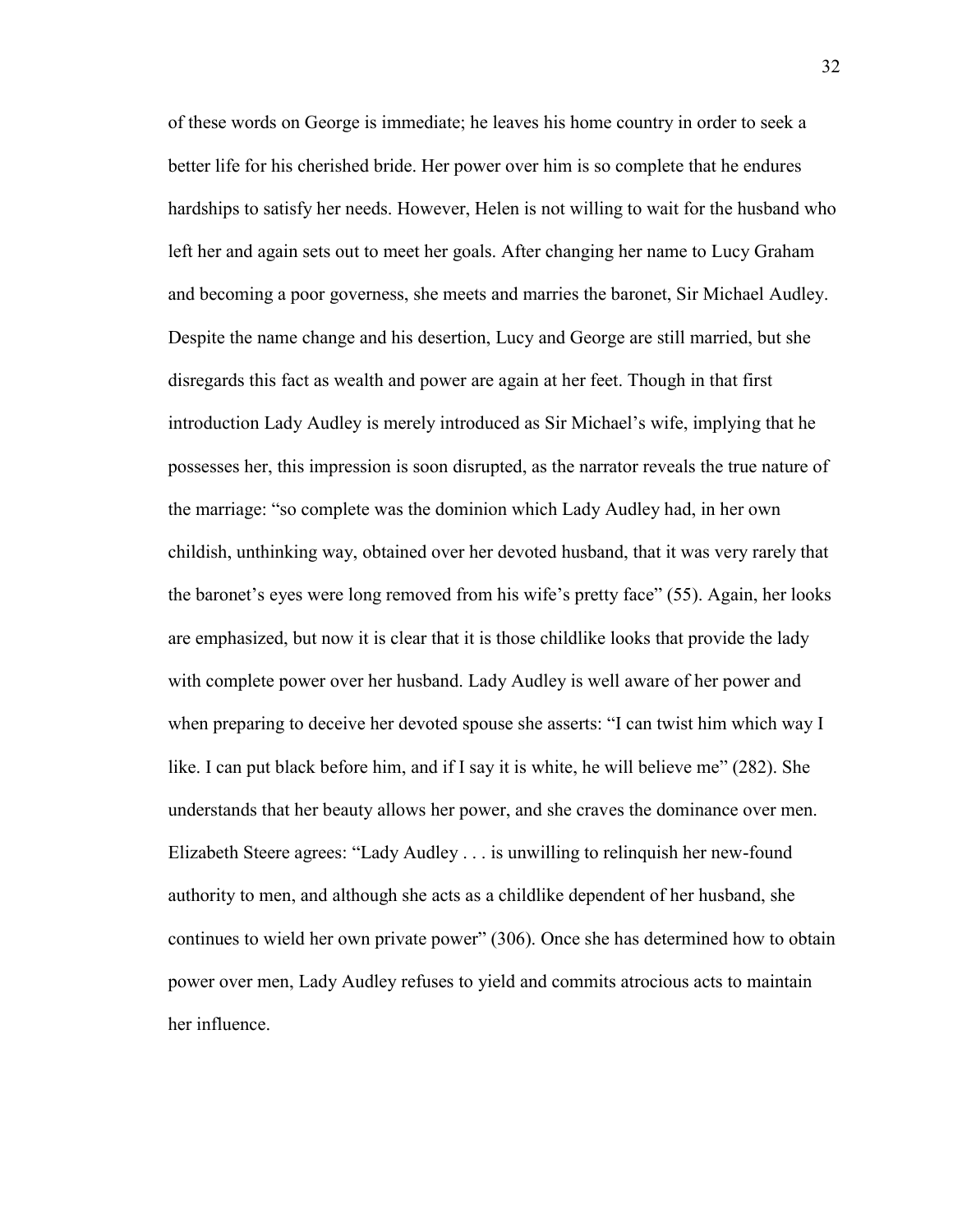However, because of her sinful and immoral actions, Lady Audley"s influence over men cannot last and she ultimately cedes power to her male aggressors, Robert Audley and Luke Marks. There is no doubt that Lady Audley is immoral and that she committed several misdeeds. She knowingly entered into bigamy; she abandoned her child; she lied continually; she stole items from Robert Audley; she pushed George Talboys down a well in a murder attempt and again attempted to kill through arson. What remains questionable is her claim that she did all this because she was insane. The psychological physician Dr. Mosgrave contends that, despite her actions: "she employed intelligent means, and she carried out a conspiracy which required coolness and deliberation in its execution" (Braddon 377). Though the doctor maintains that Lady Audley used reason for her crimes, he does admit that she is "dangerous" (379). Nicole Fisk explains: [a]lthough Lady Audley is not guilty of murder, she is guilty of overstepping a woman"s boundaries, and is therefore dangerous to patriarchal society" (25). Her dangerous acts prove her immorality and based on the rules in place throughout the novel, Lady Audley cannot maintain power because of her sinfulness. She loses power over George Talboys when he chooses to withdraw himself from her after his fall down the well; he forgives her and retreats from the situation and from her power. Additionally, when Sir Michael hears only part of her story, he too walks away and removes himself from her influence. Though she had and lost dominance over her husbands, the only man that was never in Lady Audley"s power was the poor, drunk Luke Marks. Luke, the husband of her maid, Phoebe, learns Lady Audley"s secret that she attempted to murder her first husband. This places him in considerable power over her, which he uses to blackmail her for financial support. Luke is one of the few characters to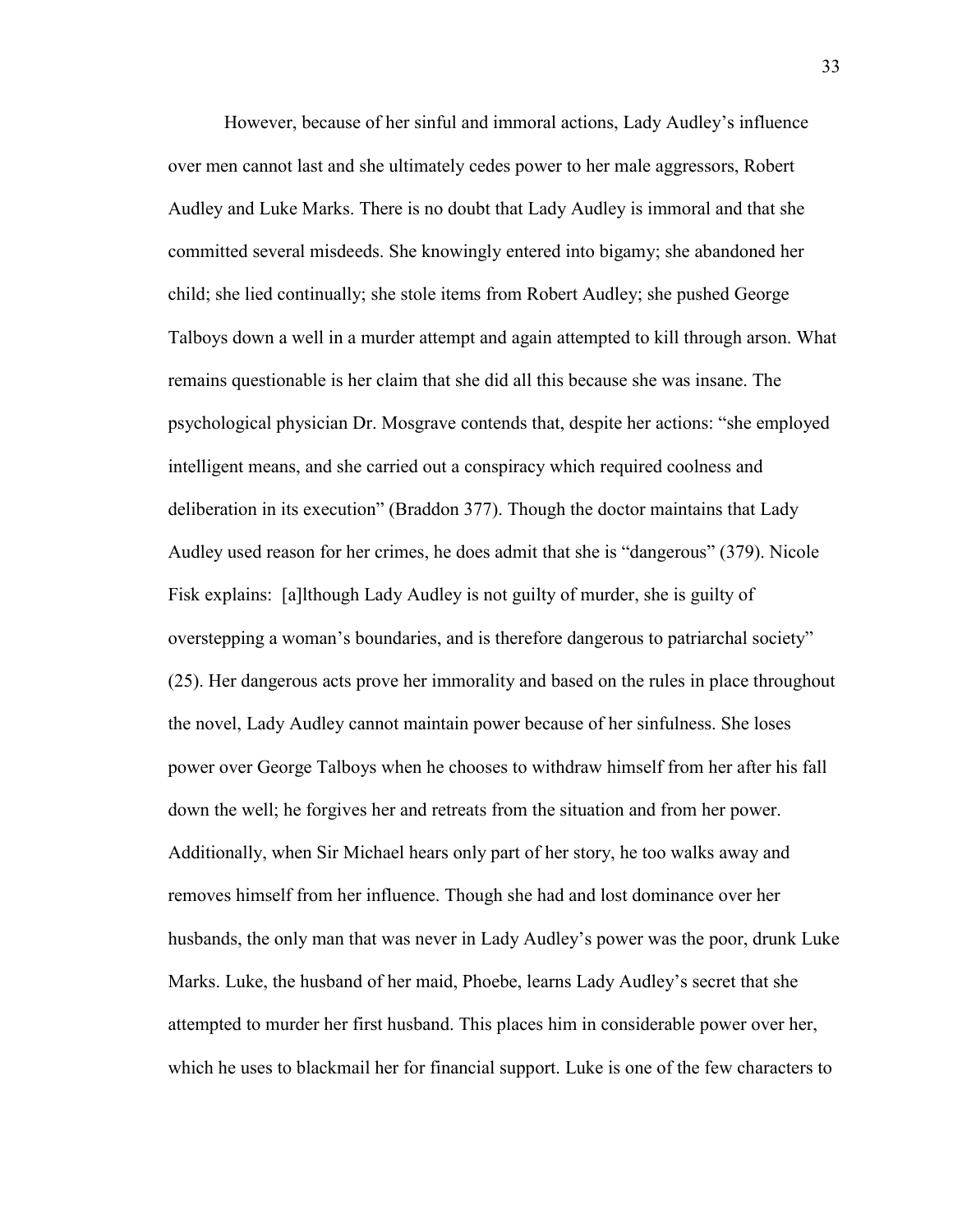recognize Lady Audley for what she is and refuses to respect her or the money she pays. He states: "damn her kindness! . . . It ain't her kindness as we want, gal, it's her money. She won"t get no snivellin" gratitood from me. Whatever she does for us she does because she is obliged, and if she warn"t obliged she wouldn"t do it" (Braddon 320). Therefore, Luke and Phoebe are only able to start their own inn and life together because of the secret they hold. Lady Audley cannot escape from Luke"s power and, therefore, treats him scornfully. However, the reader does not learn until the end of the story that Luke had additional power over Lady Audley. He could have informed her that George Talboys lived, but because of her attitude he choose to withhold this information and keep her under his control longer.

Like Luke Marks, Robert Audley concludes the novel with power over the conniving Lady Audley. Though he is at first charmed by her pretty face and considers that he could fall in love with his aunt, Robert gains power over her through his investigation into the disappearance of his friend George Talboys and Lady Audley"s past. Though Robert is a barrister, he has never conducted a case and seems merely to float through his lazy life. Once he determines to solve the mystery, however, he proves his intelligence and capability. Herbert Klein contends that it is Robert"s analytical abilities that grant him control over his childish aunt: "[r]atiocination is a male preserve that gives men power over women, and in *Lady Audley's Secret* it is indeed used to subjugate unruly women" (162). Although the argument of male intellectual superiority is not accurate in all literature or reality, it is applicable in this case. Robert legitimates his career and own life through his detective process; he gains power over Lady Audley as he unearths each villainous act. Robert succeeds in exposing Lady Audley"s many secrets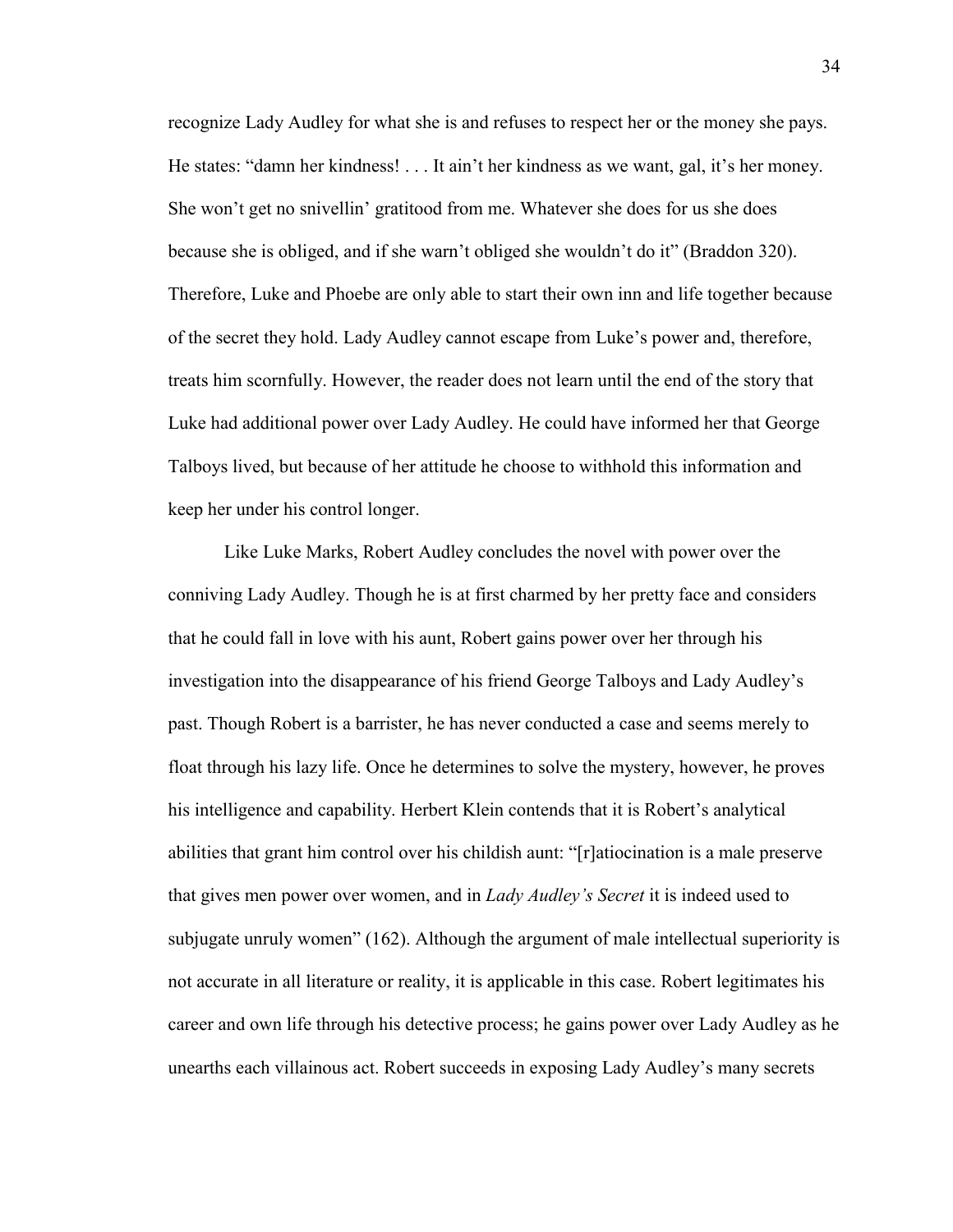and has her placed in an insane asylum where she eventually dies. Fisk maintains: "[w]hether one is meant to read Lady Audley"s containment as Braddon"s approval of conservatism, and therefore patriarchal power, or as Braddon"s recognition of a woman"s disadvantage in patriarchal society, the general consensus is that, in the end, the transgressive woman is successfully suppressed" (24). She is suppressed as a direct result of her misdeeds; it is specifically Lady Audley"s violations of traditional propriety that enable these two men to wield power.

Phoebe Marks shares many characteristics with her mistress and similarly gains power over her husband and moves up in society through immoral actions. Phoebe resembles Lady Audley in looks; Lady Audley remarks that Phoebe may look as good as her with a little bit of help. However, the two do not just share similar looks, but the same desires, vanity, and sinful natures. The maid also understands the importance of marriage and sees that Luke Marks and his blackmailing Lady Audley may be her best chance to gain a higher station. Steere states: "Phoebe"s all-consuming pride leads her to the dangerous belief that there are no inherent differences among the Victorian social classes, and thus she, too, could rise to the top" (312). Phoebe recognizes the similarities between herself and her lady; she sees how Lady Audley has been able to rise through marriage and, though not expecting the same extravagant wealth, expects her marriage to benefit her. Steere contends: "Phoebe's attempt to rise in the social strata is perhaps one of her most understandable sins, it is also the most egregiously subversive to Victorian society at large" (312). Contemporary readers would have understood the desire to gain wealth and position, but abhorred the methods employed to achieve the goal. Throughout the novel, Phoebe continues to mimic Lady Audley through her decorating, dress, and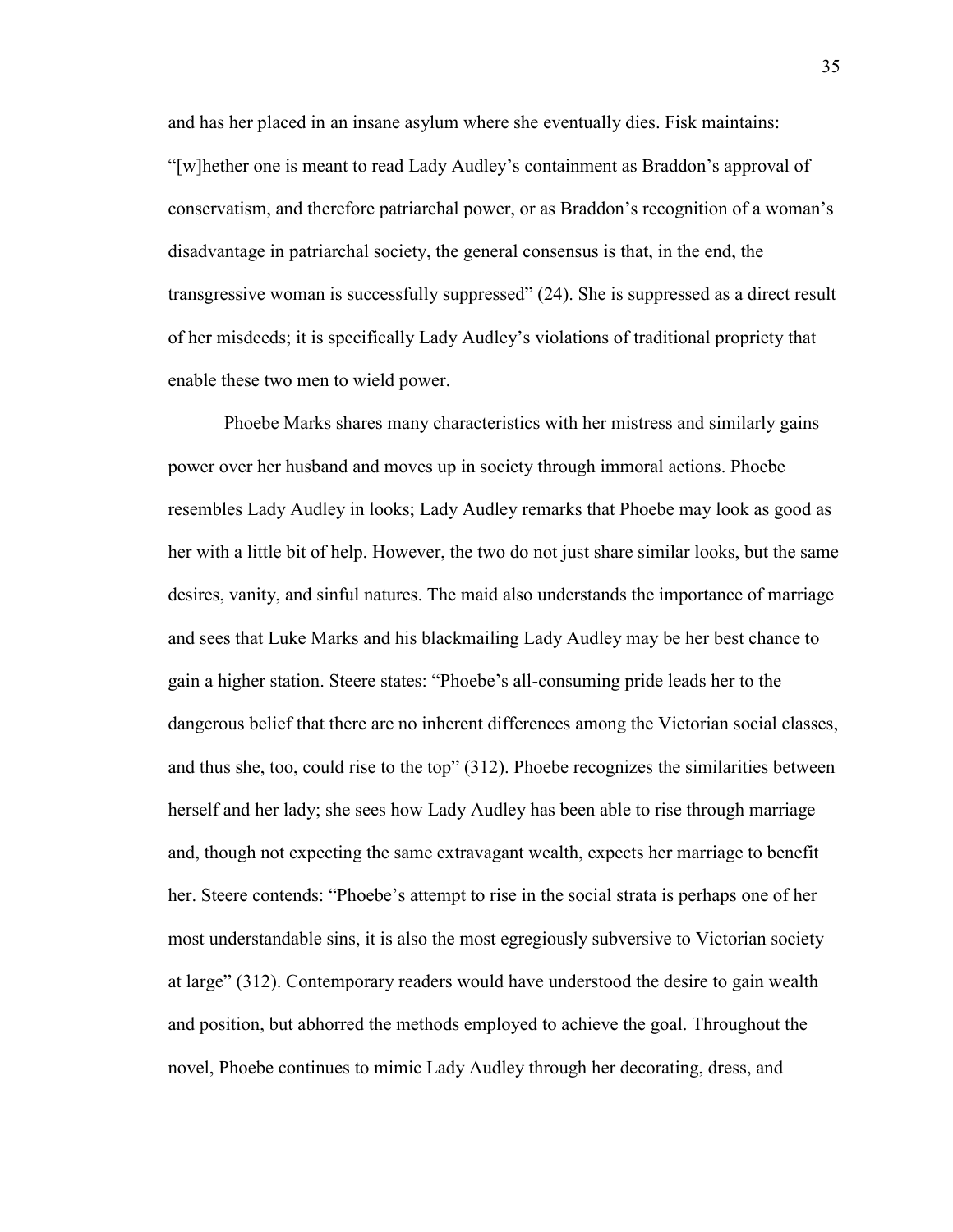immoral behavior. Phoebe does not commit the crimes that Lady Audley does, but witnesses and hides them. She is excessively envious of her mistress; she rants: "why, what was she in Mr. Dawson's house only three months ago? . . . What was she but a servant like me?" (27). Phoebe is sharp and self-seeking; when she finds the hidden bootie amongst her mistress"s belongings and then witnesses the meeting between George Talboys and his wife, she realizes her own sway over Lady Audley. She says to Luke: "she is in my power . . . And she"ll do anythin in the world for us if we keep her secret" (430). Phoebe understands her power, but is too overcome with it to realize the importance of her secret.

Yet, Phoebe"s dominance is provisional and her immorality causes her to yield power to her brutish husband and eventually lose all she had gained. For only a brief time Phoebe has more power than Luke; she knows her lady"s secrets and how to use those secrets to her advantage. However, as soon as she shares the confidences, which are the same as Lady Audley"s, she concedes power to her husband. In fact, Phoebe claims that she did not willingly tell, but states that: [h]e forced it from me, or I would never, never have told" (109). Though she marries in hopes of regaining her power, she is unsuccessful and her husband dominates her life. Other women in the novel may only hold power if they display moral traits; this standard prohibits the immoral Phoebe from maintaining power. Her husband treats her cruelly and she complains to Lady Audley: "[y]ou can"t tell how hard he can be upon me if I go against him. . . . He drove me down with his loud blustering talk, and he make me come" (301). Even on his deathbed Luke maintains control over his wife: "[t]he sick man"s feeble hand pointed to the door, through which his wife departed submissively" (412). If Phoebe had acted in a more moral manner and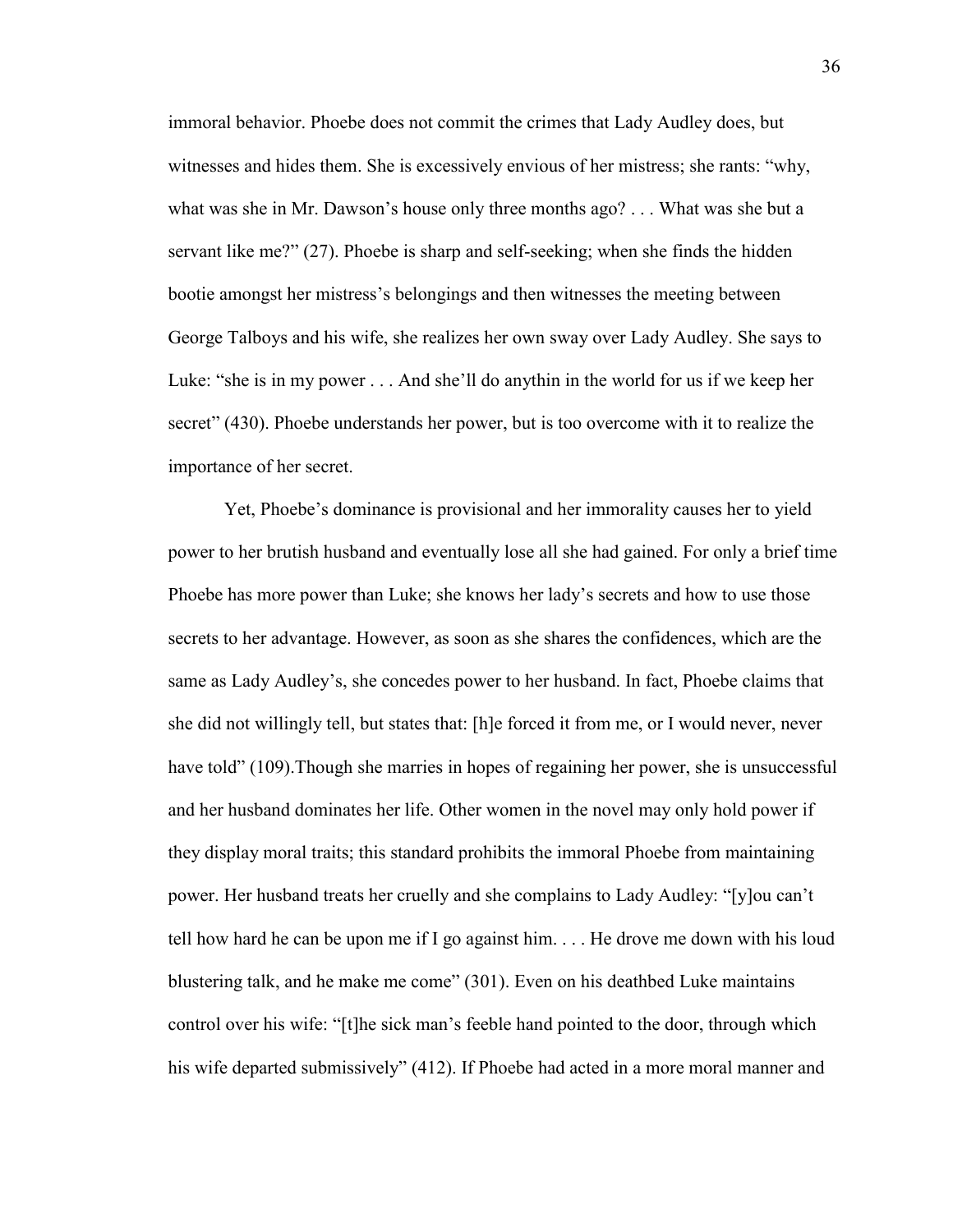followed the conventions of society, she perhaps would have been more successful in maintaining her power. Yet, always the same as her mistress, she must submit to men as a punishment for her transgressions. In contrast to Lady Audley, Phoebe has the hope of a future. Though she loses everything she had gained, her high position at Audley Court, her home, her belongings, her marriage, she also loses her husband and has the ability to start over. Fisk contends that Phoebe will finally achieve her goals:

> [a]t the end of the novel, Phoebe has the freedom to fashion a new self, as well as the memory of Lady Audley"s encouragement to do so. Phoebe"s cunning, evinced by her ability to manipulate Lady Audley in money matters, leaves the reader with little doubt of her eventual success. (26)

Phoebe does indeed have the knowledge and skill to gain the power she so craves, but only if her new path is righteous will she achieve her goals.

In contrast to these two women, who in consequence of their immorality cannot maintain their power over men, Alicia Audley grew up as the prideful, but overall wellmannered and dominant female in Audley Court, who must initially yield her power to another female. Raised by only her father, Alicia is described as having "reigned supreme in her father"s house since her earliest childhood, and had carried the keys" (Braddon 4). Alicia was the only woman in the house and her strong, willful personality easily gained dominance over her indulging father. Alicia"s only sins are her pride and jealousy of her new stepmother. It is when Lady Audley enters the house that these sins are enhanced, causing Alicia to lose her power in the home. The daughter is pushed aside as the new mistress enters the home: "Miss Alicia"s day was over; and now, when she asked anything of the housekeeper, the housekeeper would tell her that she would speak to my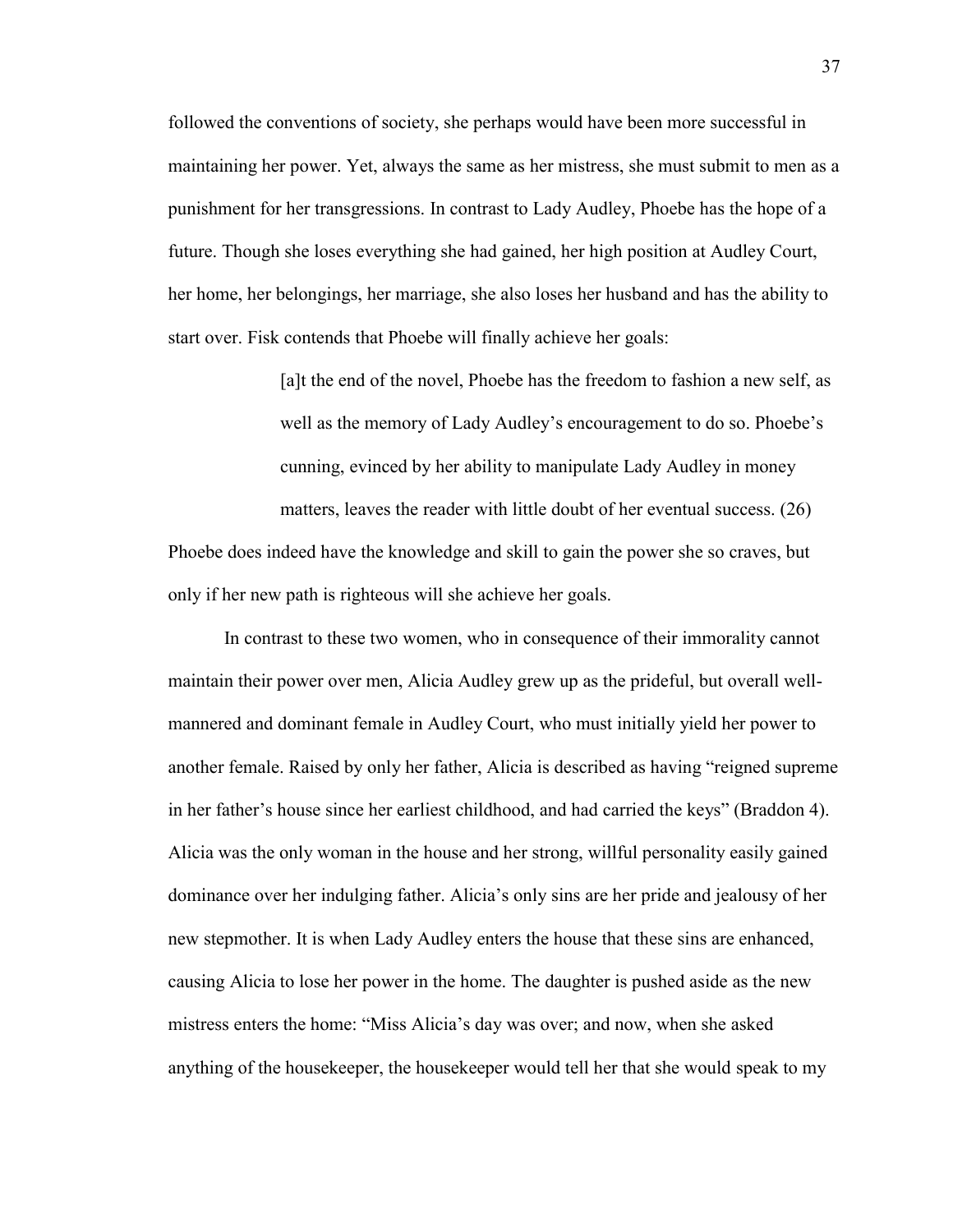lady, or she would consult my lady, and if my lady pleased it should be done" (4). She is severely hurt when she loses her power and does not fall under her stepmother's charm as others do. Katherine Montwieler contends that Alicia does not trust Lady Audley because, as Alicia is an actual moral lady, she sees past Lucy"s pretty looks and polite manners to discover her true nature: "[t]he real lady --who sports the blood of the Audleys in her veins --recognizes an imposter (a woman tricked out for a masquerade) when she sees one" (49). Perhaps it is because of her injured pride that Alicia is able to see past Lady Audley's alluring loveliness. The reaction of her favorite dog, Caeser, who snaps and growls at the petite woman emphasizes Alicia"s doubt of her stepmother. Alicia attempts to alert her father that Lady Audley is not as pure as she presents herself: "I"ve seen her do cruel things with those slender white fingers, and laugh at the pain she inflicted" (Braddon 103). Sir Michael proves he is no longer loyal to his daughter and merely replies that he will kill the dog that threatens Lady Audley.

Despite her pride, Alicia signifies traditional Victorian morality and concludes the novel with power over both her father and husband. Though he cannot love and never understands Alicia, Robert does acknowledge Alicia's positive traits: she's a dear girl ... a generous-hearted, bouncing, noble English lassie" (262). He recognizes his cousin"s worth, but finds her imperfect for his own tastes. Despite Robert's opinion, Alicia serves as a representative of an obedient Victorian lady. She does not flirt as outrageously as Lady Audley; she has a deep respect for her father and her responsibilities to him; she is well accomplished and understands social norms. For example, when she walks in on Lady Audley and Phoebe talking and laughing, "Alicia, who was never familiar with her servants, withdrew in disgust at my lady"s frivolity" (58). Miss Audley understands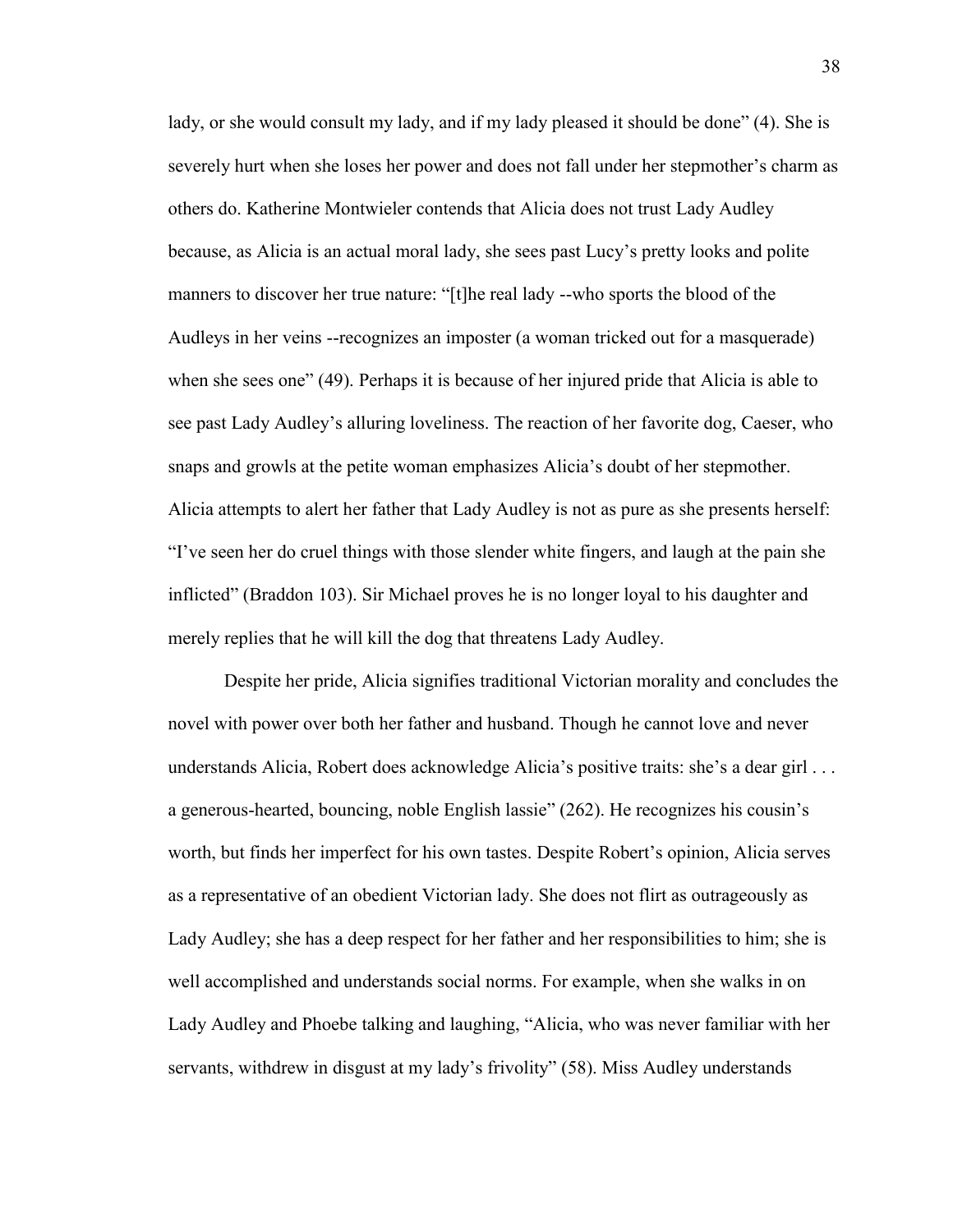Victorian boundaries and dares not to cross them as Lady Audley does. These strong conservative values indicate that Alicia is worthy of the complete power that was denied to Lady Audley and Phoebe. Alicia agrees to accompany her father when he leaves Audley Court upon discovering the truth concerning Lady Audley. She takes complete control over Sir Michael in order to distract him in his distraught state and to aid his recovery. Robert encouraged Alicia to "force" Sir Michael "into action" and

> Alicia had immediately acted upon this advice, had resumed her old empire as a spoiled child, and reminded her father of a promise he had made of taking her through Germany. With considerable difficulty she had induced him to consent to fulfilling this old promise, and having once gained her point, she had contrived that they should leave England as soon as it was possible to do so, and she told Robert, in conclusion, that she would not bring her father back to his old house until she had taught him to forget the sorrow associated with it. (398)

Therefore, in a single paragraph Alicia not only takes control of her father, but exerts her power with force. The words used to describe her actions "acted," "induced," "gained," "contrived," "bring," and "taught" are all active verbs indicating that Alicia is no longer willing to concede her power and will never again desist in her domination (398). It is also obvious that though there is some reluctance, Sir Michael "consents" to his submissive role in Alicia's "empire" (398).

In the same manner as the other women in the novel, Alicia recognizes that marriage is the ultimate means for her to gain influence. Though she initially refuses the marriage proposal from Sir Harry Towers in hopes of an engagement with her cousin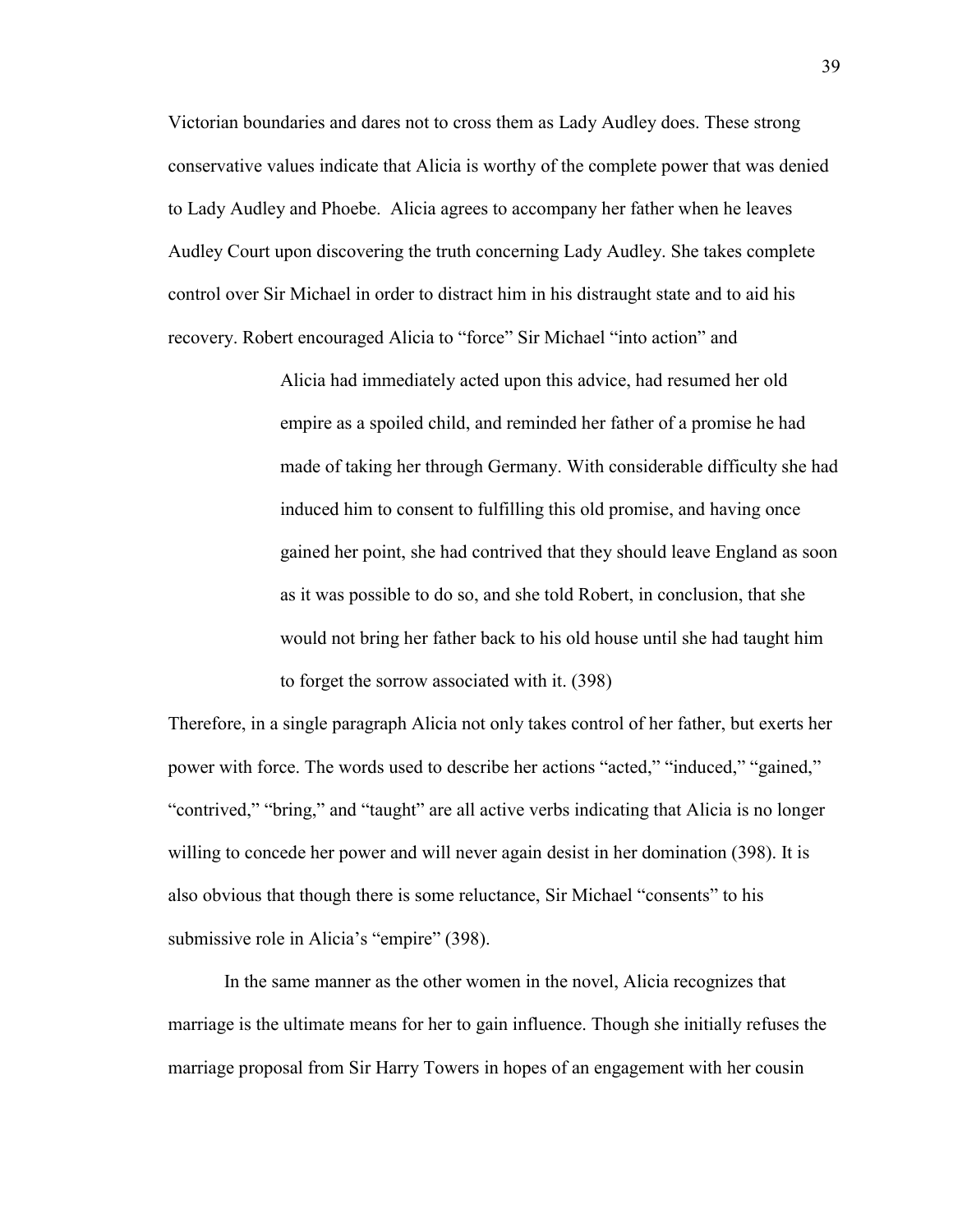Robert, Alicia concludes the novel looking forward to her wedding with the baronet. Sir Harry understands Alicia's worth and claims: "I always knew that she was a hundred times too good for me" and that Alicia speaks "nobly and tenderly" (123). Sir Harry"s approving opinion of Alicia"s good nature makes it clear that he will cede power to his new bride. Though she is vain, envious, and temporarily loses power to Lady Audley, Alicia ultimately proves her moral merit and earns the right to have power over both her father and husband.

Like Alicia, Clara Talboys does not have power throughout much of the novel, but proves her moral strength. When the reader is first introduced to Clara, her character is completely overshadowed by her harsh, unforgiving father. Robert assumes that her quiet and emotionless response to the news of George"s death implies the same demeanor as Mr. Harcourt Talboys. She accepts her father"s admonitions and seems aloof throughout the entire conversation. However, Clara is merely showing conventional Victorian filial obedience. She respects her father and, though he is unnaturally strict, acquiesces to his authority and forgives his nature. Yet, the strongest example of Clara"s good heart is shown through her obvious love for her brother. She claims she will search for him herself if needed. Additionally, her tasteful and simple clothes, her traditional womanly employments of sewing and musical study, and her "passionate energy" all prove that she is a traditional Victorian woman (Braddon 202). The novel presents Clara as the conventional moral lady; the good woman to whom all others in the novel are compared to.

After years of suppression from her father"s authority, the moral Clara Talboys seizes power over the lackluster Robert Audley. Midway through the story, Robert

40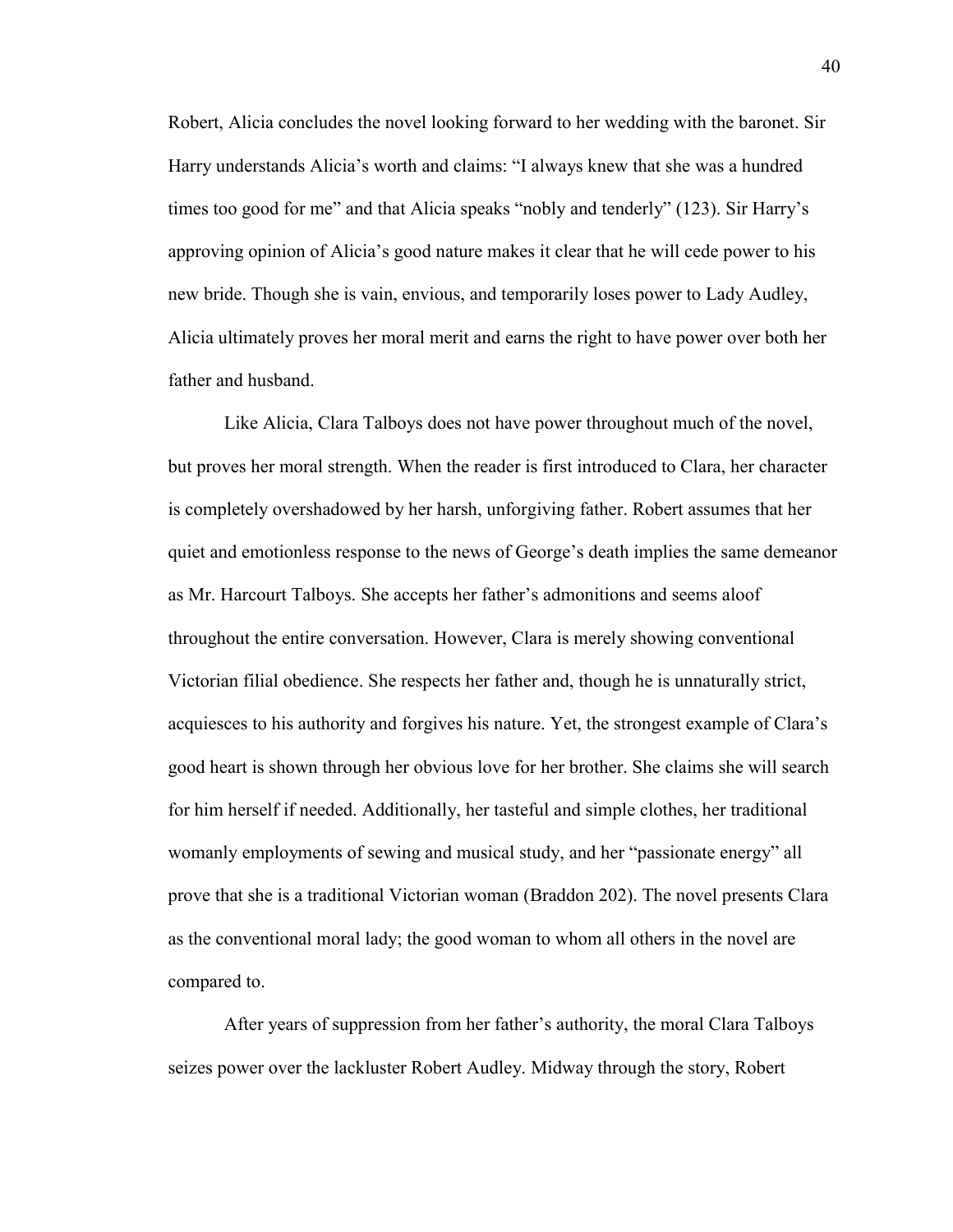determines that he will give up his investigation into George"s disappearance. He cannot bear to think of the pain and suffering his suspicions must bring to his beloved uncle, Sir Michael. He wishes to stop and asks himself: "[w]hy do I go on with this? . . . how pitiless I am, and how relentlessly I am carried on" (172). Robert understands that his actions are no longer his own; he accepts that he is influenced by something greater. He continues: "[i]t is not myself; it is the hand which is beckoning me further and further upon the dark road whose end I dare not dream of" (172). Robert soon determines that his drive is regulated by Clara and her love for her brother George. Though appearing disinterested in her brother"s fate before the family patriarch, Clara displays her intense strength and passion by charging after Robert and demanding he continue his investigation. Clara first interacts with Robert by interrupting him and "catching at his wrist" (197). She demands a private conversation with the barrister and takes charge in arranging how to meet secretly. He complies with her requests when she demands of him:

> You told my father that you would abandon all idea of discovering the truth--that you would rest satisfied to leave my brother"s fate to a horrible mystery never to be solved upon this earth; but you will not do so, Mr. Audley--you will not be false to the memory of your friend. You will see vengeance done upon those who have destroyed him. You will do this, will you not? (199)

Her speech leaves little option for Robert as she claims that if the barrister will not complete the investigation that she will do so herself. Robert complies and realizes that it is Clara"s hand that has beckoned him forward on his examination of the mysterious circumstances. Throughout the remainder of his investigation, Robert continually refers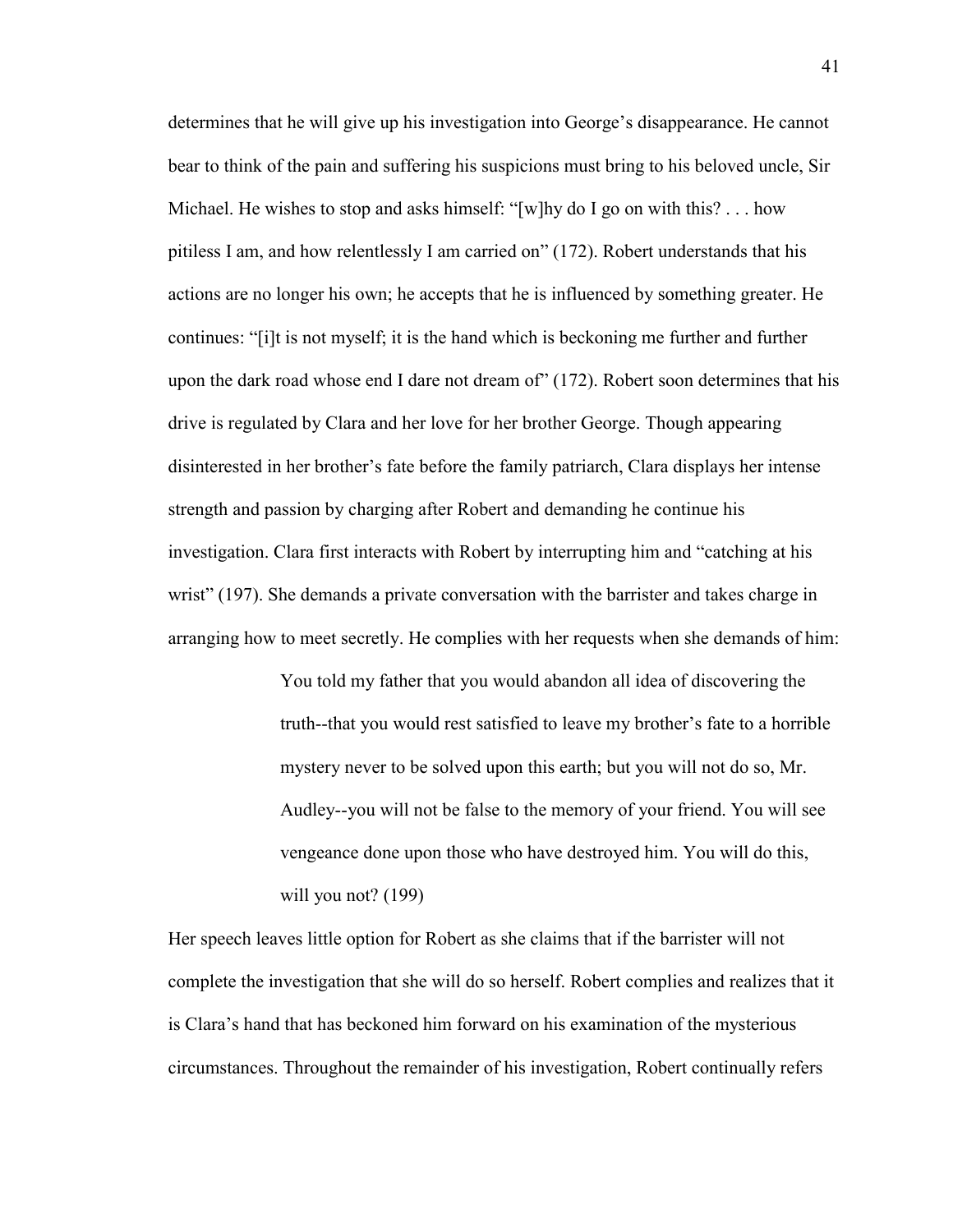to the hand that pushes him on and accepts its dominance; in doing so, he is accepting Clara"s power over him. He states: "I accept the dominion of that pale girl, with the statuesque features and the calm brown eyes . . . I recognize the power of a mind superior to my own, and I yield to it, and bow down to it" (206). The barrister continues his mission only because he is charged to do so by Clara; he cedes to her power because he recognizes her intellectual and moral strength.

In order to solve the mystery, Robert must change his former habits. Miss Talboys demands that the barrister change his lazy ways and complete his duty; in essence, she pushes him to change his entire lifestyle and persona to fit her needs. Vicki Pallo studied Robert's change and determined:

> Robert Audley, who in so many ways contradicts the established norms of society, must therefore undergo a transformation in order to fulfill his assumed role. Through this character, Braddon mirrors the reformation of society's enforcers from a group of irresolute, ineffective, and lawless "rogues" to the modern, efficient policing agents that they were fast becoming. Although Robert seems at first to disdain social conventions, he gradually transforms into the very type of person that he formerly resisted. Eventually, he becomes an agent of societal control, wielding his power in order to maintain the acceptable standards of law and discipline within his society. (470)

Therefore, just as Clara models the conventional role of woman in Victorian society, her influence over Robert pulls him from his nonconformist attitude and into a role mirroring her own values. Robert enjoys the dominion she has over his actions: "Miss Talboys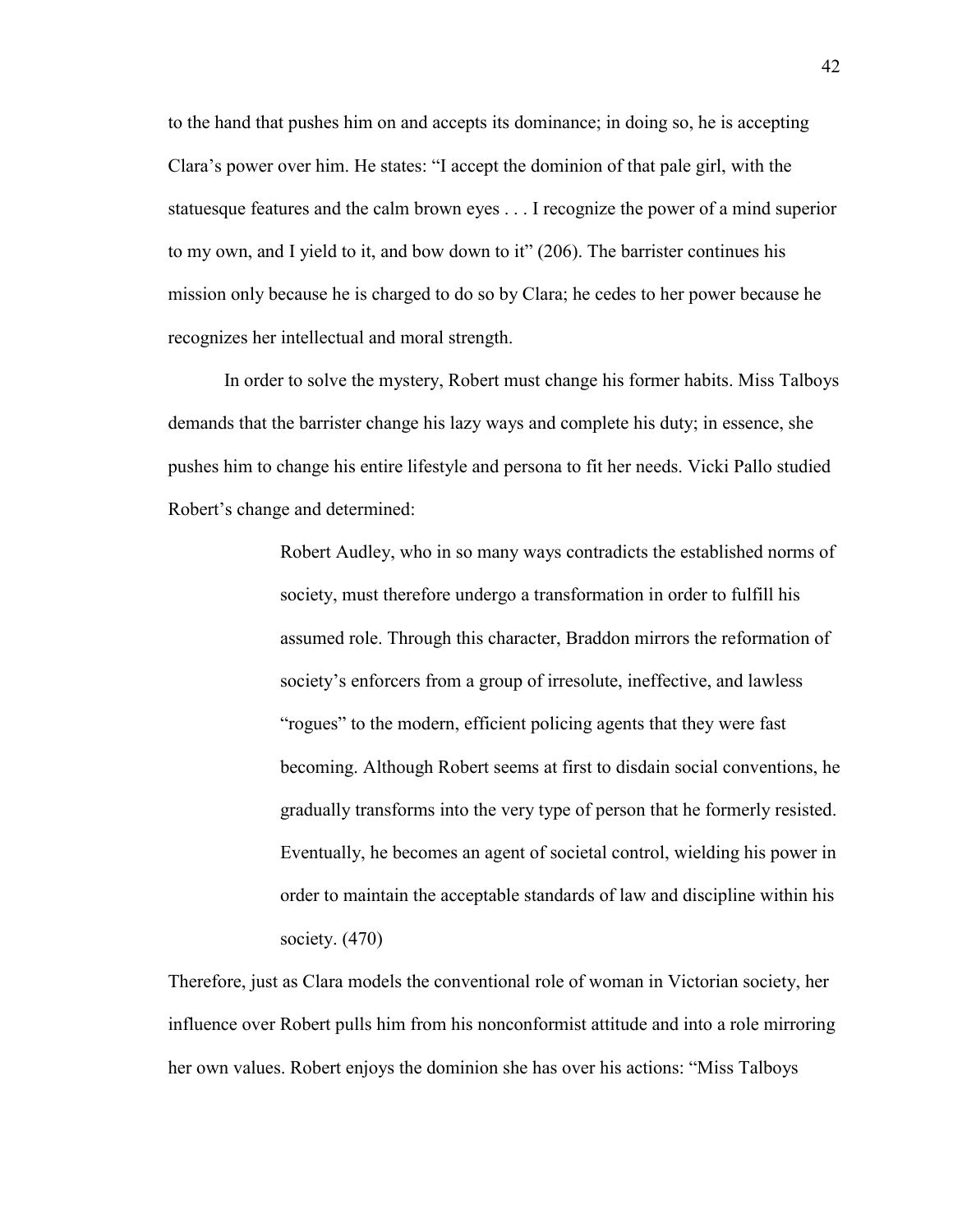made him happy, by taking him seriously in hand and lecturing him on the purposeless life he had led so long and the little use he had made of the talents and opportunities that had been given to him" (Braddon 436). Therefore, though she is changing Robert"s life, he accepts the changes because they are directed by Clara, a moral Victorian woman. Pallo states: [a]t the novel"s end, he has become a pattern member of society: a successful barrister, a landholder, and a husband. All traces of his previous asocial behavior have disappeared just as surely as Lady Audley herself has, and he is now a "model citizen" of his time" (475). Thus, Clara's own moral strength provides her the power to influence Robert not just to complete his investigation, but also to change his entire lifestyle.

In addition to her power over Robert during his investigations, Clara increases her dominance in the novel"s conclusion by maintaining power over both her father and her husband. Once Robert has discovered the secret held so long by Luke Marks, that George Talboys still lives, he informs Clara of the news and asks for her hand in marriage. He declares her love and she remains silent. She does not speak when he asks if she wishes for him to go to Australia in search of George. Then he states: "Shall we both go, dearest? Shall we go as man and wife? Shall we go together, my dear love, and bring our brother back between us?" (Braddon 440-41). It is only once Robert includes her in the proposed mission, acknowledges her as an equal part in his actions, and provides her power in the marriage that Clara accepts his proposal. Like the other ladies in the novel, Miss Talboys understands the importance of marriage. Her silence during the proposal is her subtle maneuver to gain what she desires from the marriage: power. Her manner of gaining influence reinforces the readers" perception of her values; even as she demands dominance over her suitor she remains refined and lady-like. Such mannerisms reinforce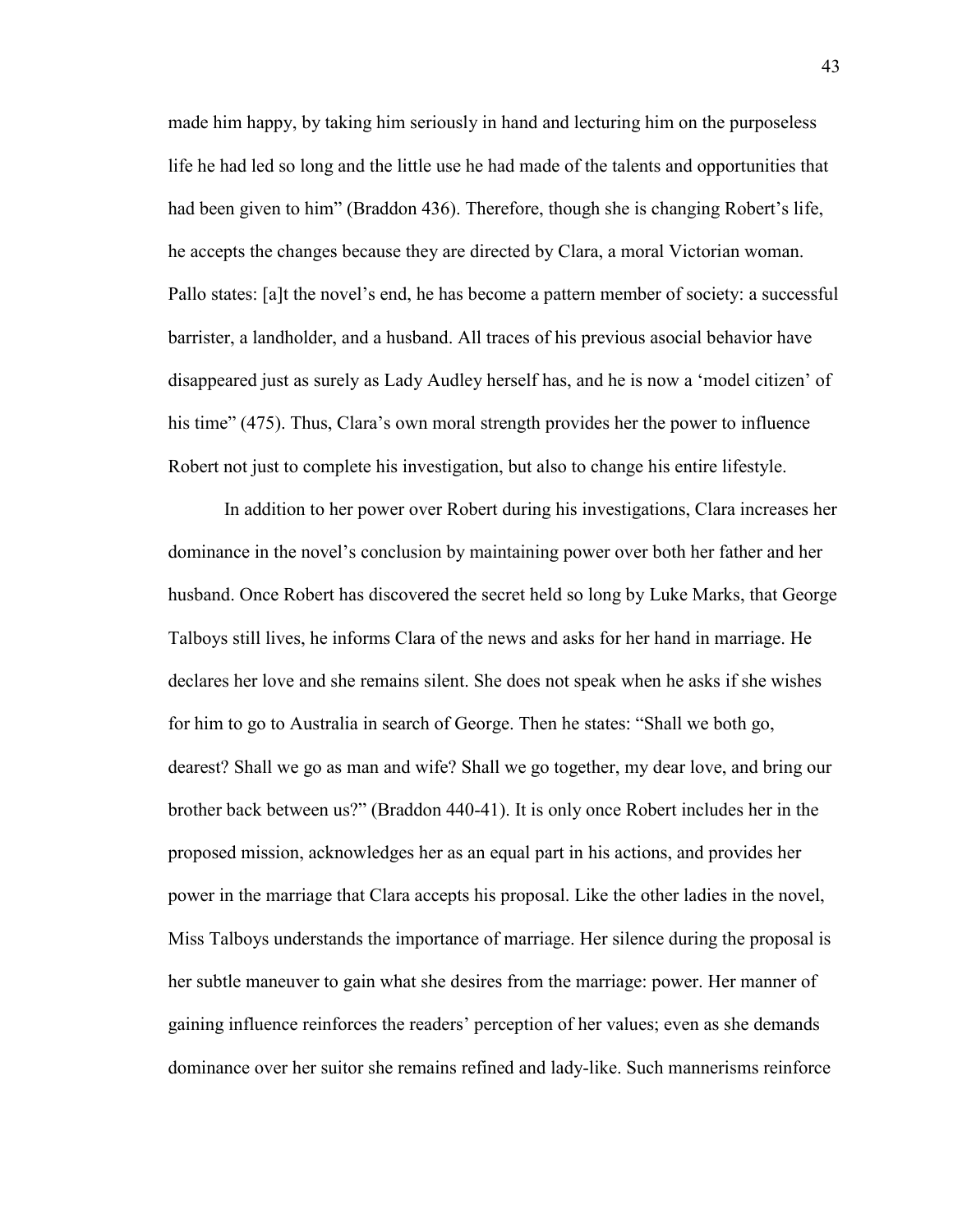the novel"s concept that only moral women may gain and retain power in their relationships. Through her marriage, Clara not only holds power over Robert, but extends her dominance to control her unmovable father. Clara had previously been prohibited from openly searching for her brother, but her marriage actually releases her from her father"s suppression and allows her the independence to act as she wishes. Mr. Harcort Talboys finally accepts Clara"s decision to search for her brother only after she is married. Though many would assume that marriage would lead a lady to a more dependent position, as Clara has power over her husband, she has more freedom in marriage than at any other time in her life. For Clara, freedom is power.

Though Robert unlocks the secret concerning Lady Audley and George Talboys, he is merely a pawn for Clara as she pushes him forward; her insistence that Robert move forward is the means through which a resolution is achieved. Thus, Clara Talboys is the most powerful woman, and character, in the novel. Lady Audley, though seeming to reign in her household, cannot maintain her power. Similarly, Phoebe only wields fleeting power over Lady Audley and Luke Marks. Alicia's strong values allow her power over her father and new husband at the end of the novel, but the reader is not shown how Alicia uses her influence to make significant changes. On the surface, Robert seems to control most of the novel: he discovers Lady Audley"s secret, he determines her fate, and he finds the truth about George. However, Robert only does so because he is under Clara"s control; he acts for her. Clara is able to dominate Robert and control the outcome of the novel because she is a moral woman. Thus, it is the traditional Victorian woman who succeeds in the course of the story. Klein asserts: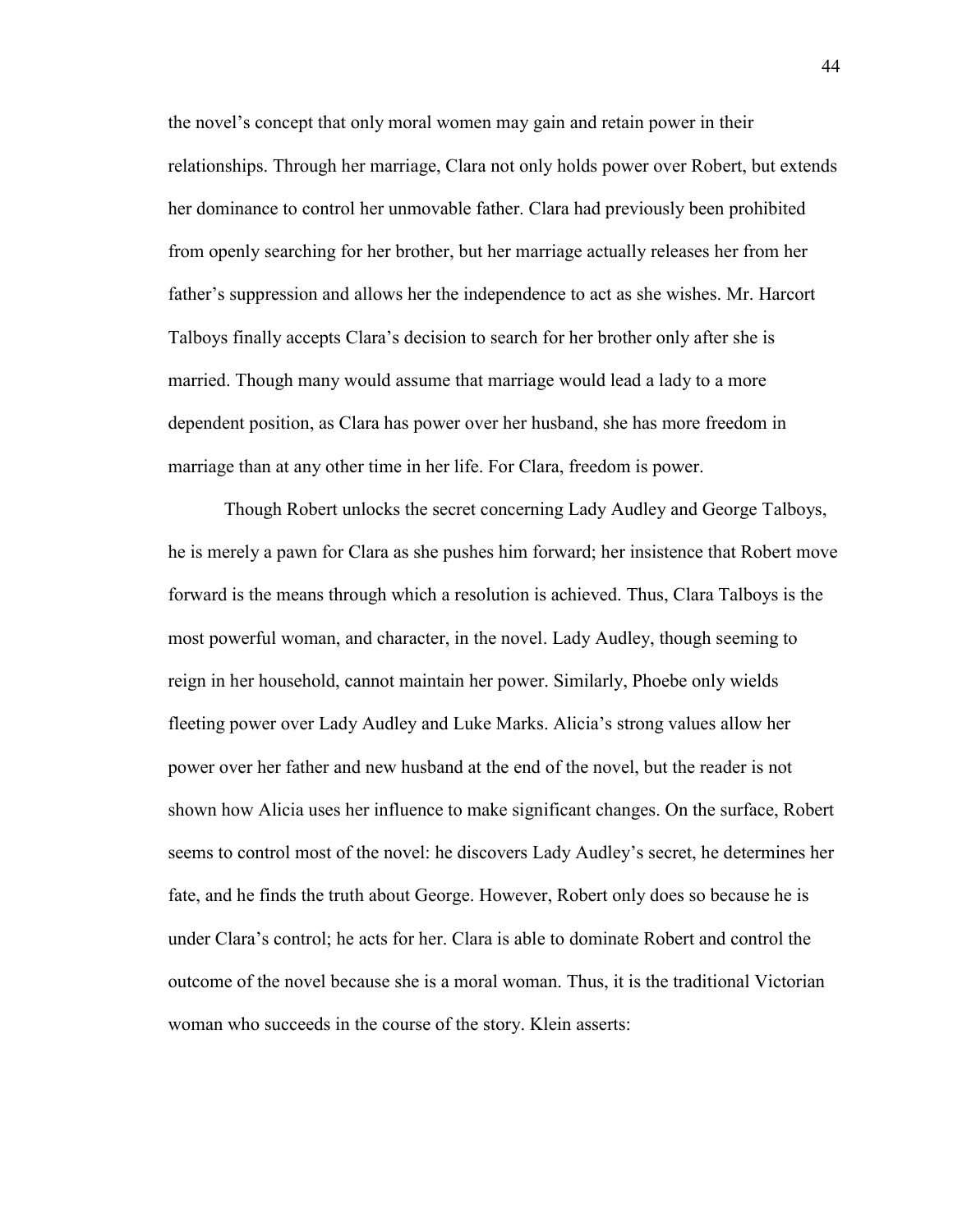Conformity to the female stereotype thus seems to be rewarded in the novel, deviance from it punished. This outcome seems to strengthen patriarchal power, but paradoxically the woman who gives the impression of being the most conformist, namely Clara, is the one who exerts most power in the end. . . . Clara is thus the one who not only passively but actively enforces the values of society. (171)

Therefore, Clara not only influences Robert, but the reader as well. *Lady Audley's Secret* clearly insinuates that power rewards may be maintained solely by the just and honest: those who model traditional values such as parental obedience, family love, and respectability. The variety of women in the novel reflect one another in their actions, but all strive for the same power over men. Klein contends: "[t]hat women are more active and cleverer than men in this novel seems indisputable, but there is a licit and an illicit way in which they may exert their power" (170). The immoral women gain dominance, but only temporarily and then suffer the consequences for their misdeeds. By having Alicia and Clara discover that the key to lasting power lies with proper, moral behavior, Braddon advocates for a moral way of life as a means for women to succeed by the standards of Victorian society. Thus, the secret to permanent power only may be found through morality.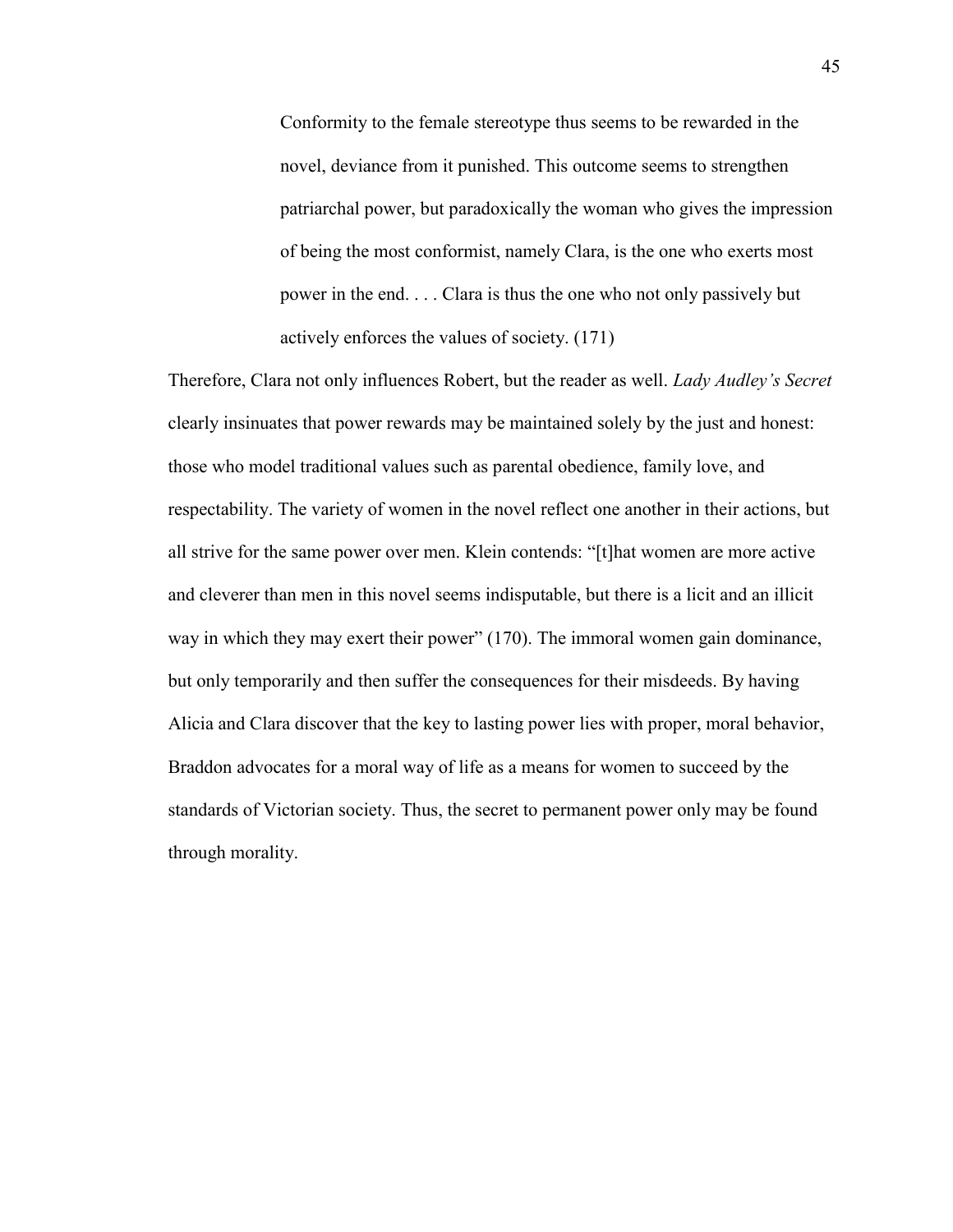## **Chapter III**

## **Morality and Moderation:**

## **Self-Control in** *East Lynne*

In contrast to peer sensation novelists Wilkie Collins and Mary Elizabeth Braddon, whose own risqué lifestyles and extramarital affairs increased the outrage concerning the immorality of their novels, Ellen Wood succeeded in writing sensational works without living a shocking life. Despite a traditional Victorian lifestyle, Wood, created extraordinary scenarios in one of the most famed and lasting sensation novels, *East Lynne* (1860-1861). Yet, Wood disassociates herself from the characters' egregious misdeeds by using Victorian middle-class values and a didactic narrator. Beth Palmer asserts that: "[s]he cultivated a Christian and conservative reputation in order to distance herself from the more dangerous facets of sensationalism even while her fiction worked to elicit sensational effects on its readers" (187). In addition to her reputation, Wood separated herself from immoral events in the novel by weaving moral attributes around the scandalous plots. The method of including Victorian values alongside startling acts is similar to the moral systems in *The Woman in White* by Collins, which allowed only moralistic men to rise, and *Lady Audley's Secret* by Braddon, in which only righteous women may maintain power. Therefore, though critics have claimed the sensation genre sanctions depravity, the abundance of morals and conservative conduct in *East Lynne* actually encourages morality in readers.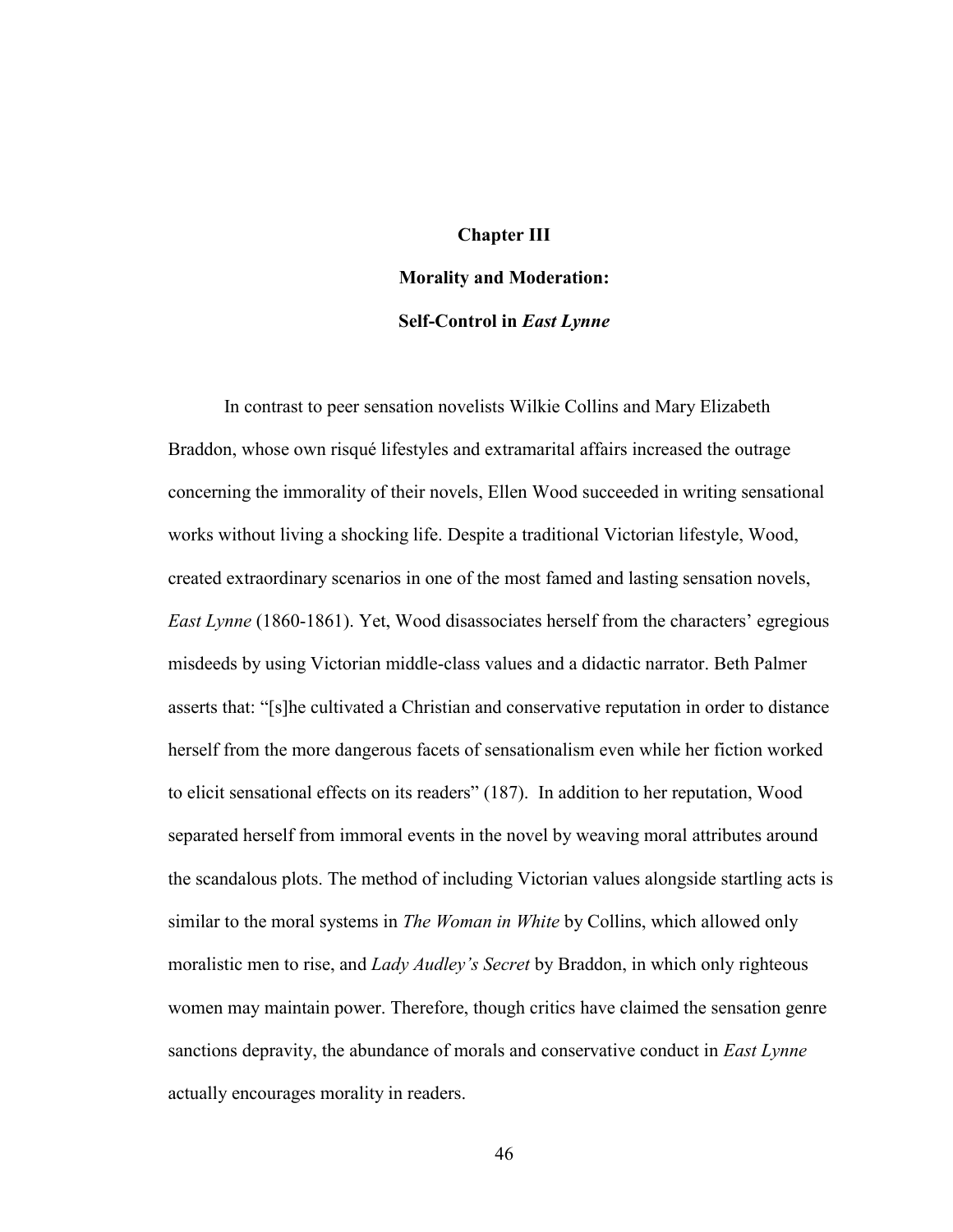Each episode in the novel carefully chronicles how the characters physically and emotionally react to potentially disturbing events. The verbose narrator continually comments on how capable or incapable a character is at controlling his or her emotions. The repeated emphasis on the Victorian middle-class value of self-control renders the trait as one of the most significant features in the novel. Upon closer inspection of this repeated theme, it is clear that the middle and upper classes vary greatly in their ability to manage emotion-filled outbursts. Therefore, the novel suggests that one of the crucial differences between these two classes was not monetary means, but emotional restraint. Throughout *East Lynne* the middle class is more successful than the upper class at maintaining composure. Himmelfarb emphasizes the argument that self-control is a key marker of middle-class ideology:

> The ritual order of etiquette, by sternly guarding against slips in bodily and emotion control, assured the individual"s deferential participation in the dominant social order. Instead of allowing any outward relaxation, bourgeois etiquette drove the tensions back within the individual self, provided ritual support for the psychological defense mechanisms of repression, displacement, and denial necessary to cope with anxieties of the urban capitalist order. (214)

Therefore, in the Victorian era, self-control was often attributed to the hard-working, moral middle class, in contrast to high society which was viewed as indulgent and rash. The middle class viewed the trait as a necessary component for upward social migration. The narrator, which in this novel generally mirrors traditional middle-class values, views restraint as an honorable and noble trait.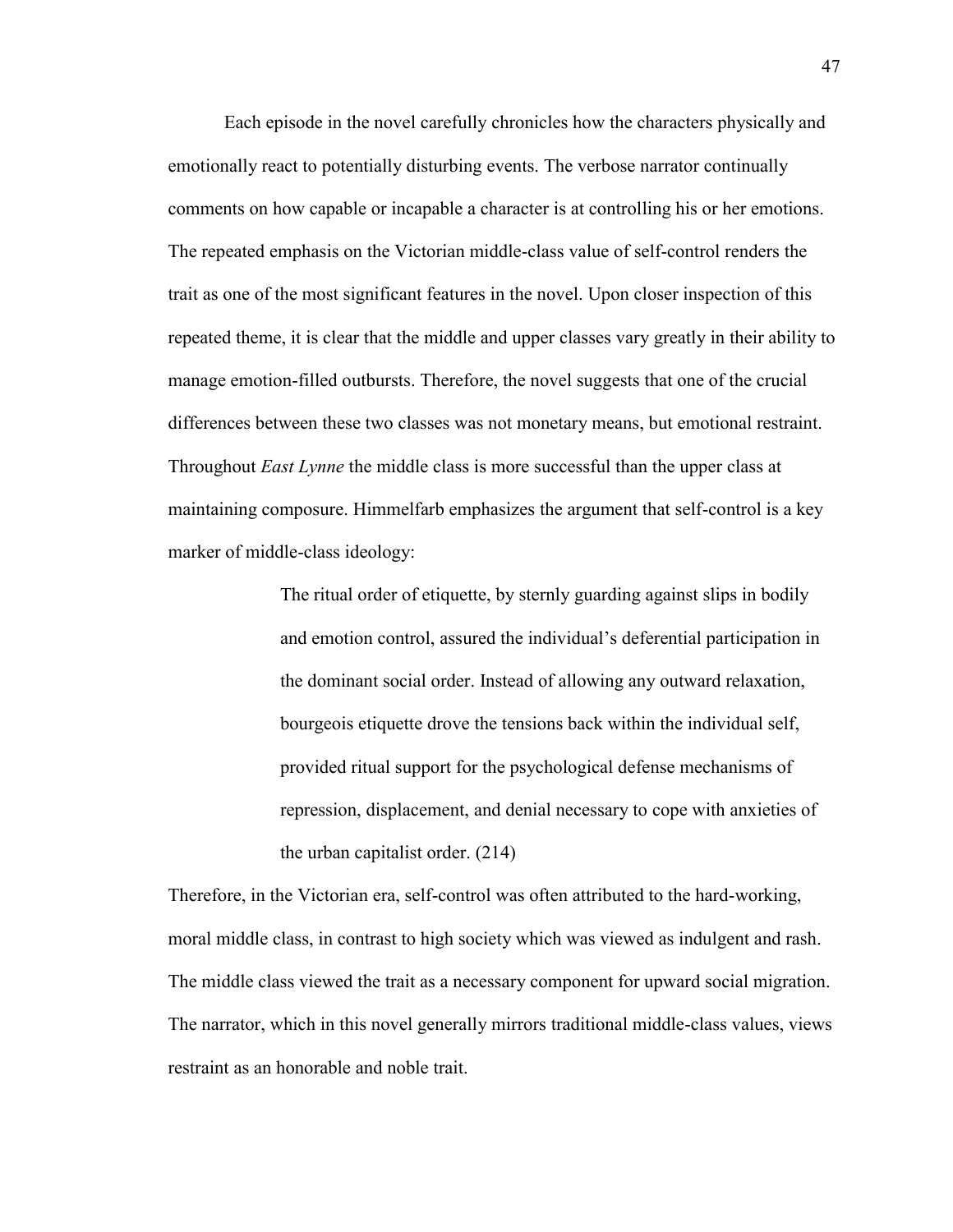*East Lynne* praises the self-control exercised by middle-class characters and attributes societal falls to the aristocratic and immoderate personalities. Through the Victorian moral convention of moderation, the novel clearly celebrates the rise of the middle class over the aristocracy. Only those characters who are able to control their passionate acts and speeches are able to rise in social standing; in contrast, those individuals who display unreasonably excessive emotions through actions and words subsequently fall lower in society. By the end of the novel, the main aristocrats, the Vanes and Francis Levison, all fall from an upper-class status as a direct consequence of inordinate reactions and sentiments. Conversely, due to their self-control, the moderate and middle-class Archibald Carlyle and his wife Barbara rise to affluence and respect in the community. Therefore, *East Lynne* does not necessarily advocate that all middle-class individuals should rise or that all aristocrats should fall, but that only those individuals able to show restraint should hold the privilege of upper-class standing. Despite the immoral reputation as a sensation novel, this code of morality and moderation is applied as a necessary element in social climbing and promotes conventional values.

The novel begins by describing an immoral aristocrat, the Earl of Mount Severn who brings the family lifestyle and his own life to an end due to an extravagant mode of living. The first page introduces the earl as having the "unmistakeable look of dissipation" and known "for the most reckless among the reckless, for the most spendthrift among the spendthrifts, for the gamester above all gamesters, and for a gay man outstripping the gay" (Wood 5). Therefore, the earl is known for immoderation above all else. The earl, begins life as William Vane, a hard-working barrister, but he loses all control after inheriting his estate. A lack of emotional management is evidenced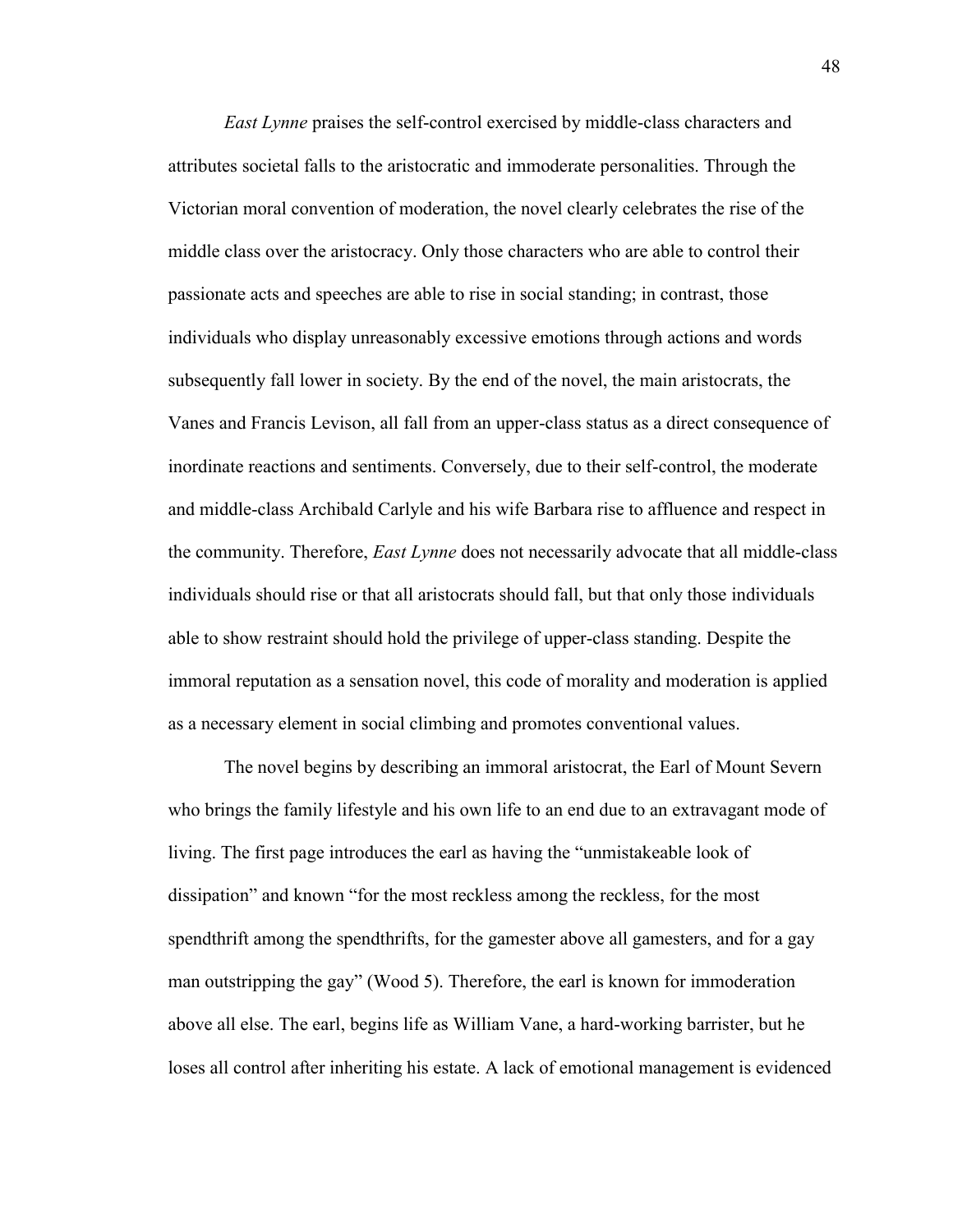by his impulsive elopement; whereas, a lack of physical regulation is displayed by his profligate lifestyle and even his illness. Lord Mount Severn chronically suffers from gout, an illness commonly known as the rich man"s disease. The affliction, often caused by an overindulgent diet, eventually leads to the earl"s death. Pressed for money, the earl sells his country home, East Lynne, to a local lawyer, Archibald Carlyle, who keeps the purchase a secret and allows Lord Mount Severn to maintain the residence for the short remainder of the sick man"s life. The earl is prevented from providing a legacy for his only child, Lady Isabel, by his own lavish lifestyle. Therefore, even before the funeral, the girl who has grown up in wealth and an easy situation is suddenly left destitute and ignorant as to how to proceed in life.

Lady Isabel's own immoderation is minimal at the beginning of the novel, but it begins to fester and intensify as time passes. Throughout her marriage to Archibald, Isabel is often demure and submissive. Even when ill-treated by her sister-in-law, Cornelia Carlyle, Lady Isabel acquiesces to demands and suppresses emotions. The lonely woman expresses her true feelings about only one matter: Barbara Hare. Barbara, the beautiful daughter of a county justice and sister to the accused murderer Richard Hare, often sees Carlyle on business relating to the murder case. Barbara loves Carlyle, but neither individual acts upon this infatuation. Though Carlyle is unwaveringly faithful to his wife, Isabel leads an idle life that allows her ample time to fret over a suspected romance. While recovering from illness after the birth of their first child, Lady Isabel "clasped hold of him in her emotion" and demands of her husband: "don"t marry her" (180). Carlyle dismisses the strength of the outburst as he does not know that "there never was a passion in the world, there never will be one, so fantastic, so delusive, so powerful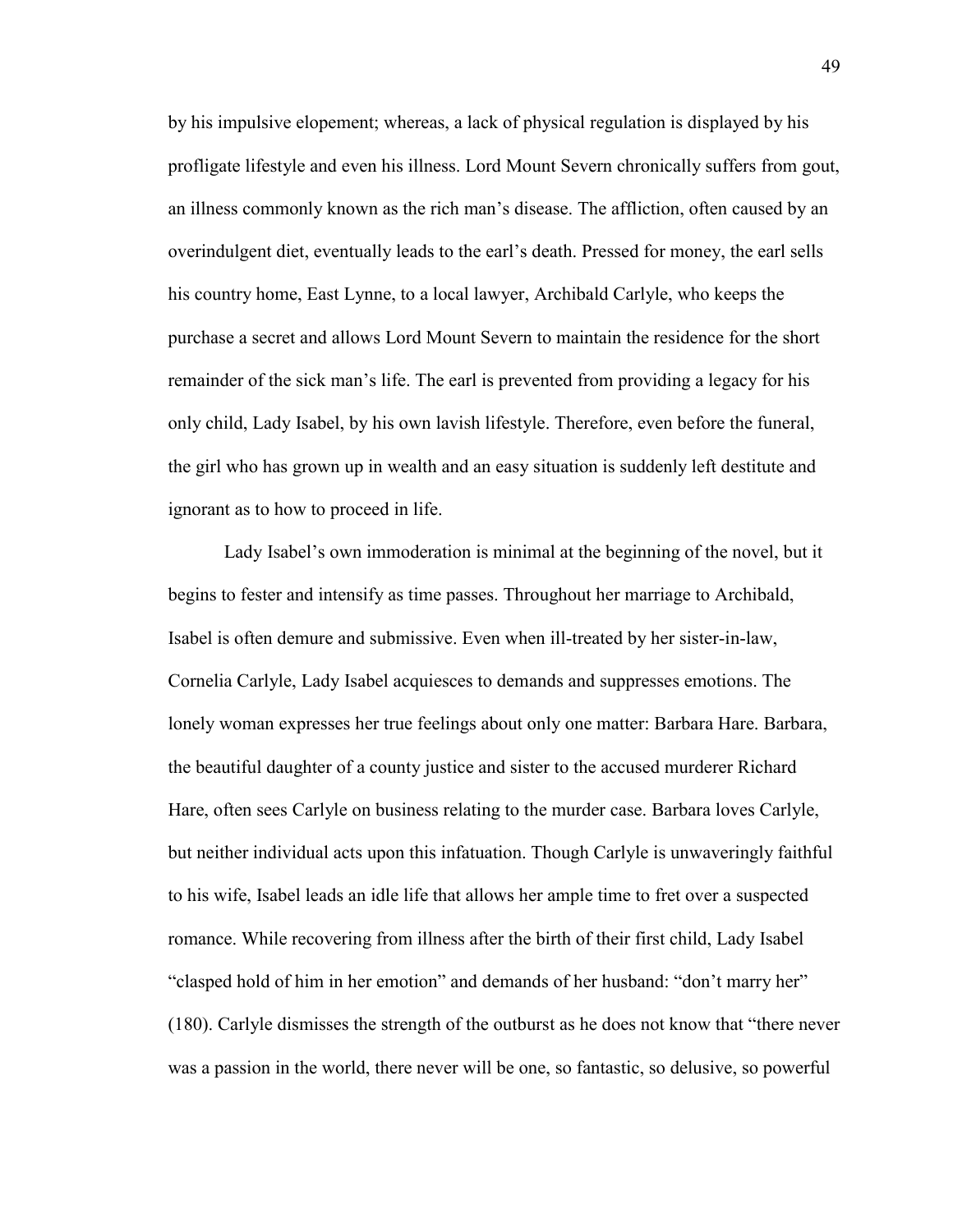as jealousy" (182). However, passion enters into Lady Isabel"s heart and from there self control weakens as envy grows. The jealousy lingers for several years, and she imagines Carlyle"s calm love is a sign of his indifference. Andrew Maunder states that:

> The aristocracy is for Wood a species in decline, which can only save itself by a Darwinian process of adaptation to the new economic and moral climate, namely through a process of bourgeoisification. Too much given to idleness and frivolity, it is Isabel"s lack of activity- a marked contrast to the almost manic busyness of Carlyle"s sister- that gives her the time to imagine an intrigue between Mr. Carlyle and Barbara. (64)

The "bourgeoisification" includes the necessary ability to rein in one"s emotions. Isabel"s passionate jealousy is a sign of her immoderation, inability to exert self control, and an eventual fall. In fact, Carlyle"s own moderation serves to increase her raging emotions: "Lady Isabel did not understand the even manner, the quiet calmness into which her husband"s once passionate love had subsided, and in her fanciful jealousy she attributed it to the influence Barbara held upon his memory" (Wood 198). Isabel is raised in an indulgent household and is not taught the necessity of restraint that Carlyle and other middle-class Victorians valued. Consequently, she is less able to control her jealousy and other emotions. She does not understand Carlyle"s excessive restraint and misinterprets his emotions and temper. These differences in class lead to misunderstandings and eventually a gulf between husband and wife.

The increasing companionship between the aristocratic and indulgent Francis Levison and Lady Isabel exacerbates her struggle with immoderation. Again suffering from illness after the birth of a child, Isabel is forced to go to the French seaside to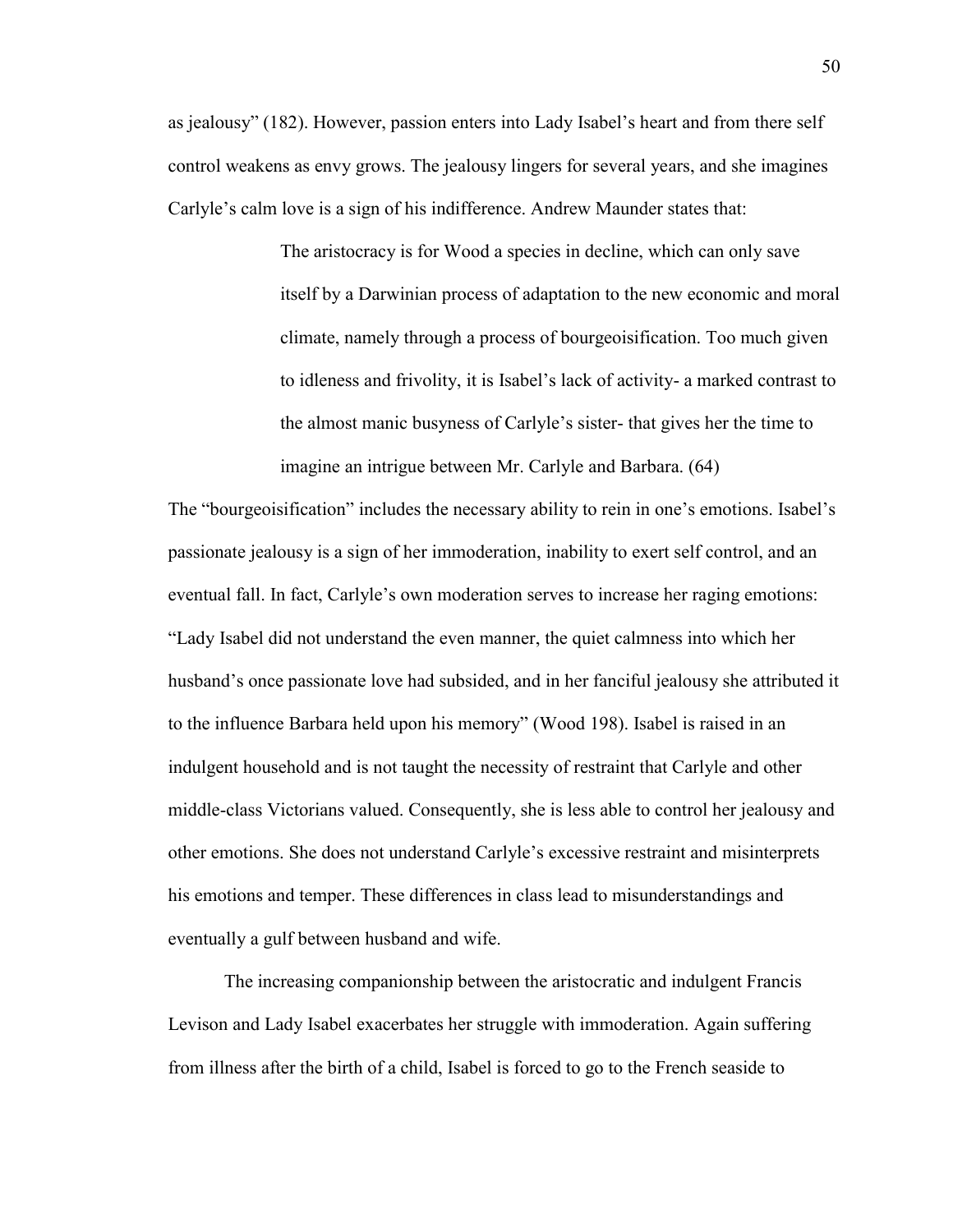improve her health. Miss Cornelia denies Isabel the company of the children and business obligations prevent Carlyle from joining the excursion. Francis Levison, who is hiding from creditors, becomes a constant companion to the physically weak woman and she is too emotionally weak to repel his society. Isabel"s own sexual passions and "fresh emotions" are awakened, aiding her health (208). Sensing the danger of emotions, Isabel begs Carlyle to allow her to return home; however, once again his own moderate temper cannot sense the strength or threat of her growing emotional state. Levison makes no attempt to conceal his emotions or follow traditional rules of propriety; he immoderately professes love for the married woman. Isabel strives for composure and is able to rebuke the forward man, yet her emotions reign as she returns to the seaside home. When she enters the dwelling, she "brushed past" the servant, "flew up-stairs," tore off gloves, "cried" out demands, and "dashed off a letter to her husband" (216-17). All of these actions indicate her haste, flurry, and, most importantly, lack of control. The lady of the house is no longer calm and collected. However, the emotions in themselves are not inappropriate, but it is how the character displays these emotions that demands an immoderate label. Isabel is flawed not because she has emotions, but because she cannot contain emotion.

Unaware of the situation between his wife and the flirtatious rogue, Carlyle invites Levison to East Lynne, which leads to disastrous consequences for Lady Isabel. Promising to aid Levison in some business matters, Carlyle allows the vain man to sojourn at East Lynne; Isabel, too afraid to voice an opinion and reveal her true emotions, does not stop the visit. During his stay, Barbara Hare and Carlyle secretly communicate more than ever before and believe themselves to be close to catching the real murderer of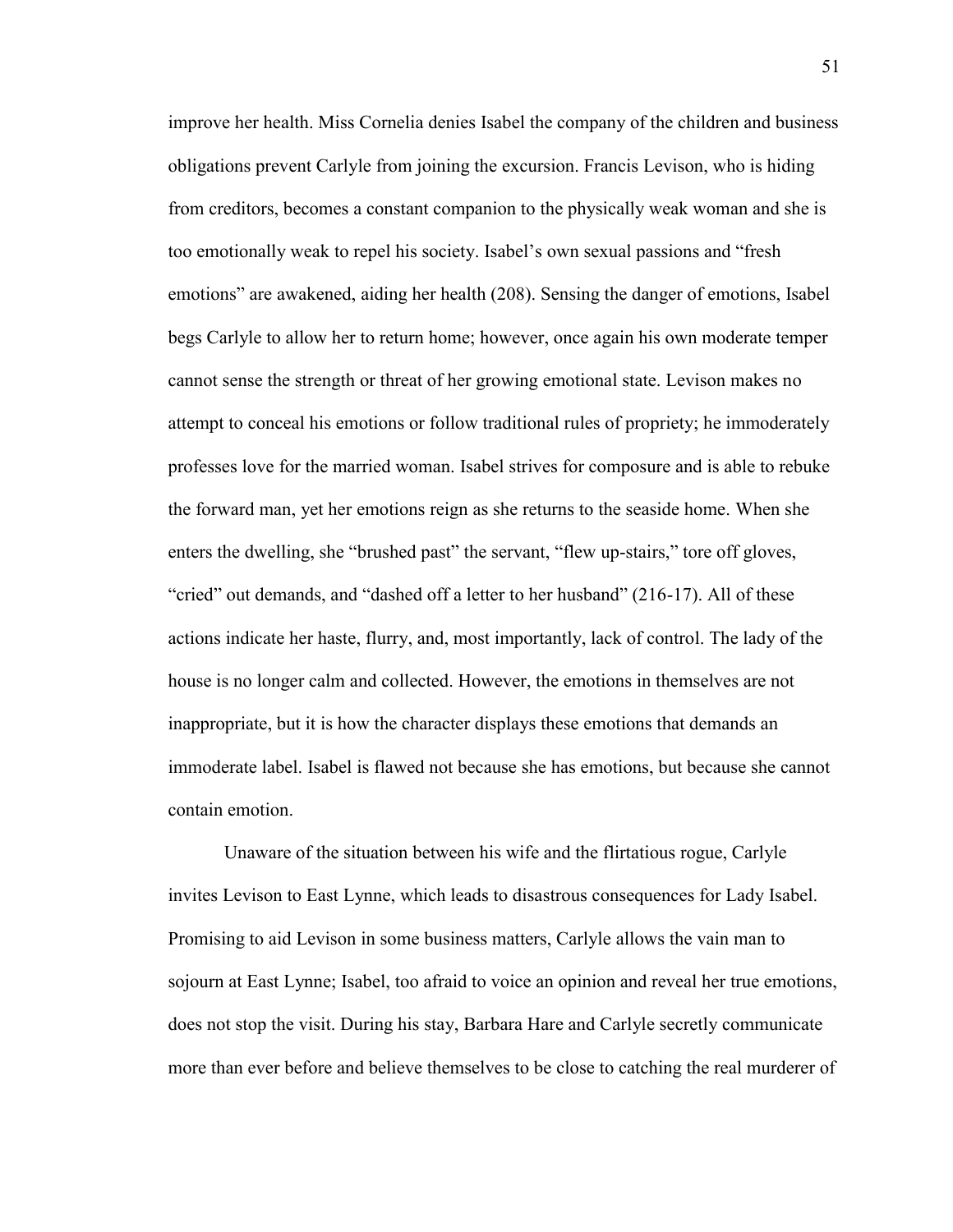George Hallijohn. Sensing Isabel"s unease concerning the mysterious meetings, Levison acts to increase her agitation by dropping sly remarks and stating: "[w]ho is that Miss Hare? They appear to have a pretty good understanding together: twice this evening I have met them in secret conversation" (244). Other remarks are made "with miserable exaggeration, to Lady Isabel, whose jealousy, as a natural sequence, grew feverish in its extent" (246). Therefore, Levison feeds the already jealousy-infected mind. Lady Isabel no longer has the self-control to fight off jealousy or feelings for Levison. While in the presence only of her middle-class and steady husband, Isabel is able to check such emotions; however, with Levison, their two aristocratic natures combine to create a passionate force too difficult for Isabel to manage. One evening Carlyle cancels dinner plans in order to take care of urgent business; returning from the dinner party and hurt at being deserted, Isabel witnesses her husband on a moonlit stroll with Barbara. Carlyle and Barbara are actually keeping watch while Richard has a private reunion with his mother, but urged by jealousy and Levison's "whisper that *his* love was left to her," Isabel loses all control (271). Her emotions are no longer held in:

> Lady Isabel almost gnashed her teeth: the jealous doubts which had been tormenting her all evening were confirmed. That the man whom she hated --yes, in her blind anger, she hated him then--should so impose upon her, should excuse himself by lies, lies base and false, from accompanying her, on purpose to pass the hours with Barbara Hare! Had she been alone in the carriage, a torrent of passion had probably escaped her. (271)

All reason, all the reassurances of her husband"s love and fidelity, have left Lady Isabel who is consumed by overwhelming emotion. "In a moment of wild passion," Lady Isabel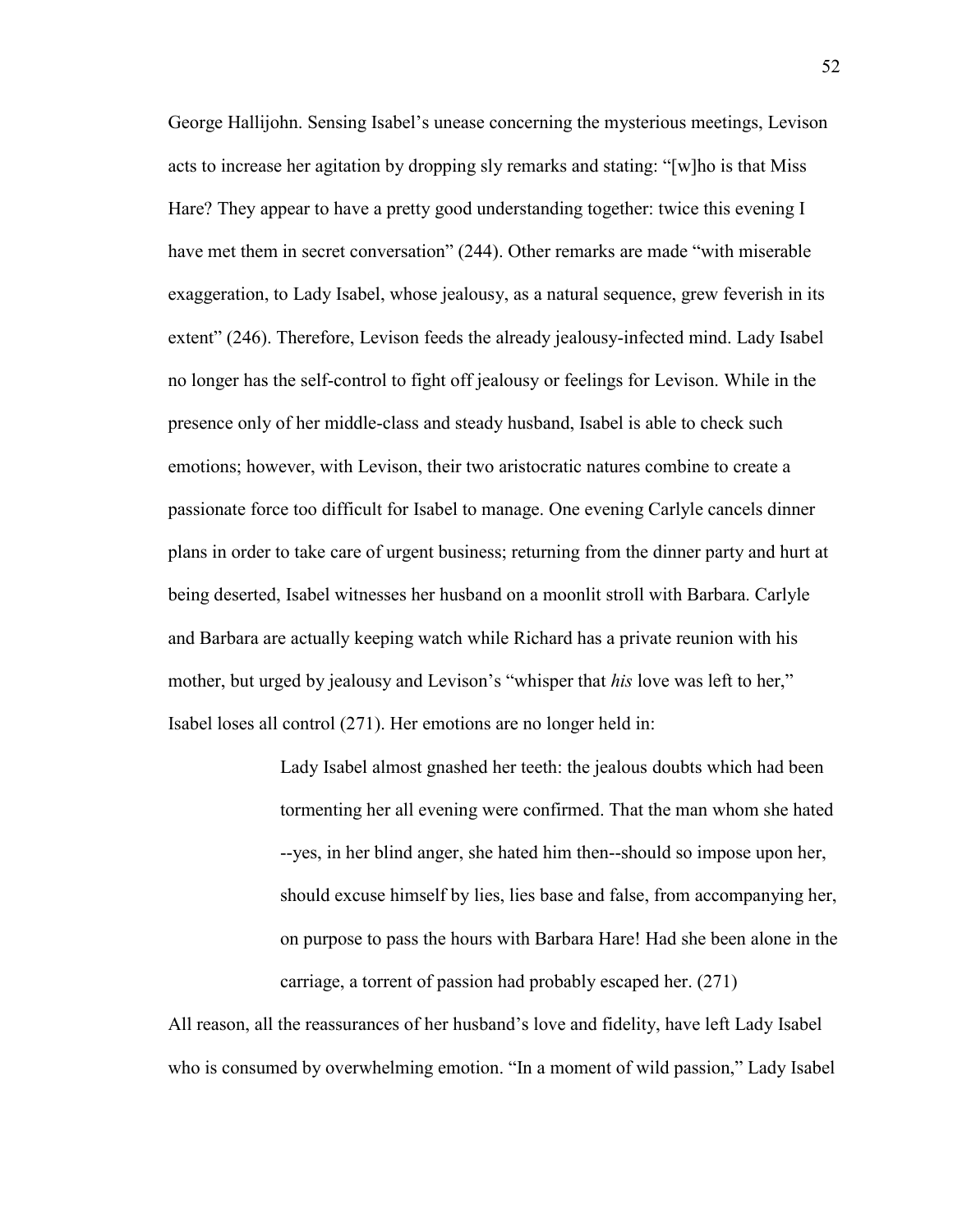leaves her home, husband, children, reputation, and entire life behind as she escapes to promised happiness with Levison (283). This act, the most notorious and scandalous in the novel, is an act of passion, excessive emotion, and immoderation. As Maunder states:

> That the aristocratic Isabel Carlyle"s moral and physical degeneration is central to the novel can scarcely be contended, for her every mistake, however excusable, is met with a near-deafening chorus of condemnation, in which the loudest voice is that of the narrator herself. (62)

The narrator seeks to ensure that readers are aware of the severity of Lady Isabel"s choice. One cannot expect to retain a high position in society if governed by emotions. Therefore, though Lady Isabel"s emotions are at least understandable, the way in which she chooses to act upon them is highly unconventional and disturbing. This immoderation, a sign of her immorality, directly prompts her downfall.

While she gradually acquires self-control, Lady Isabel continues to indulge her own desires. After Levison abandons Isabel and their illegitimate child on the continent, Isabel must learn to provide for herself. No longer a member of polite society, she must slowly build self-control, for society would definitely not approve of emotional outbursts from Isabel in her new position. A plot-fitting train crash kills the illegitimate child and injures the heroine, allowing Isabel to circulate news of her death and create a new identity. Conveniently, the opportunity arises for her to return to East Lynne to serve as a governess for her own children. Barbara, who is now Mrs. Carlyle, hires the disfigured and disguised Isabel. Andrew Mangham observes: "in an age that glorified progress and that amassing of wealth, Isabel"s lost status becomes a poignant reminder of the destructive potential of uncontrolled emotion" (131). Isabel is now an employee in the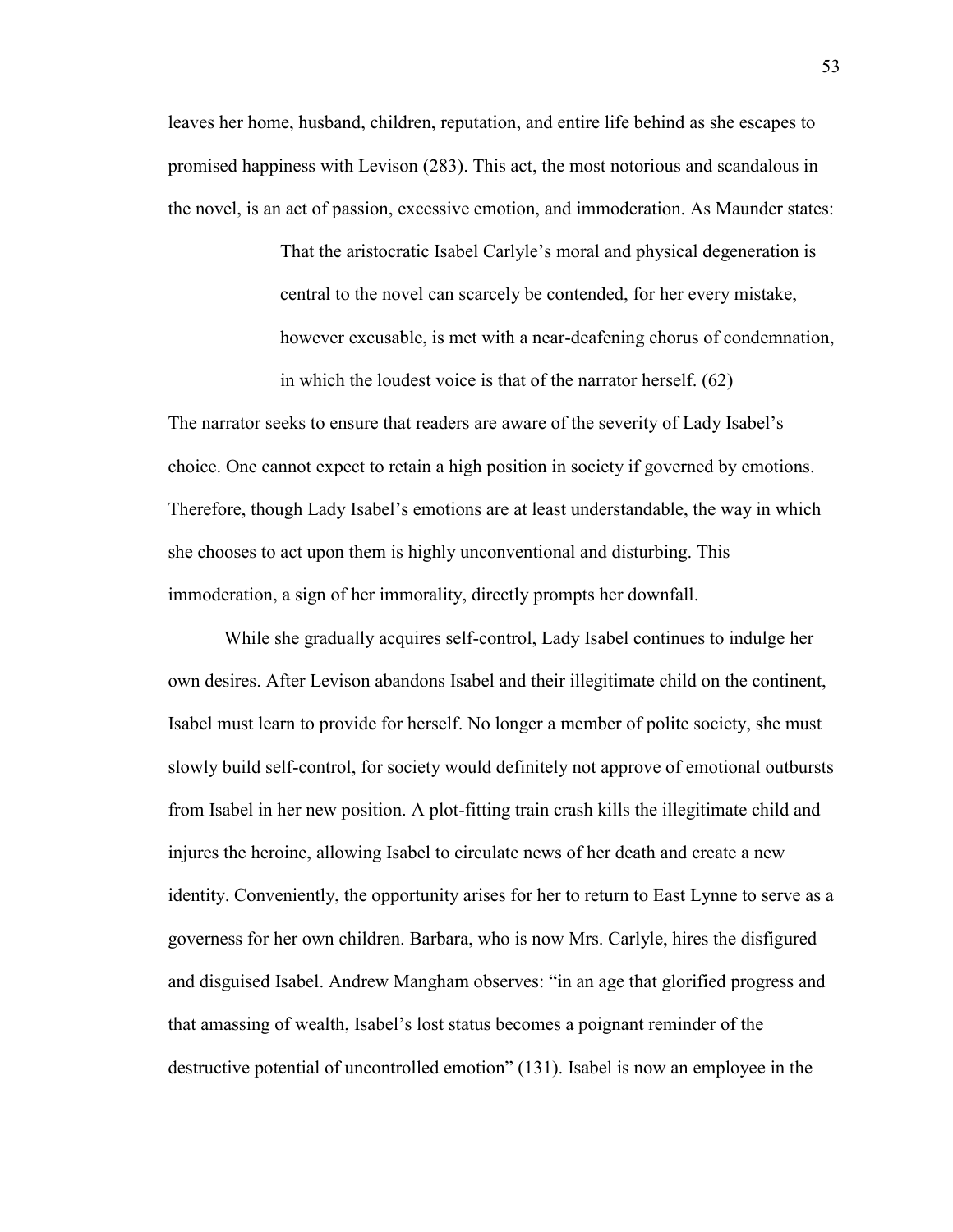home that she was once mistress of and reports to the woman who was her social inferior. The first night back at East Lynne is difficult for Lady Isabel and "she knelt down by the bed, and prayed for courage to go through the task she had undertaken, prayed for selfcontrol" (Wood 402). Maintaining a calm demeanor is the only way Isabel can remain near her beloved family; as an employee and a member of a lower class, all sentiment must be suppressed. The secret identity requires that she always have power over her facial expressions, words, mannerisms, and feelings. Isabel is now a servant and thus required to exert restraint: "a hundred times that day did she yearn to hold the children to her heart, and a hundred times she had to repress the longing" (418). Maunder agrees and believes that self-control is the only reason Lady Isabel is able to be with her children: "It is only by controlling (as far as she is ever able to) the 'impulsive' and 'lower' instincts and taking on the middle class virtues of "labour and self sacrifice" that Isabel herself can be reunited with her children" (67-68).

However, Isabel cannot completely change her nature. Though now a working woman, she was born an aristocrat and it is unnatural for her to suppress all releases of emotion. After speaking with Carlyle, who she still deeply loves, about their dying child, she "tore upstairs to her chamber, and sank down in an agony of tears and despair" (Wood 474). The narrator prompts the grieving woman to maintain control: "Softly, my lady! This is not bearing your cross" (474). Therefore, the narrator reminds Lady Isabel that she conceded the right to show emotions after the flight from East Lynne. Accepting the consequences of that act includes remaining calm. Understandably, Lady Isabel again gives way to her emotions after her son"s death: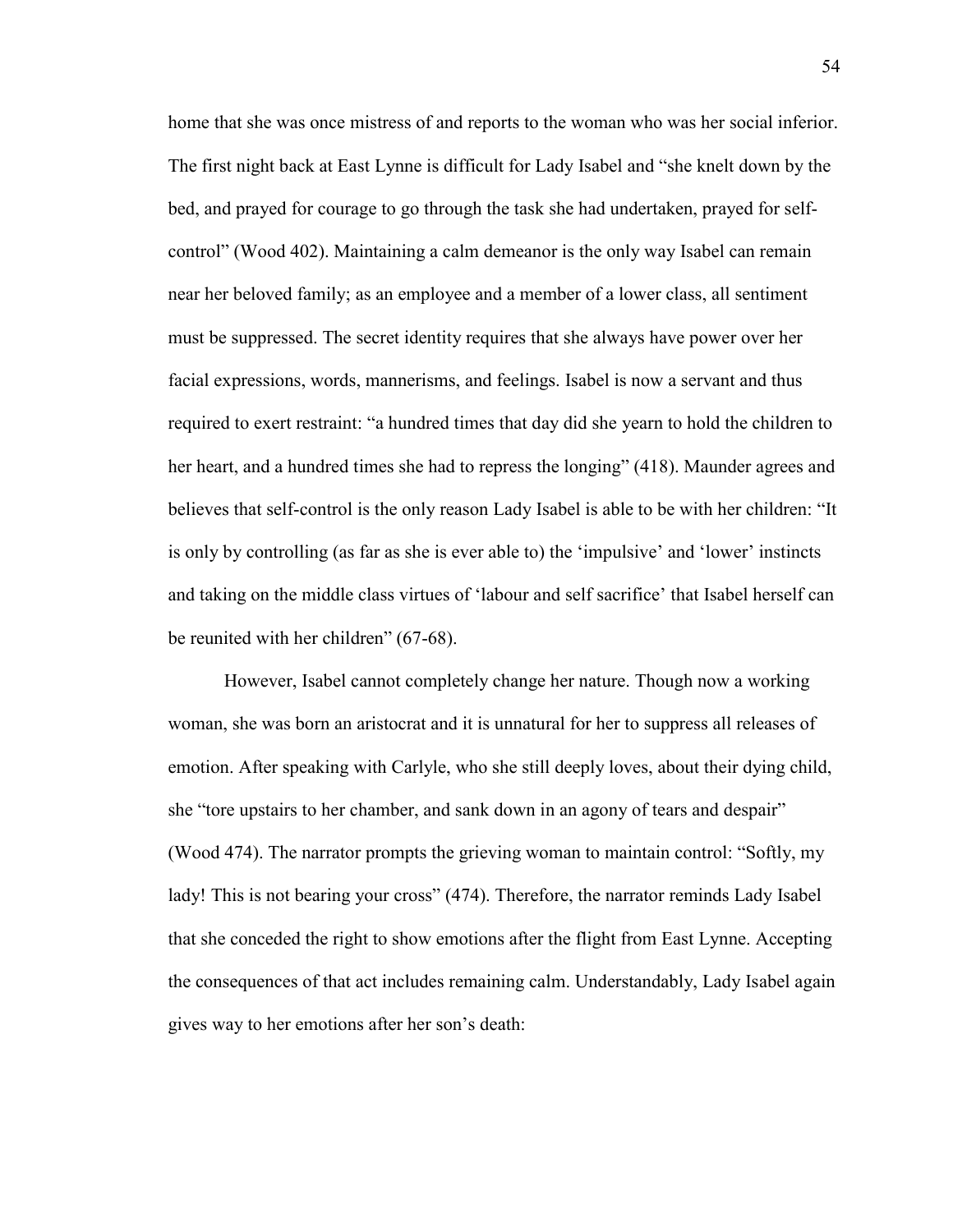Then she lost all self-control. She believed that she had reconciled herself to the child"s death, that she could part with him without too great emotion. But she had not anticipated it would be quite so soon . . . Crying, sobbing, calling, she flung herself upon him; she clasped him to her; she dashed off her disguising glasses; she laid her face upon his. (587)

Though socially lower and learning to control her emotions, Isabel"s identity as a mother and an aristocrat prohibits constant self-possession.

Regardless of how much control Lady Isabel has exerted during her time at East Lynne, she surrenders all moderation and gives way to her own cravings on her deathbed. The stress of suppression and the death of William aid in the rapid deterioration of the constitutionally fragile woman"s health. While dying, Isabel asks to see Carlyle and reveals her true identity. Even the critical narrator understands this last indulgent act: "[l]et people talk as they will, it is impossible to drive out human passions from the human heart. You may suppress them, deaden them, keep them in subjection, but you cannot root them out" (590). Isabel allows herself to talk of her former married life with Archibald, the infamous desertion, and most yieldingly, of her love for him and their children. She does not attempt to hide any secrets and emotionally begs for forgiveness. Yet, the immoral actions and unrestrained behavior have stained her character forever. Even on her deathbed she gives way to immorality by professing her love for another"s husband. Therefore, Isabel dies showing the immoderation that defined her life.

In contrast to Lady Isabel, Francis Levison, the most indulgent and vain character in the novel, never attempts to check his insatiable greed and gives way to every whim. As the novel progresses, the two main story lines, that of Isabel"s elopement and the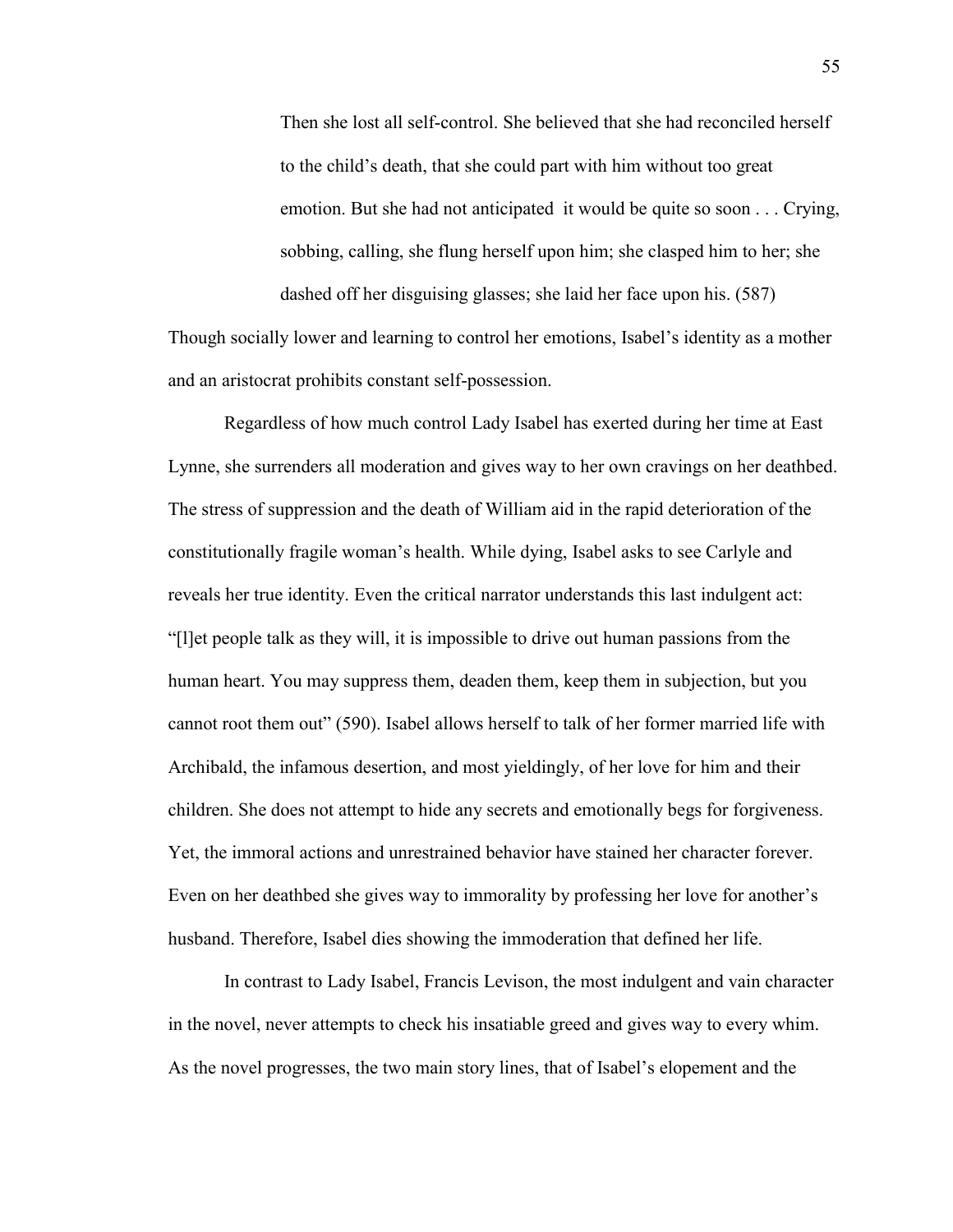mysterious murder of George Hallijohn, merge and are linked together by Levison. Levison's excessive flirtation with Isabel indicates a lack of propriety, as he knowingly induces her flight from East Lynne and the murder of Hallijohn reveals a rash, violent personality. At the time of the murder, Levison is known as Captain Thorn and is courting Hallijohn"s youngest daughter, Afy. This alias protects Levison from being discovered earlier, but a flashy style and pompous manner ultimately lead to discovery. Richard Hare mentions to Barbara and Carlyle that the real murderer had "bad taste and style, displaying a profusion of jewelry" and was "vain" (55, 56). Levison"s flamboyant style, symbolized by an audacious ring, serves to identify him as the murderer during the trial. Ebenezer James testifies that the man once known as Thorn is actually Levison and states that: "I knew his voice, too; could have sworn to it anywhere: and I could almost have sworn to him, by his splendid diamond ring" (546). Therefore, though trying to keep a low profile, Levison still could not contain his excessive nature, and it aids in his ruin. Levison"s most unrestrained action leads to his downfall. The murder of Hallijohn was committed in an act of passion and demonstrates the dangerous nature of unrestrained emotion. After the fatal shot was fired, Levison approached a witness in a "state of excitement" and stated that: "[t]he thing was not premeditated: it was done in the heat of passion" (571). The jury finds Levison guilty of murder, but requests mercy for the man on the basis that the crime "arose out of the bad passions of the moment" (573). Therefore, Levison murders Hallijohn because he was unable and unwilling to control his emotions. This immoderation leads to his immoral actions; as a direct result of these reckless ways, Levison loses all status and is sentenced to lifelong imprisonment.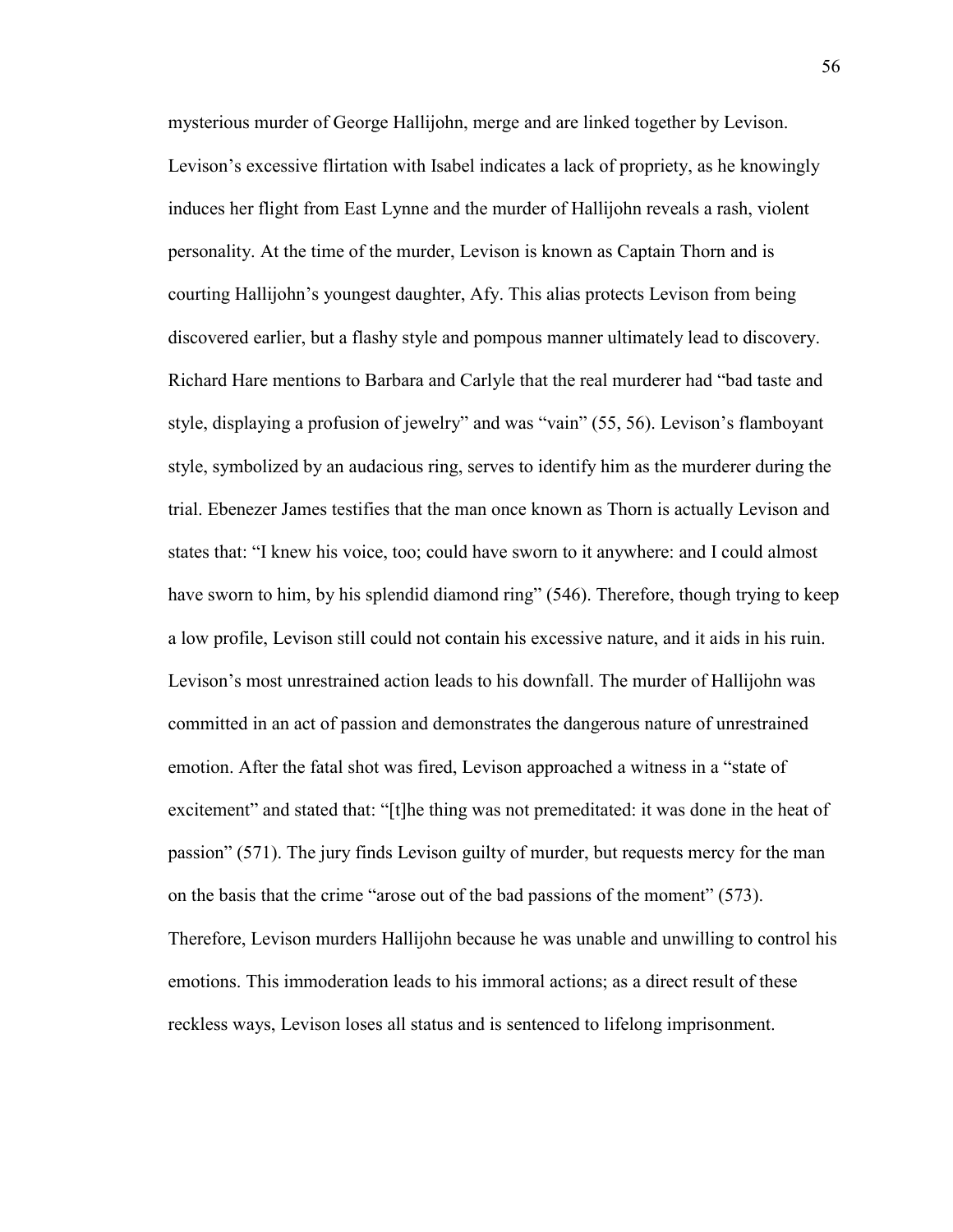In contrast to the aristocratic Lady Isabel and Levison, who continuously display immoderate behavior, Barbara Hare only publicly releases her emotions once and then learns to control similar passionate outbursts. Barbara longs for Archibald Carlyle from the beginning of the novel. Though treated as a younger sister by Carlyle, she misinterprets kind words and gifts by expecting a marriage proposal. When Miss Cornelia informs Barbara of Carlyle"s sudden marriage to Lady Isabel, Barbara excuses herself from the parlor and escapes to another room. Once alone, the hurt girl gives way to her emotions: "with a sharp wail of despair, Barbara flung her arms up and closed her aching eyes" (134). A servant sees Barbara who "lay in dire anguish; not of body but of mind," and upon hearing a door close, Barbara recalls her emotions (134). Realizing an outburst is imprudent and recognizing "the necessity of outwardly surmounting the distress at the present moment," the young lady quickly recalls her place in society and swallows all emotion (134). The middle-class woman knows the importance of maintaining composure; as "she forced her manner to calmness," Barbara reveals that moderation is not a natural characteristic, but one that must be actively implemented (134). Though emotionally suffering from Carlyle"s marriage, the young lady maintains outward composure throughout much of their interaction. Only once does Barbara release her emotions to Carlyle. When asking Carlyle about their companionship, out came her "passion, temper, wrongs, and nervousness, all boiling over together. She was in strong hysterics" (164). The narrator admits that at some times a woman simply cannot contain her emotions: "[t]here are moments in a woman"s life when she is betrayed into forgetting the ordinary rules of conduct and propriety; when she is betrayed into making a scene" (163). However, the narrator also insinuates that the outburst and subsequent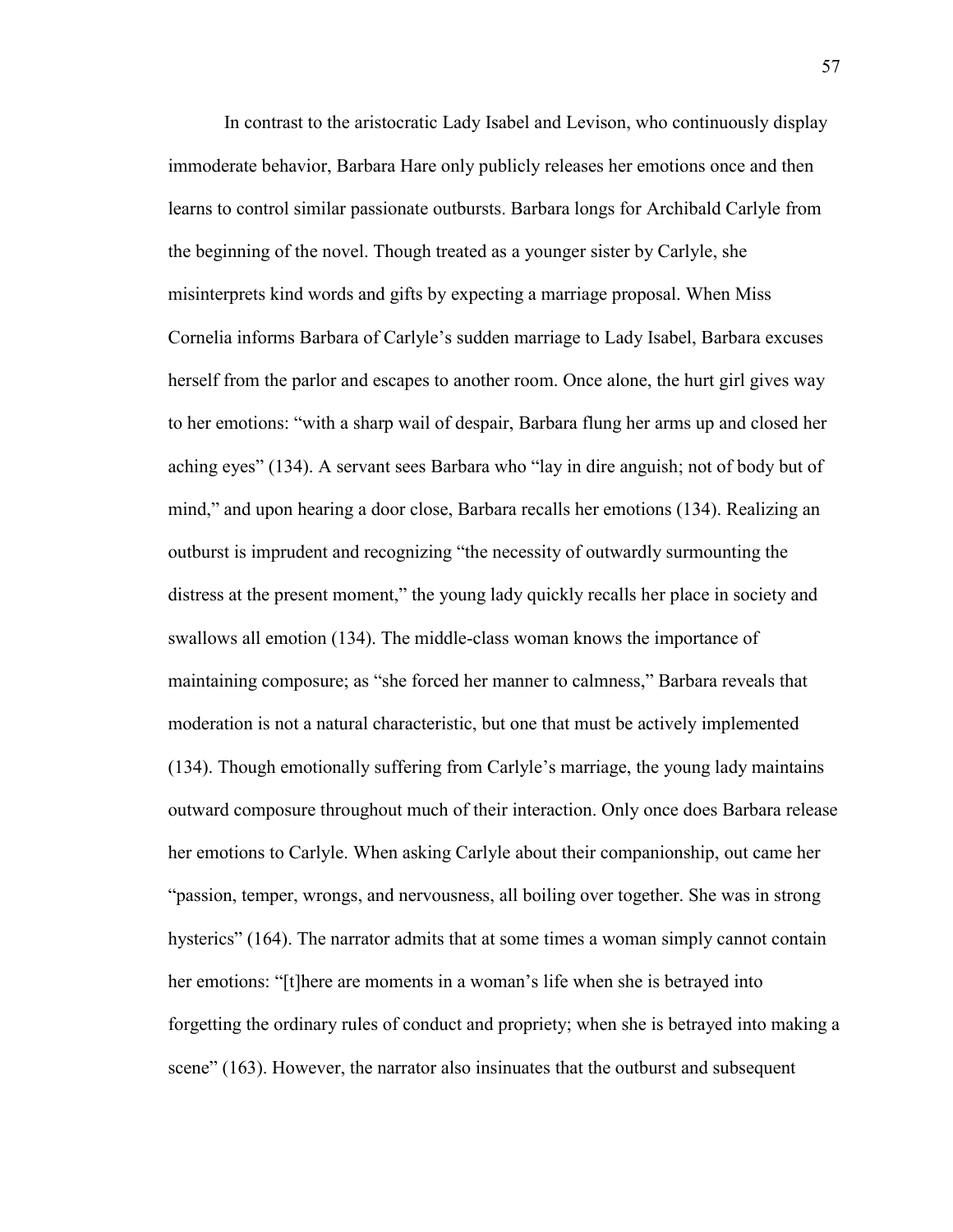embarrassment could have been avoided: "[a] little self-control and Barbara would not have ultered [sic] words that must remain on her mind hereafter . . ." (163). Therefore, the narrator accepts that Barbara has these strong emotions, but chastises the manner in which they are released. Once again, this insinuates that it is the mere management of passion that is so necessary to middle-class etiquette. This episode is Barbara"s only public emotional outburst in the novel and, like the narrator, Carlyle encourages composure. Barbara regains and maintains her poise throughout the novel. Though it is difficult, she recognizes the necessity and importance of presenting a calm exterior, despite raging emotions.

After the meeting, Barbara strives to maintain composure and does not repeat the outburst: "[n]ever, since that evening of agitation, had Barbara suffered herself to betray emotion to Mr. Carlyle: her manners to him had been calm, courteous, and indifferent" (189). Sentimental responses are the biggest differences between Carlyle"s two wives. Both are beautiful, loving wives and mothers, yet Isabel cannot maintain self-control as well as Barbara. Isabel is not able to control her sexual desires for Levison or jealous passions and, therefore, is ruined. Elizabeth Rose Gruner contends that Barbara"s ability to control responses equates to an ability to control her sexual desires:

> [u]nlike Isabel, she manages to sublimate sexual desires to the familial, repressing her passion for Archibald as she works with him on her brother"s case. What appears to be an illicit affair between them (an appearance that finally helps drive Isabel away) is not, yet Barbara is eventually "rewarded" for her plotting by marriage to Archibald, after the report of Isabel"s death. Barbara"s plots succeed, then, because she is able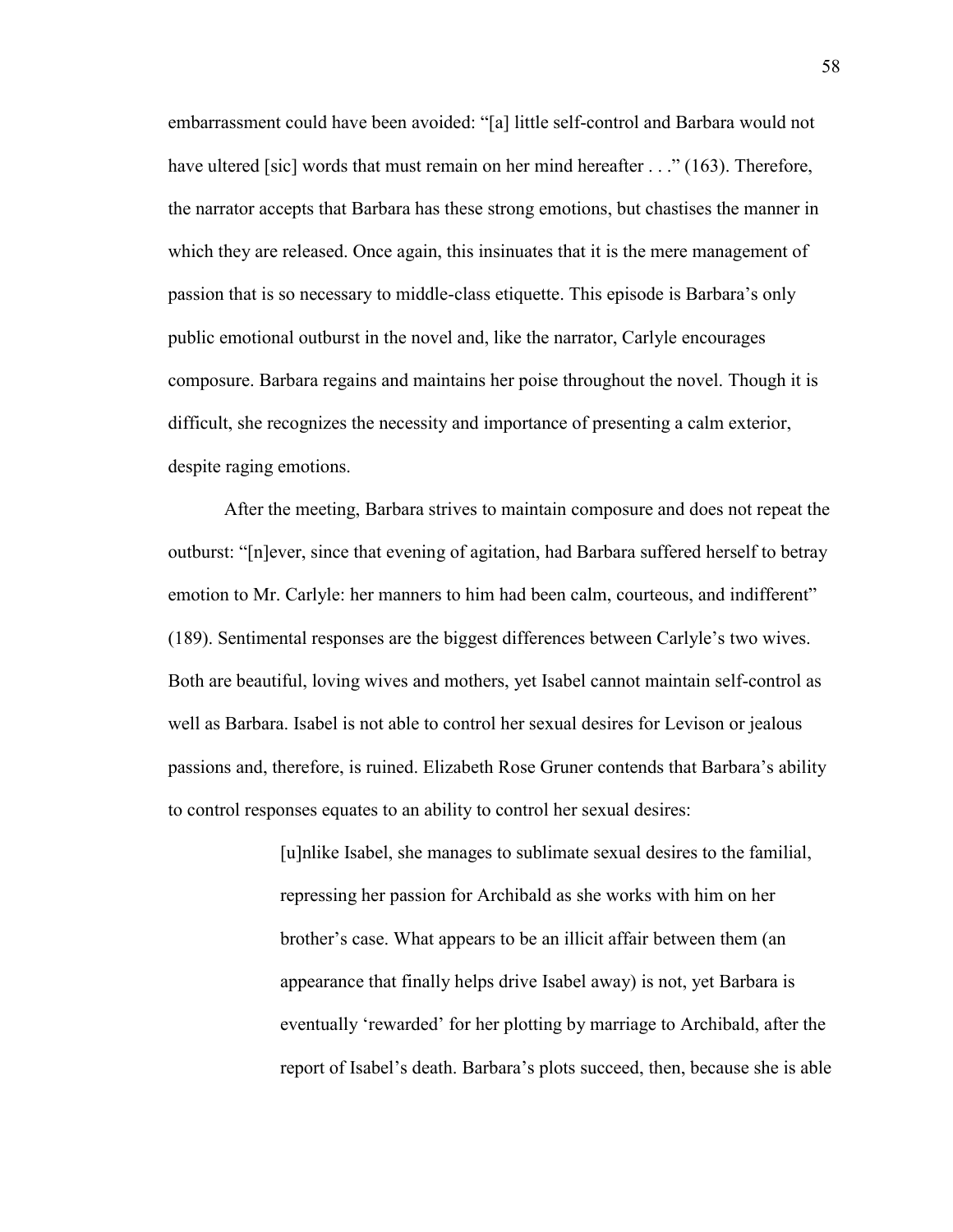to keep her roles straight: as sister and daughter she works tirelessly for her brother and mother; as wife she puts her husband first; as mother she is a respectable and respected moral teacher. (316)

The elopement was partly encouraged by Isabel"s own irrepressible desires. Barbara is able to control her sexual appetite, feelings, and societal roles. Desire for Carlyle is suppressed until she has rightfully earned a position as wife. By managing her various roles, Barbara displays emotional restraint and moderation; she gains status and love by commanding each domestic role.

After marrying Carlyle and, rising in status, Barbara continues to display a middle-class moral understanding of moderation by maintaining control of herself and her home. Barbara manages East Lynne with characteristic strength and composure. Whereas Cornelia reigned in domestic affairs during Lady Isabel"s time at East Lynne, Barbara manages all aspects of the home. Even the care of the children is carefully regulated; Barbara does not believe her role as a mother should be immoderate. The nurse and governess are available to teach and discipline; whereas, the mother is to love and support. Barbara believes that mothers who constantly dote and lavish attention on their children ultimately fail their children. Thus, even immoderate attention for children can yield disaster.

Barbara"s roles in East Lynne, as mother, wife, and housekeeper, are written in direct contrast with Isabel"s former position. Barbara is clearly seen to usurp Isabel"s roles and act more successfully in these capacities. Mangham suggests that: "*East Lynne*  thus echoes mid-Victorian, conformist claims that the control of female emotion is crucial to the health and preservation of the middle-class way of life" (132). The Carlyle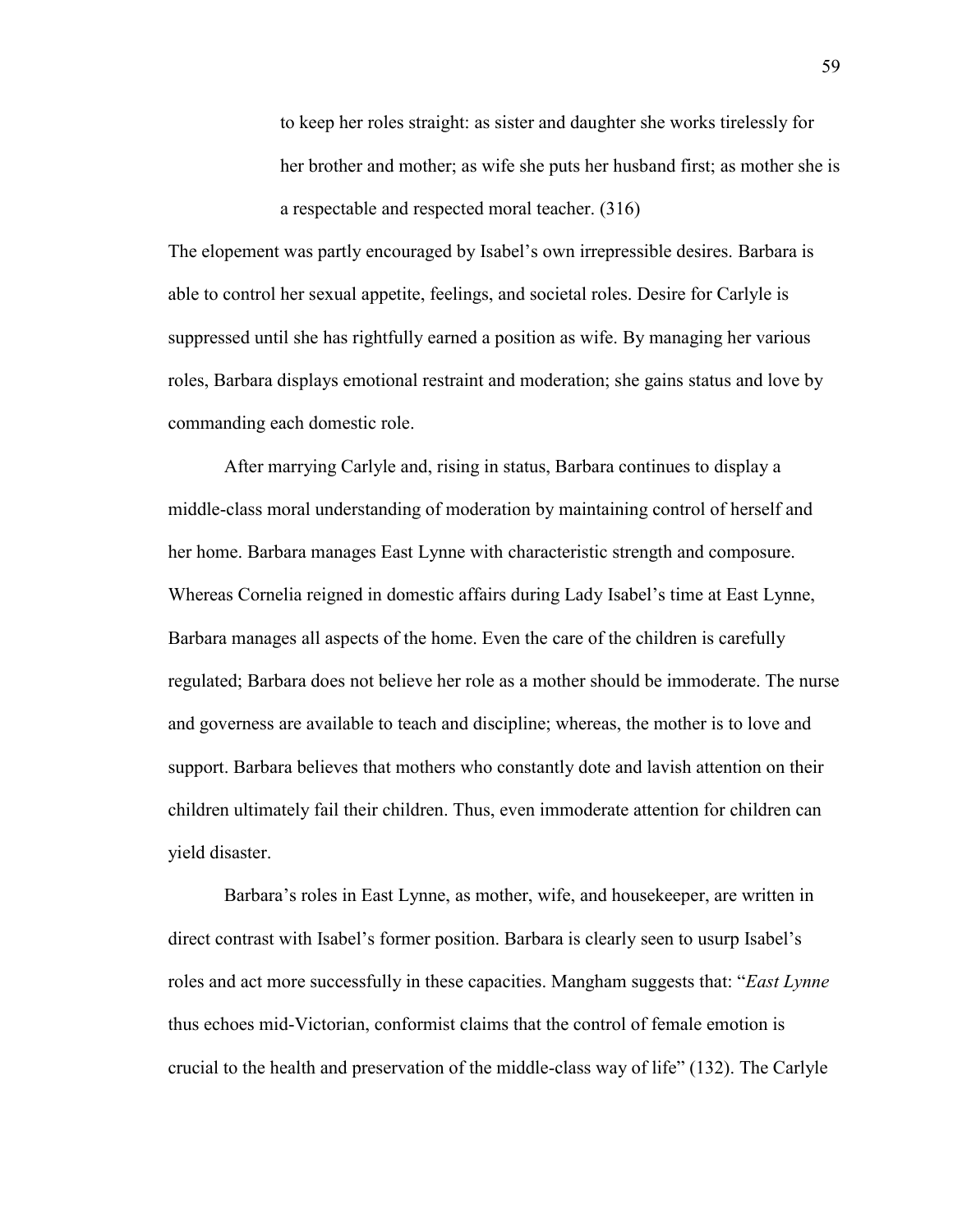home is more successful under Barbara"s management, because she is able to master all physical and emotional tasks. At the end of the novel, Barbara is the heroine; her selfcontrol is a sign of her overwhelming morality. Her position is stable and has never been questioned. It is doubtful that Barbara will ever fall as Isabel did, because she has the moderation to maintain her position. Barbara is able to succeed the immoral Isabel because she is able to continuously control all aspects of domestic life.

As the novel's most moral character, Archibald Carlyle displays reason and control throughout his investigation into Richard"s innocence. Carlyle, known as a calm businessman, inherited the family business from his father and maintains the family"s integrity with his caseload. The senior Carlyle would only choose cases in which he would represent respectable individuals. Carlyle states: "[m]y father held it right never to undertake business for a stranger: unless a man was good, and his cause was good, he did not entertain it; and I have acted on the same principle" (Wood 247). Carlyle continues the same demanding tradition and displays it early in the book. When two conflicting parties both request Carlyle"s aid, he states that:

> I will not act for either. . . I will have nothing to do with them. They are a bad lot, and it was in iniquitous piece of business their obtaining money in the first instance. When rogues fall out, honest men get their own. I

decline it altogether: let them carry themselves to somebody else. (39)

This principle clearly displays Carlyle"s moderation; he does not seek cases for notoriety or financial gain, but for what is right and always weighs all options carefully without letting emotion sway a decision. The calm manner carries over to his role in Richard Hare's case. Carlyle agrees to aid Richard not only as an old family friend, but because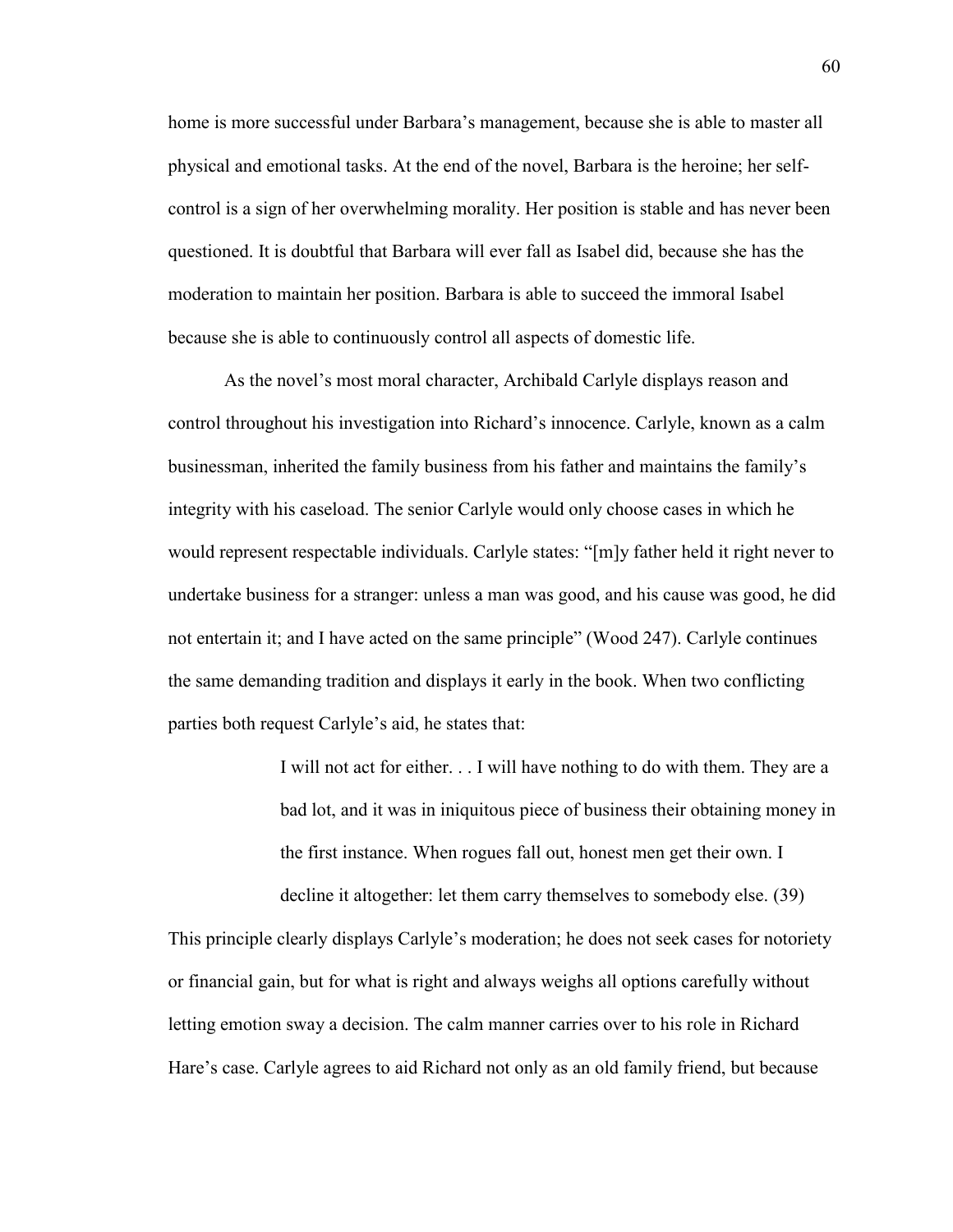he believes in the young man"s innocence. For years, Carlyle maintains the secret of Richard"s case, even to the detriment of his marriage with Lady Isabel. Secrecy is a sign of moderation; Carlyle clearly understands how to remain calm and maintain silence. Lady Isabel knows Carlyle has a secret, but misinterprets the truth, which leads to the dissolution of their marriage. Believing he has discovered the true Thorn, Carlyle does not jump to conclusions and arrest the man, but proceeds cautiously to ensure his actions are correct. Yet, when Thorn is discovered to be Levison and a trial is forthcoming, Carlyle refuses to represent Richard. His own calm logic leads him to this decision, believing it would be a conflict of interest as Levison eloped with Carlyle"s wife and is contesting him for the representative spot. The eternally collected man admits to anger, but does not act upon the emotion; he states that: "have I been obliged to exercise violent control upon myself, or I should have horsewhipped him within an ace of his life" (501). Self-control such as this sets Archibald apart as a moral man.

Carlyle"s moderate temper transcends work life and affects domestic life. Carlyle admires the young Lady Isabel Vane, but class differences prevent any marriage plans. However, after seeing the distress and abuse of the orphaned woman, he proposes; an event that turns out to be one of Carlyle"s few spontaneous acts. Yet, even the unplanned proposal displays a calm manner; he spoke "earnest-hearted words of deep tenderness, calculated to win upon the mind"s good sense. . ." (118). Though deeply loving Isabel and lavishing her with affection, Carlyle"s doting manner wanes as the years pass by. Simultaneously, when jealousy over Barbara Hare begins to grow, Carlyle dismisses the severity of Isabel"s emotions. His calm demeanor does not allow for understanding the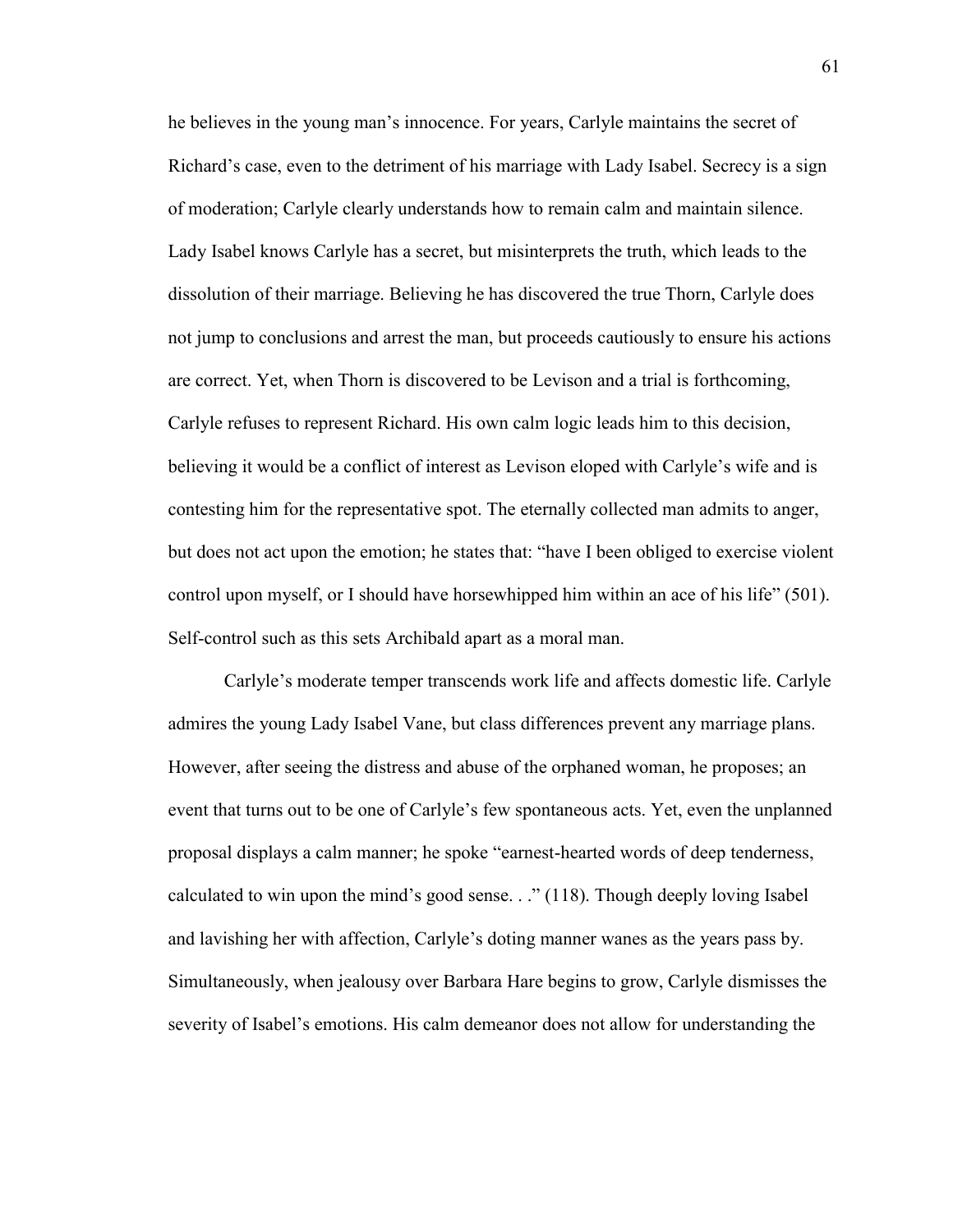depth of her feelings. For some time this continues and Carlyle remains unaware of her passionate state:

> Mr. Carlyle, on his part, never gave a thought to the supposition that she might be jealous: he had believed that nonsense at an end years ago. He was perfectly honourable and true, giving her no shadow of cause or reason to be jealous of him: and being a practical, matter-of-fact man, it did not occur to him that she could be so. (258)

Though a practical and calm man, Carlyle"s own restraint blinds him to the truth in the home. Brian W. McCuskey states that:

> In fact, the good lawyer"s professional reserve more than once disturbs the equilibrium of his personal affairs. . . . Carlyle manages to alienate his wife, to offend his sister by not telling her of his impending marriage, and to torment the smitten Barbara by not making clear his own strictly platonic feelings for her. As a man who has devoted his career to negotiating between the individual and public authority, Carlyle values his own privacy above all else, even to the point of jeopardizing his social and familial relationships. (372)

Victorian standards deemed this intense control to be an admirable trait, denoting traditional values. Hence, Carlyle"s moderation in both his career and home represent his morality.

Carlyle"s ability to control sentiment is astounding; even at the most poignant moments in his life, he remains stoically calm. When Lady Isabel flees, a servant watches Carlyle"s reaction to the discovery: "Joyce sat on the edge of a chair--she could not stand-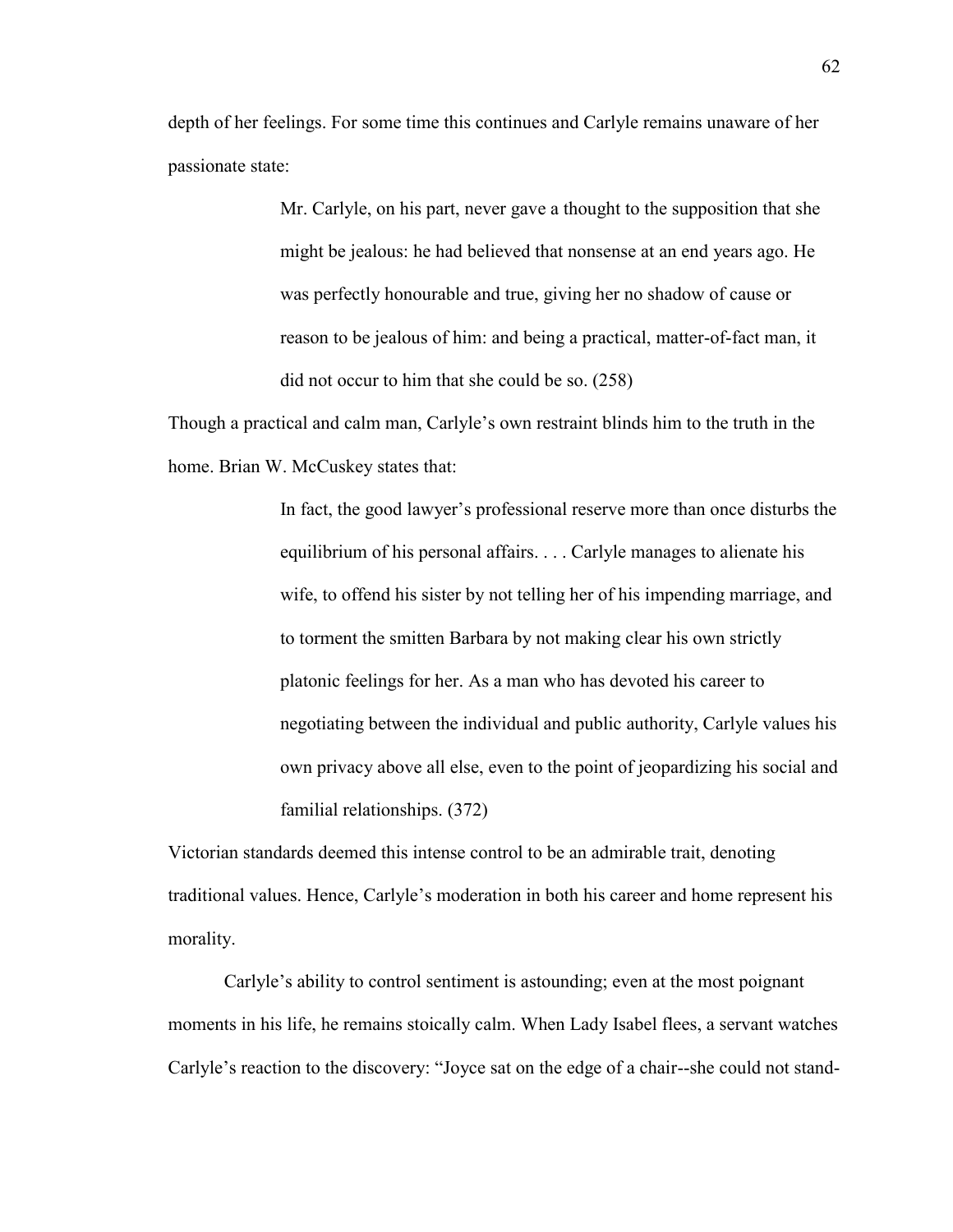-watching her master with a blanched face: never had she seen him betray agitation so powerful" (Wood 281). For Carlyle, powerful agitation is simply an involuntary discoloration. He never raises his voice or acts out; all actions and emotions are subdued. Additionally, Mrs. Hare relates to Isabel how Carlyle acted upon learning of his former wife's death: "he made no outward sign, either of satisfaction or grief" (431). It is difficult to determine Carlyle"s views on matters, as he rarely displays emotion. By the end of the novel, West Lynne has elected Carlyle to represent the town in Parliament. Therefore, his peers respect and honor his cool temper. Such control and restraint reveal him to be a strong, moral character. The choices he makes, to remain calm, and to maintain secrets, allow the lawyer to rise in wealth and respectability. His constraint allows him to maintain moral character, despite the numerous surrounding scandals.

Though never losing self control, Carlyle realizes his self-possession may at times be too extreme and learns to relax during his marriage to Barbara. The proposal to Barbara is reminiscent of the engagement with Isabel in that both are representative of a straight-forward manner. When he asks for Barbara"s hand, "the words were spoken in the quietest, most matter-of-fact tone, just as if he had said, Shall I give you a chair, Barbara" (366). However, Carlyle continues in his proposal to ensure her of an intense love: "Do you know that I *love* you? That this is none other in the world whom I would care to marry, but you?" (367). After Isabel"s revelation and death, Carlyle understands that what drove her away was partly her ignorance of the true relationship with Barbara. Restraint had kept his wife from the truth and allowed jealousy to grow. Carlyle must decide whether secret keeping will continue with Barbara as well: "He was debating a question with himself, one he had thought over a good deal since Wednesday night.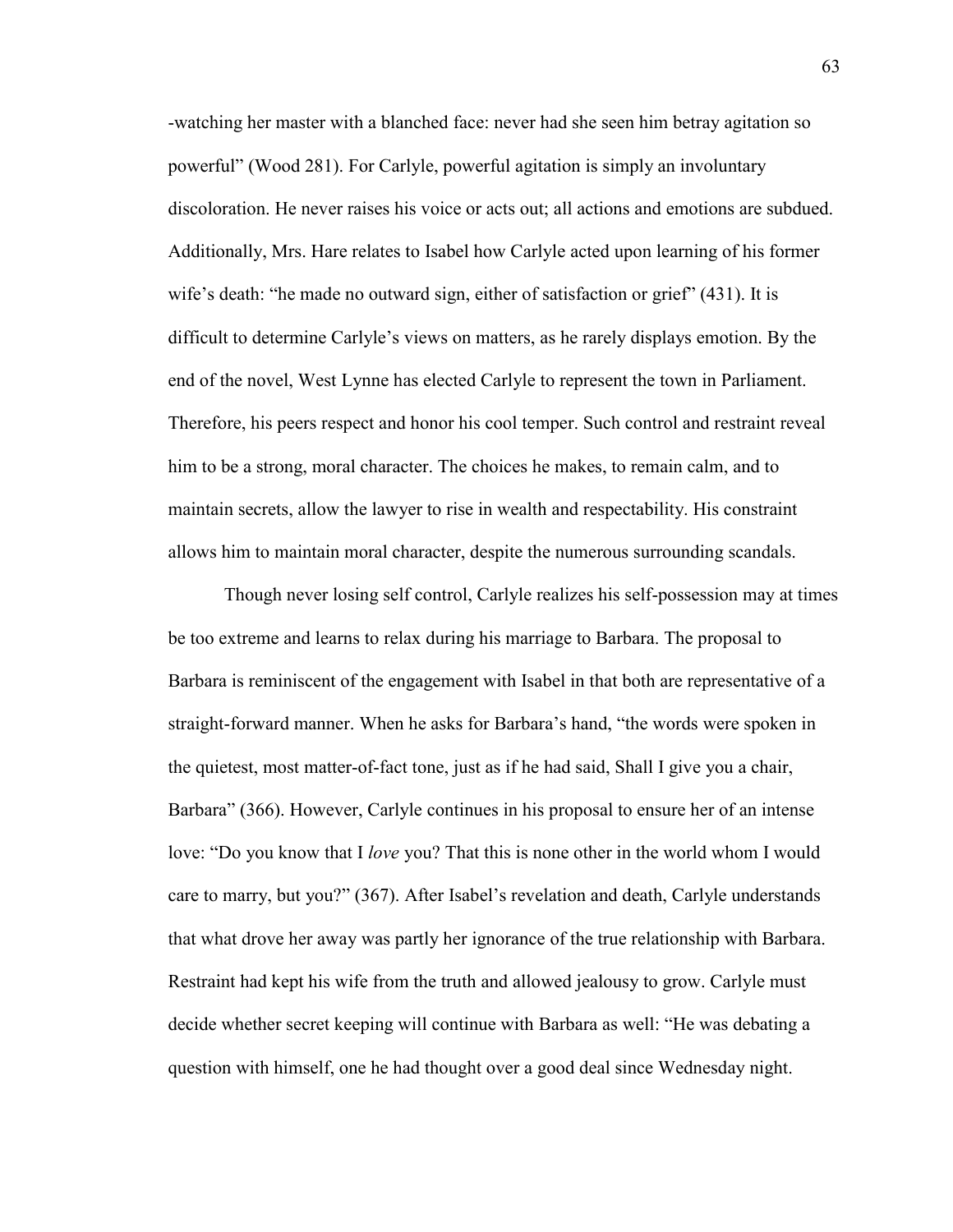Should he, or should he not, tell his wife" (622). Carlyle decides to loosen his restraint and confide in his wife. Deciding that it is best Barbara learn Madame Vine"s true identity, Carlyle states that: "I deemed it better to impart this to you, Barbara. My darling, I have told it you in love" (623). Therefore, Carlyle"s morality has always been exhibited through his restraint, but he understands that at times even a lack of restraint can still be the best choice.

Middle-class Victorian society detested indulgence and immoderate behavior. Though the novel contains numerous immoderate events, its morality is undeniable. An emotional outburst may seem a small crime in comparison to adultery or murder, but constant indulgence leads the way to such heavier crimes, as Lady Isabel and Levison exemplify. Mitchell includes "self-denial" and "self-control" as markers of middle-class respectability; these characteristics "promoted business efficiency and economic success" and were considered necessary for middle-class success (264). For example, Carlyle and Barbara ascend to higher-class positions due to their moderate tempers and actions. Their morality is never doubted because the pair continually conduct themselves in a composed manner. In direct contrast, Isabel and Levison fall from privileged positions because of emotional misconduct; their passionate, rash actions directly lead to immoral behaviors. Thus, moderation is directly linked to an individual"s morality. *East Lynne* does not champion just the middle class, but the moderate, moral middle class.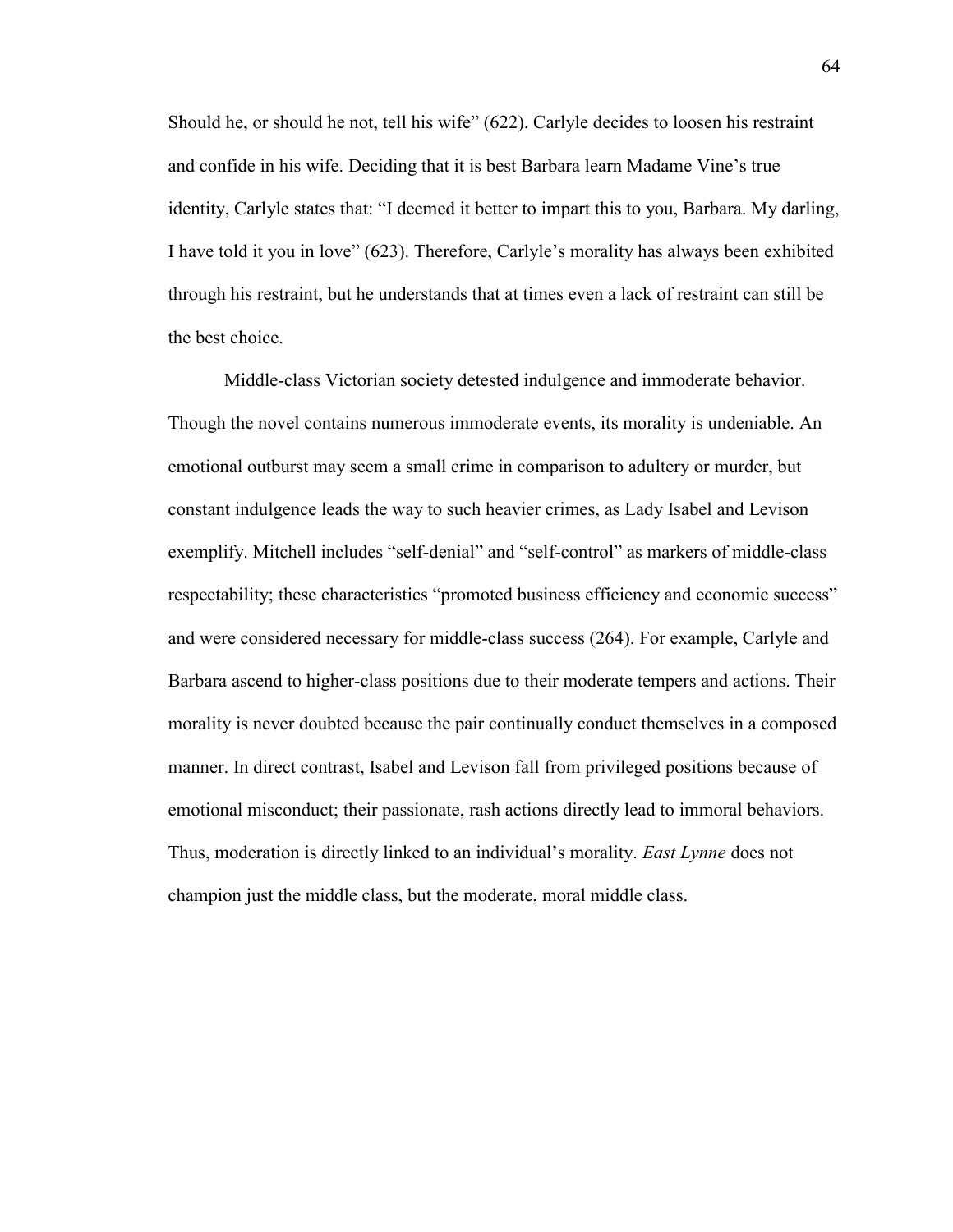## **Conclusion**

These three novels, *The Woman in White, Lady Audley's Secret,* and *East Lynne* were chosen for this thesis as they are among the most popular sensation novels. As representative novels of the genre, they clearly display the characteristics which earned the label as sensational: murder, adultery, hidden identities, and secrets. These same elements prompted contemporary critics to condemn the genre as immoral and inferior works; however, it was not just the presence of such immoral actions that concerned reviewers, but the possible effect such works could have on readers and their actions. As Deborah Wynne observes, "the popularity of the sensation novel suggested to some reviewers that the moral sanctity of the middle-class home itself was under attack" (5). Therefore, critics feared that high readership rates would indicate acceptance of the events in the novel; such acknowledgement and awareness of the the scandals in novels could incite similar immorality among avid readers. This would be a legitimate concern if the authors allowed the shocking actions to go unpunished; however, each immoral character in the novels must accept the consequences of his or her action and is clearly punished. Correspondingly, a character with traditional morals and righteous behavior is just as often rewarded. As the ill behavior is punished and positive behavior is rewarded, readers are in no way encouraged to commit similar deeds and, therefore, the critics' attacks of immorality and fears over the effect on the audience are unfounded.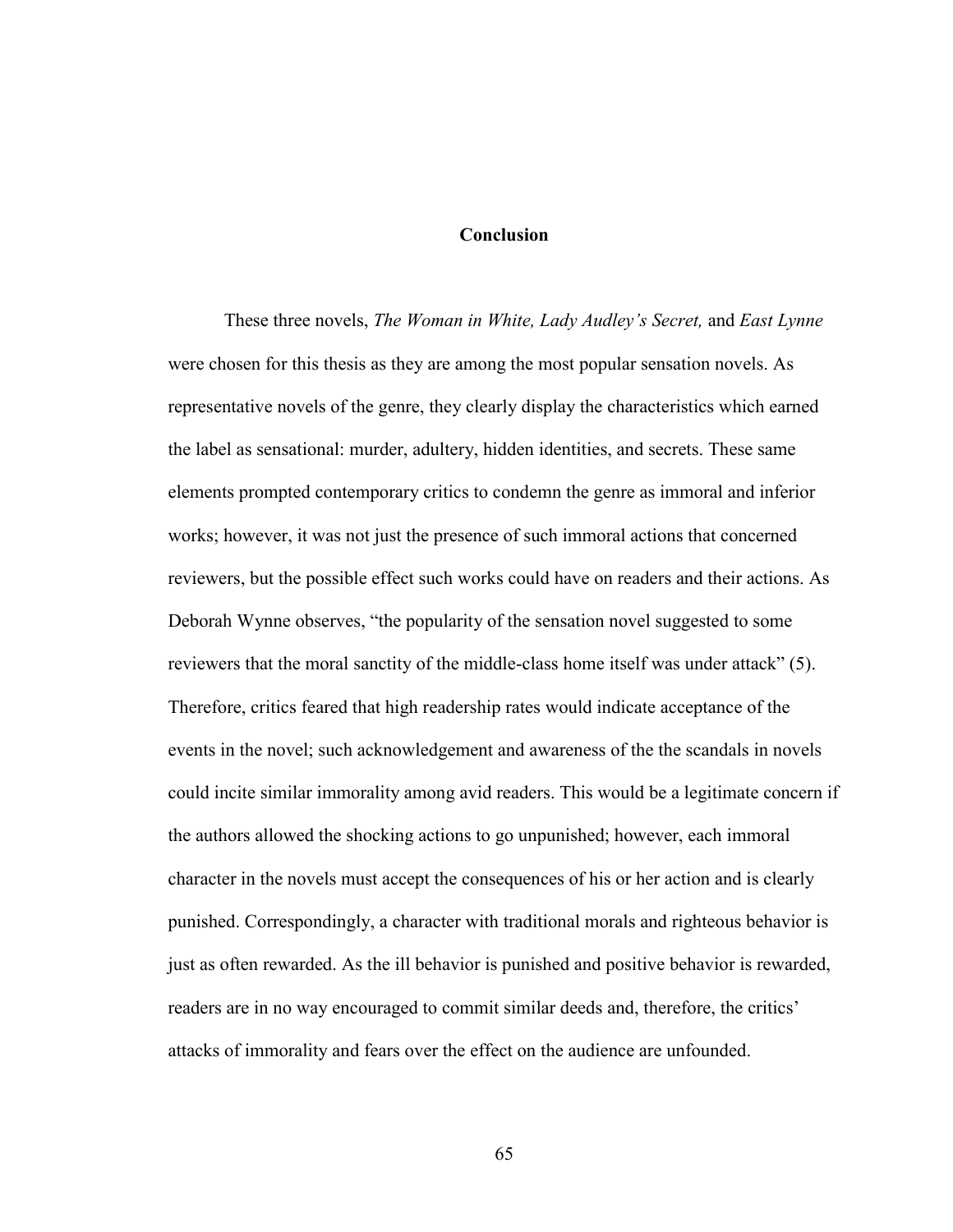Social migration is the primary means of reward and punishment in all three novels. This system allows moral characters to rise in social standing and reputation, while those who have committed immoral deeds are restricted to the lower levels of society. For example, in *The Woman in White* the immoral and illegitimate Sir Percival loses rank and his life as a direct result of his actions; whereas Walter Hartright ascends the social ladder as a reward for his continuous moral behavior. Similarly, in *Lady Audley's Secret*, the deceitful and attempted murderess Lady Audley is cast down from her elevated position once her horrendous acts are known. In *East Lynne*, Lady Isabel and Francis Levison fall to the lowest positions in society after their egregious misdeeds. The strict system for consequences suggests that while the readers enjoyed the thrill of scandal, they did not feel that such deeds should be allowed to go unpunished.

Despite the critical outrage, the novels enjoyed immense success and multiple printings. Therefore, the concerns over scandalous actions did not affect the average middle-class reader"s acceptance. However, the stigma of inferiority and immorality among critics continues even now. William Cohen states: "while sensation novels typically turn on scandals, they tend to be concerned more with vividly representing the commission of scandalous acts than with commenting upon them and their reception" (20). Even a modern-day critic such as Cohen fails to see that Collins, Braddon, and Wood used a strict punishment system to continuously and forcefully comment on the scandals in their novels. Thus, the misinterpretation and misrepresentation of these novels continues today, and this work seeks to rectify this common, yet unfair stereotype. By recognizing the truth and motives behind these works, critics can begin to look beyond the scandal to discover the intricacy and depth of the novels.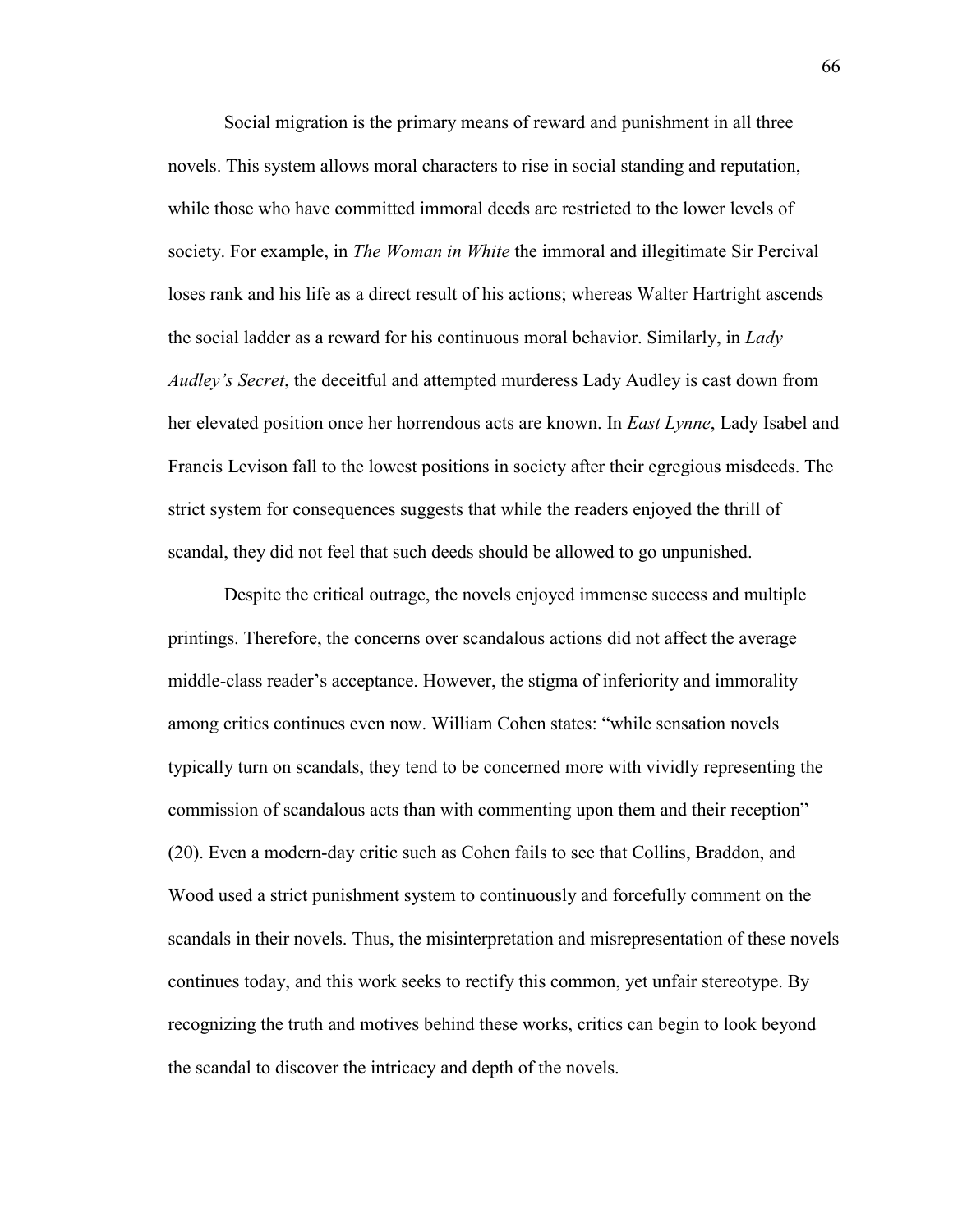## **WORKS CITED**

- Bachman, Maria. "'Furious Passions of the Celtic Race:' Ireland, Madness and Wilkie Collins"s *Blind Love*." *Victorian Crime, Madness and Sensation*. Ed. Andrew Maunder and Grace Moore. Aldershot: Ashgate, 2004. 179-194. Print.
- Braddon, Mary Elizabeth. *Lady Audley's Secret.* New York: Oxford UP, 2008. Print.
- Casey, Ellen Miller. ""Highly Flavoured Dishes' and 'Highly Seasoned Garbage:" Sensation in the *Anthenaeum*." *Victorian Sensations: Essays on a Scandalous Genre*. Eds. Kimberly Harrison and Richard Fantina. Columbus: Ohio State UP, 2006. 3-14. Print.
- Cohen, William A. *Sex Scandal: The Private Parts of Victorian Fiction*. Eds. Michele Aina Barale, Jonathan Goldberg, Michael Moon, and Eve Kosofsky Sedgwick. Durham: Duke UP, 1996. Print.
- Collins, Wilkie. *The Woman in White*. Ed. George Stade. New York: Barnes and Noble, 2005. Print.
- Davidoff, Leonore and Catherine Hall. "Separate Spheres." *The Victorian Studies Reader.* Ed. Kelly Boyd and Rohan McWilliam. New York: Routledge, 2007. 307-317. Print.
- Fisk, Nicole. "Lady Audley as Sacrifice: Curing Female Disadvantage in *Lady Audley's Secret.*" *Victorian Newsletter* 105.1 (2004): 24-27. *MLA International Bibliography.* Web. 29 Nov. 2010.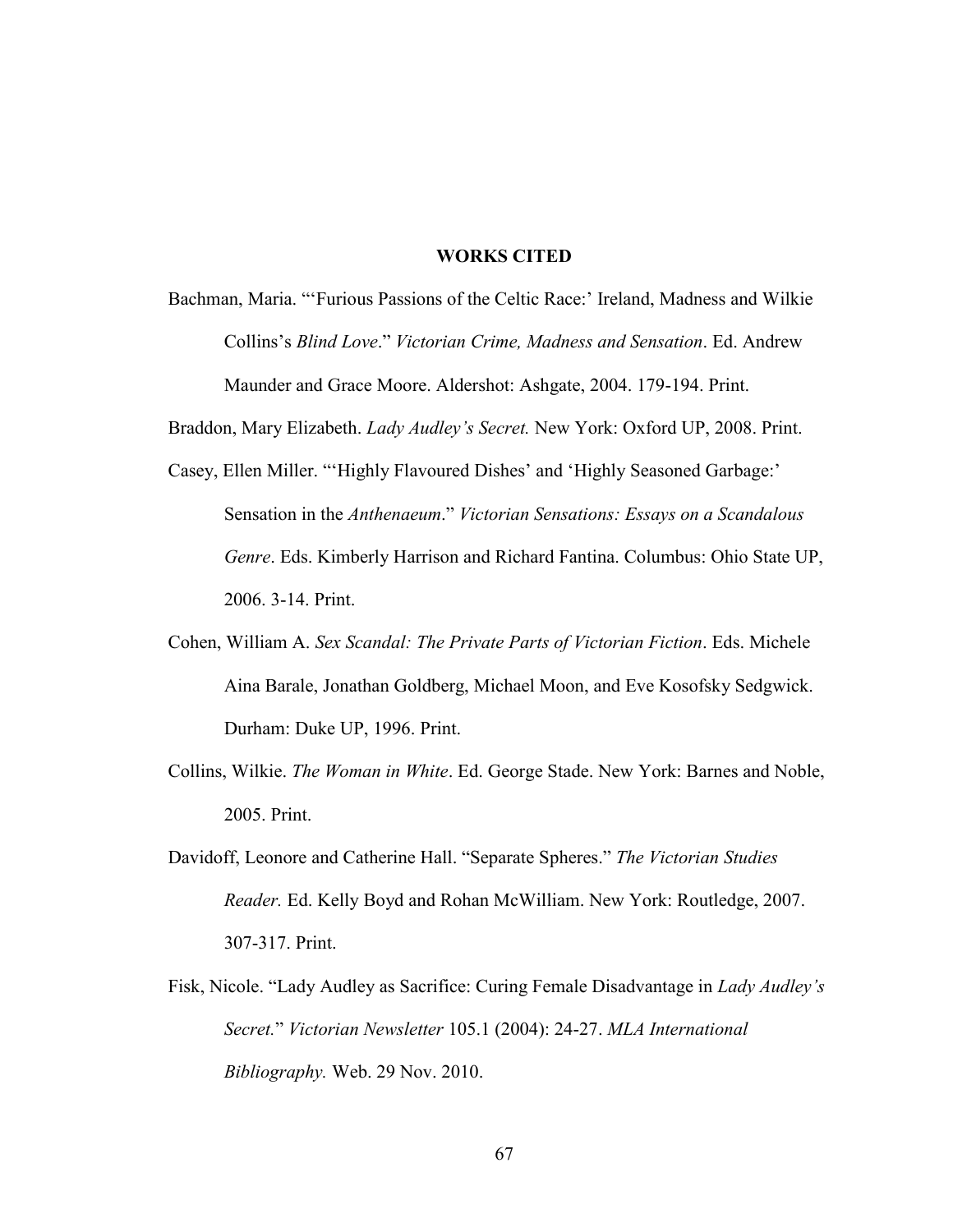- Gruner, Elisabeth Rose. "Plotting the Mother: Caroline Norton, Helen Huntingdon, and Isabel Vane." *Tulsa Studies in Women's Literature* (1997): 303-325. *MLA International Bibliography*. Web. 12 Jan. 2011.
- Himmelfarb, Gertrude. "In Defense of the Victorians." *The Victorian Studies Reader.* Ed. Kelly Boyd and Rohan McWilliam. New York: Routledge, 2007. 209-219. Print.
- Hughes, Linda K. and Michael Lund. *The Victorian Serial*. Charlottesville: UP of Virginia, 1991. Print.
- Ingham, Patricia. *The Language of Gender and Class: Transformation in the Victorian Novel.* London: Routledge, 1996. Print.
- King, Andrew and John Plunkett, eds. *Victorian Print Media: A Reader*. New York: Oxford, 2005. Print.
- Klein, Herbert G. "Strong Women and Feeble Men: Upsetting Gender Stereotypes in Mary Elizabeth Braddon"s *Lady Audley's Secret*." *Atenea* 28.1 (2008): 161-174. *MLA International Bibliography.* Web. 29 Nov. 2010.
- Langland, Elizabeth. *Telling Tales: Gender and Narrative Form in Victorian Literature and Culture*. Columbus: Ohio State U., 2002. Print.
- Law, Graham. *Serializing Fiction in the Victorian Press*. New York: Palgrave, 2000. Print.
- Liddle, Dallas. "Anatomy of a "Nine Days" Wonder:" Sensational Journalism in the Decade of the Sensation Novel." *Victorian Crime, Madness and Sensation*. Eds. Andrew Maunder and Grace Moore. Aldershot: Ashgate, 2004. 89-104. Print.
- Mangham, Andrew. *Violent Women and Sensation Fiction: Crime, Medicine, and Victorian Popular Culture.* New York: Palgrave Macmillan, 2007. Print.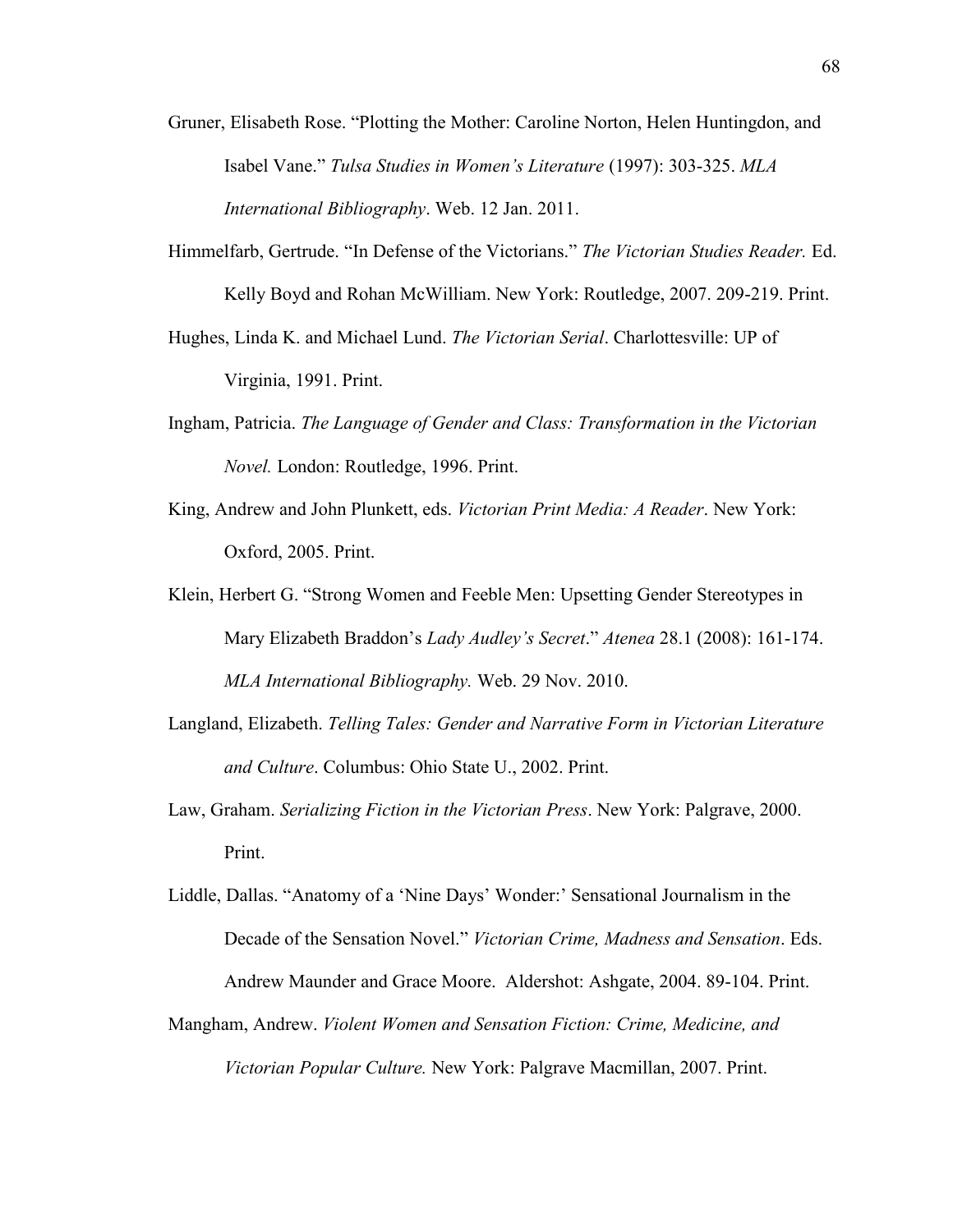- Maunder, Andrew. ""Stepchildren of Nature": *East Lynne* and the Spectre of Female Degeneracy, 1860-1861." *Victorian Crime, Madness and Sensation*. Ed. Andrew Maunder and Grace Moore. Burlington, VT: Ashgate, 2004. Print.
- McCuskey, Brian W. "The Kitchen Police: Servant Surveillance and Middle-Class Transgression." *Victorian Literature and Culture* (2000): 359-375. *MLA International Bibliography*. Web. 12 Jan. 2011.
- Mitchell, Sally. *Daily Life in Victorian England.* Westport, CT: Greenwood Press, 1996. Print.
- Montwieler, Katherine. "Marketing Sensation: *Lady Audley's Secret* and Consumer Culture." *Beyond Sensation: Mary Elizabeth Braddon in Context.* Ed. Marlene Tromp, Pamela K. Gilbert, and Aeron Haynie. Albany: State U of New York P, 2000. 43-61. Print.
- Nayder, Lillian. "Rebellious Sepoys and Bigamous Wives." *Beyond Sensation: Mary Elizabeth Braddon in Context.* Ed. Marlene Tromp, Pamela K. Gilbert, and Aeron Haynie. Albany: State U of New York P, 2000. 31-42. Print.
- "Our Female Sensation Novelists." *The Living Age* 22 (Aug. 1863): 352-269. *Google Books*. Web. 23 October 2010.
- Page, Norman, ed. *Wilkie Collins: The Critical Heritage.* New York: Routledge, 1974. Print.
- Pallo, Vicki. "From Do-Nothing to Detective: The Transformation of Robert Audley in *Lady Audley's Secret*." *Journal of Popular Culture* 39.3 (2006): 466-78. *MLA International Bibliography.* Web. 29 Nov. 2010.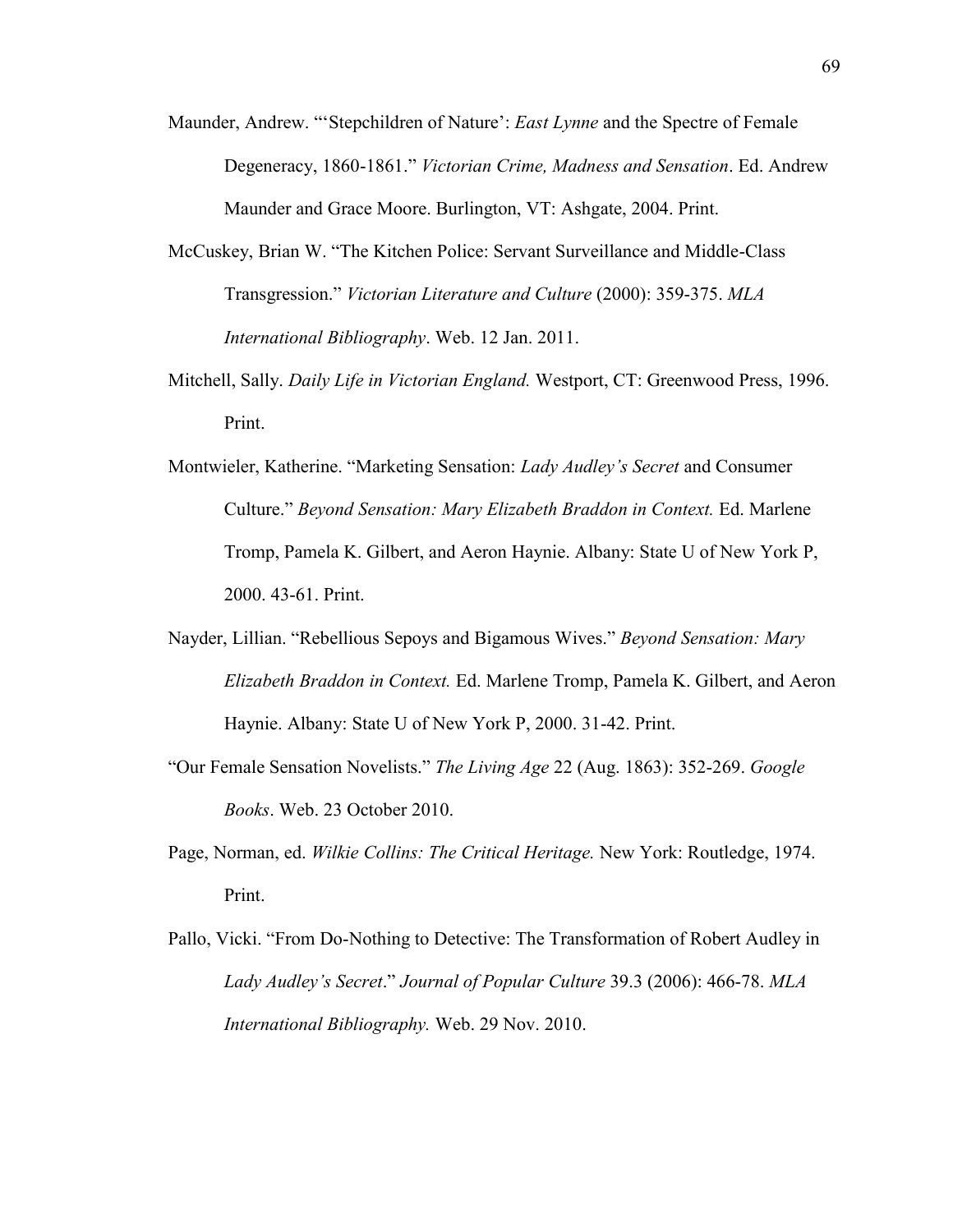- Palmer, Beth. ""Dangerous and Foolish Work": Evangelicalism and Sensationalism in Ellen Wood"s *Argosy* Magazine." *Women's Writing* 15.2 (2008): 187-198. *MLA International Bibliography*. Web. 12 Jan. 2011.
- Rev. of *The Woman in White*, by Wilkie Collins. *Dublin University Magazine* (February 1861). *Wilkie Collins: The Critical Heritage.* New York: Routledge, 1974. Ed. Norman Page. 103-5.
- Rev. of *The Woman in White*, by Wilkie Collins. *Saturday Review* (25 August 1860). *Wilkie Collins: The Critical Heritage.* New York: Routledge, 1974. Ed. Norman Page. 87-9.
- Rev. of *The Woman in White*, by Wilkie Collins. *Westminster Review* (October 1866). *Wilkie Collins: The Critical Heritage.* New York: Routledge, 1974. Ed. Norman Page. 157-8.
- Rev. of *The Woman in White*, by Wilkie Collins. *Critic* (25 August 1860). *Wilkie Collins: The Critical Heritage.* New York: Routledge, 1974. Ed. Norman Page. 85.
- Steere, Elizabeth Lee. ""I Thought You Was an Evil Spirit": The Hidden Villain of *Lady Audley's Secret*." *Women's Writing* 15.3 (2008): 300-319. *MLA International Bibliography*. Web. 29 Nov. 2010.
- Taylor, Jenny Bourne. *In the Secret Theatre of Home: Wilkie Collins, Sensation Narrative, & Nineteenth-century Psychology.* New York: Routledge, 1988. Print.
- Thoms, Peter. *The Windings of the Labyrinth*: *Quest and Structure in the Major Novels of Wilkie Collins*. Athens: Ohio UP, 1992. Print.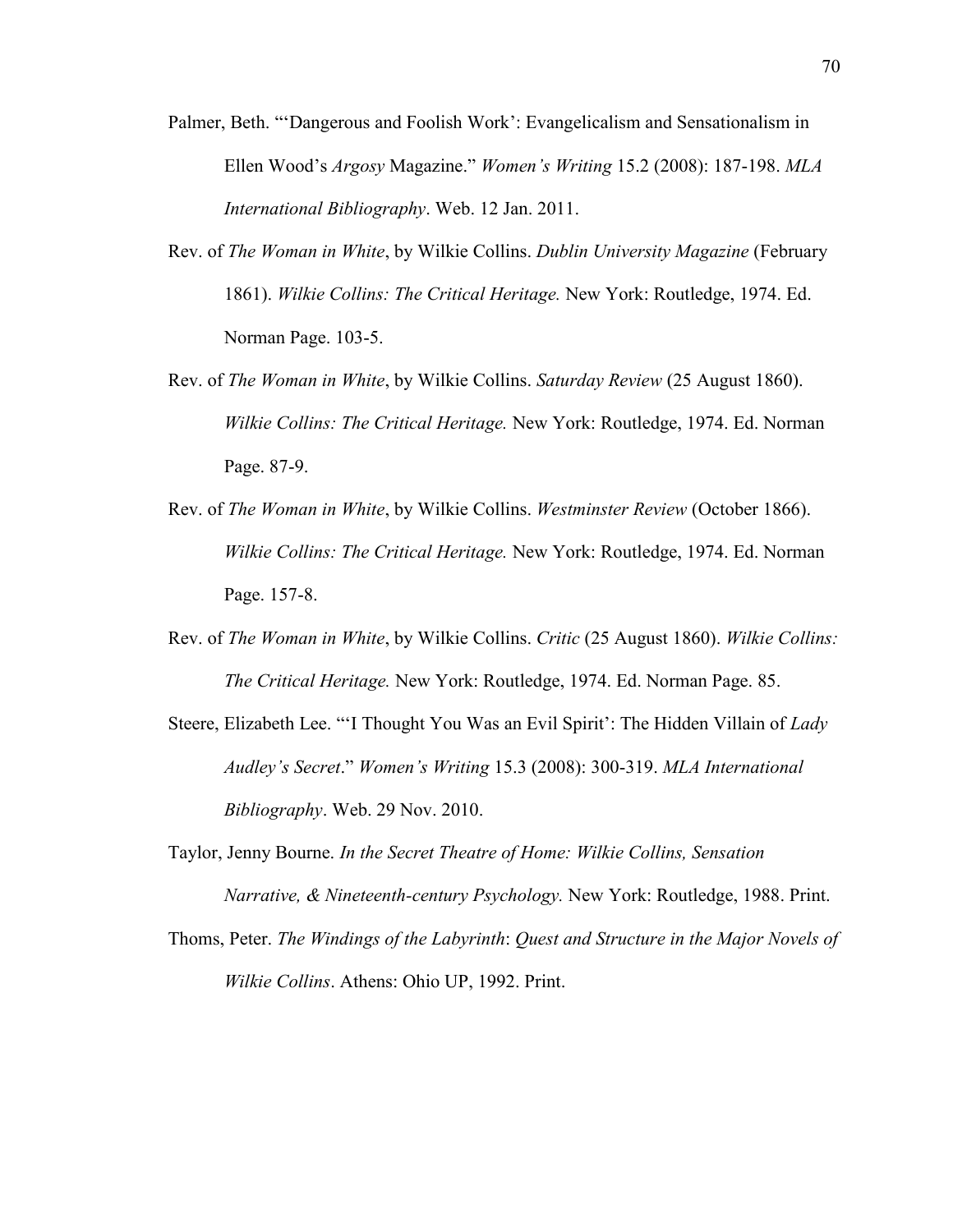- Tromp, Marlene, Pamela K. Gilbert, and Aeron Haynie, eds. *Beyond Sensation*: *Mary Elizabeth Braddon in Context.* Albany: State U of New York P, 2000. 43-61. Print.
- Wood, Ellen. *East Lynne*. New York: Oxford UP, 2008. Print.
- Wynne, Deborah. *The Sensation Novel and the Victorian Family Magazine*. New York: Palgrave, 2001. Print.